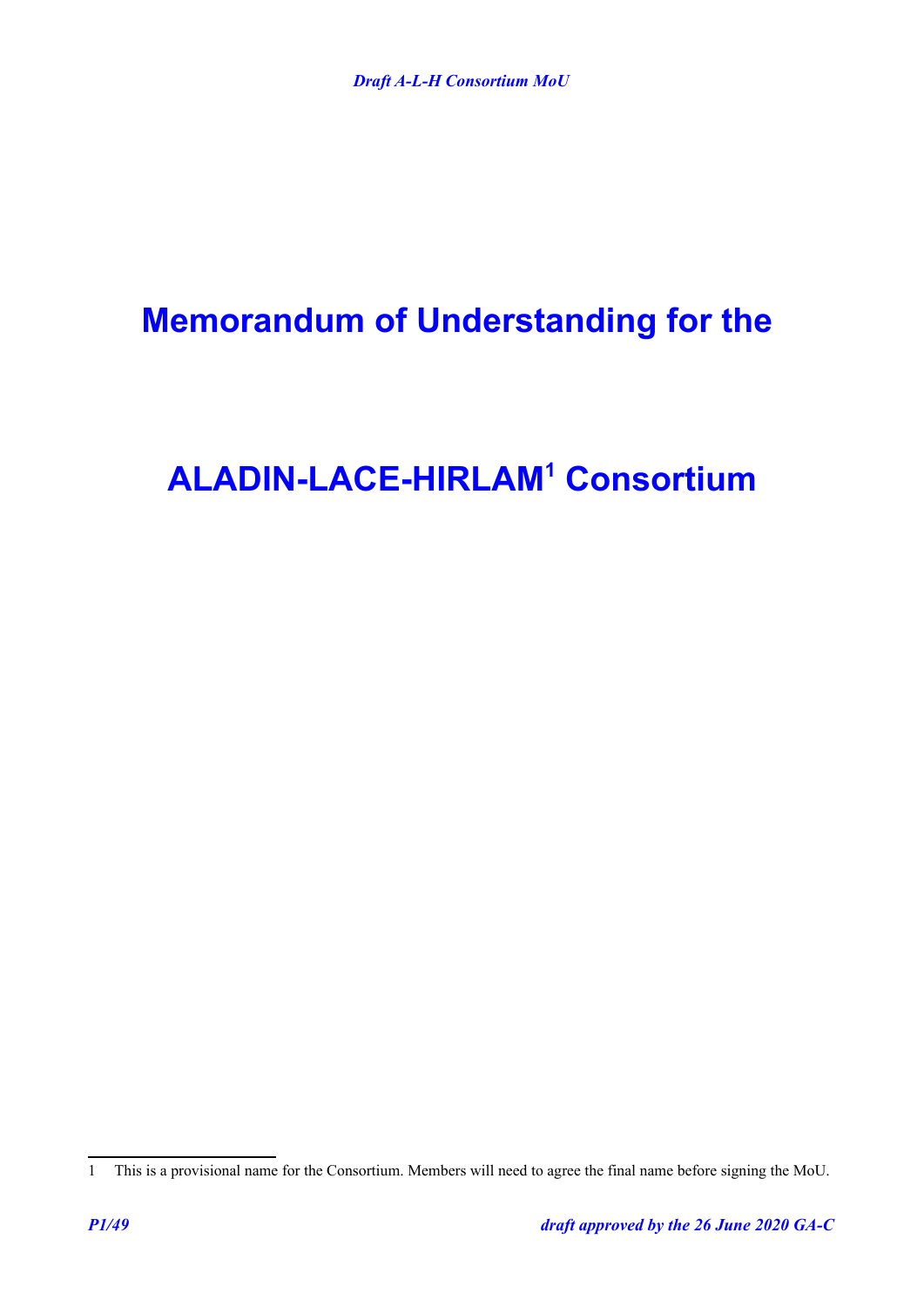## **Content**

| Annex I: Agreement concerning the access and use of IFS-ARPEGE codes26<br>Annex III: List of Members entitled to have lower manpower commitments30 |  |
|----------------------------------------------------------------------------------------------------------------------------------------------------|--|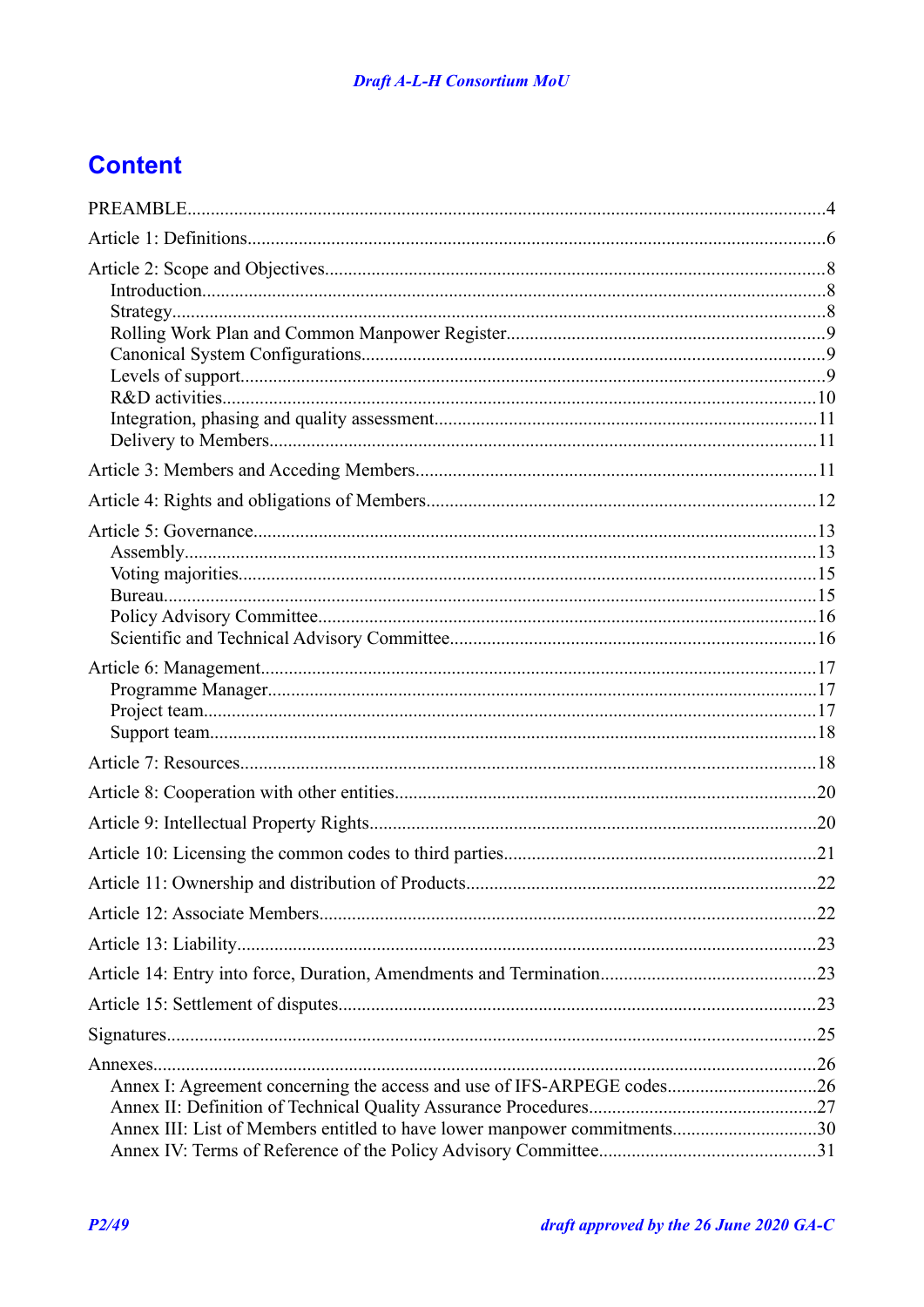### *Draft A-L-H Consortium MoU*

| Annex V: Terms of Reference of the Scientific and Technical Advisory Committee32  |  |
|-----------------------------------------------------------------------------------|--|
| Annex VI: Terms of Reference for management and support team positions33          |  |
| Annex VII: Manpower provided by Members since the creation of the Common Manpower |  |
|                                                                                   |  |
|                                                                                   |  |
|                                                                                   |  |
|                                                                                   |  |
|                                                                                   |  |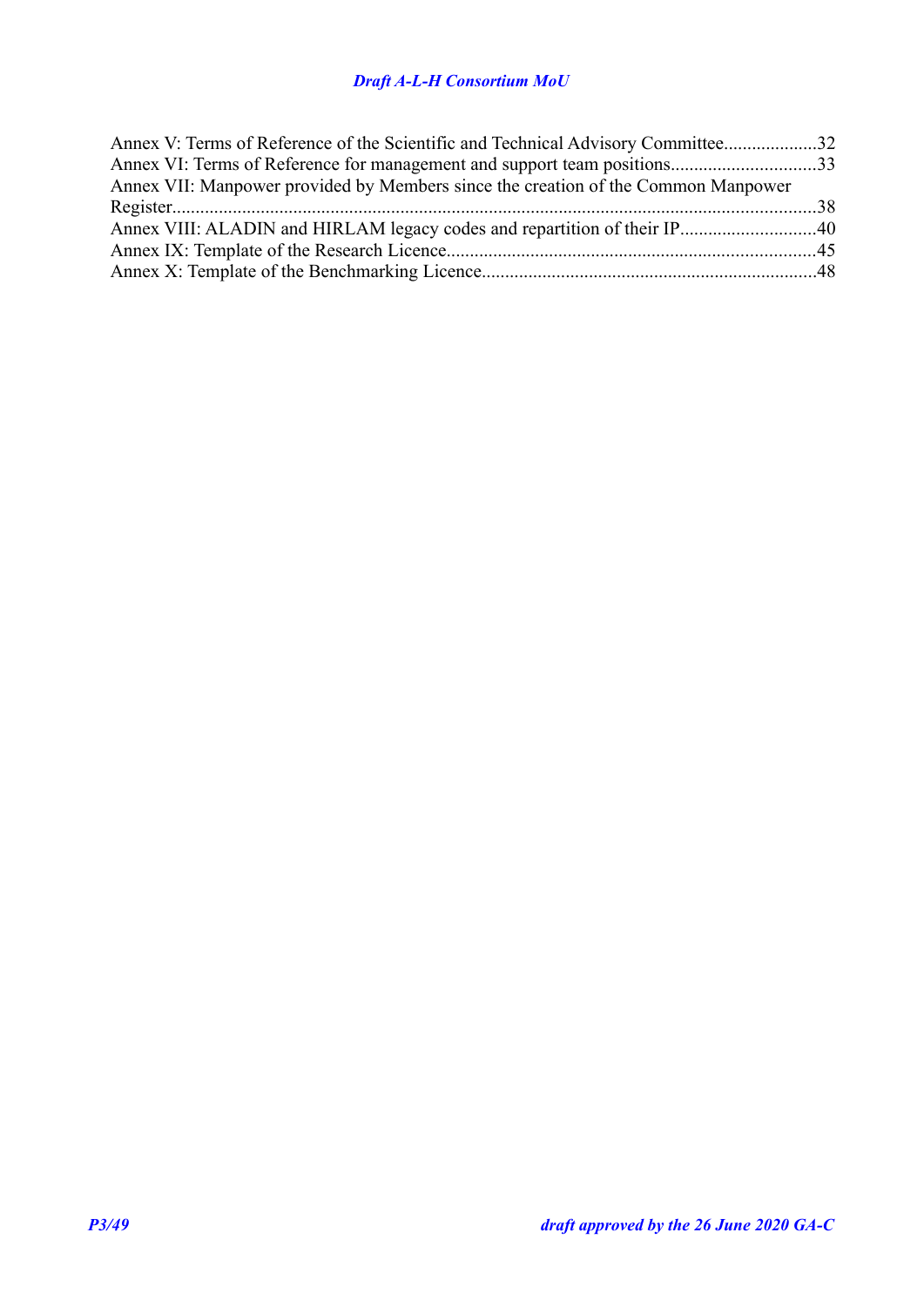## <span id="page-3-0"></span>**PREAMBLE**

ACKNOWLEDGING that an accurate weather forecast is increasingly important to reduce weather related threats to life, health, economy and property;

WISHING to develop their individual capabilities to fulfil their national needs and responsibilities in order to bring the best available quality of service to all users of meteorological services in their countries;

WISHING to optimise the individual and collective contributions of their countries to the WMO programmes;

RECOGNISING that the maintenance and further development of state-of-the art limited-area numerical weather prediction (NWP) systems require substantial investments, in particular in terms of human resources, and that such tasks and investments are better shared for mutual benefit;

RECALLING that, to reach these objectives:

- a HIRLAM consortium has existed since 1985 to develop a limited-area NWP system (in the sense defined in the MoU of the HIRLAM consortium);
- the European Centre for Medium-range Weather Forecasts (ECMWF) and Météo-France have jointly developed the IFS-ARPEGE codes for global NWP since 1987 and have agreed rules and conditions for access and use of these codes for limited-area NWP by designated National Meteo-Hydrological Services (NMHS) – see [Annex I;](#page-25-0)
- an ALADIN consortium has existed since 1991 to develop a limited-area ALADIN NWP system (in the sense defined in the MoU of the ALADIN consortium) based in part on the IFS-ARPEGE codes;
- a LACE consortium has existed since 1996 to further integrate efforts of some ALADIN Members towards common research and operational objectives;
- a Collaboration Agreement between the ALADIN and HIRLAM consortia has existed since 2005;
- these initiatives have brought the ALADIN and HIRLAM consortia to the forefront in the field of high resolution short range weather forecast;
- the ALADIN and HIRLAM consortia have issued in 2014 a declaration stating that they want to form a common consortium by the end of 2020, in order to jointly develop a limited-area NWP system (in the sense defined in this MoU);

STRESSING that further joint development of limited-area NWP codes will need to build on the legacy of the above-mentioned consortia and to protect the Intellectual Property Rights of Members as it was defined in their respective agreements;

STRESSING their continuous commitment to the joint strategic objective of enabling their respective countries to get the best possible operational forecasting system optimizing their common available resources, minimizing the duplication of efforts and to access the most advanced mesoscale modeling capabilities for research purposes;

RECOGNIZING, however, that resource constraints may limit their individual ability to fully run and exploit the most advanced mesoscale system, and that, therefore, this common strategic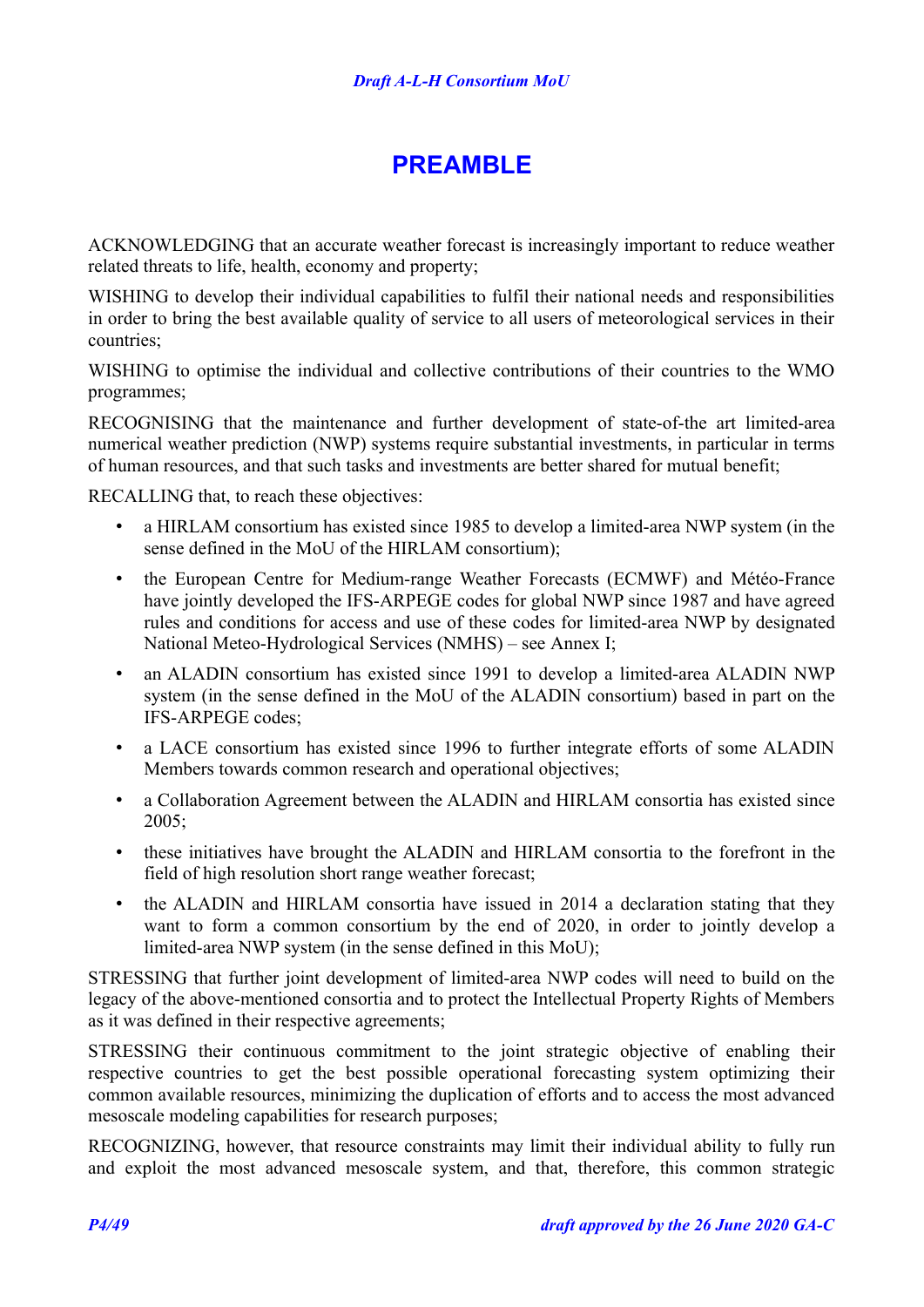objective can only be met through a flexible approach taking into account a range of these constraints;

WILLING to face collectively the challenge of providing the best possible weather forecasts services with optimized human and financial resources in their shared ambition of being the national excellence and international reference in meteorology;

WISHING to continue and expand the successful activities of the ALADIN, LACE and HIRLAM programmes in the field of high resolution short-range weather forecasts by developing the science, the know-how, the expertise and the use around a common high resolution limited-area numerical weather prediction system;

PROVIDING help to various other fields of interest such as nowcasting, regional climate, marine forecasting, pollutant transport forecasts and so on;

CONFIRMING their commitments to implement the WMO Resolution 40 (Cg XII);

RECOGNIZING the possibilities of a wider European collaboration between numerical weather prediction consortia;

The NMHSs of [list of countries],

hereinafter referred to as "the Members" and collectively as the "ALADIN-LACE-HIRLAM Consortium" or the "Consortium",

have agreed as follows: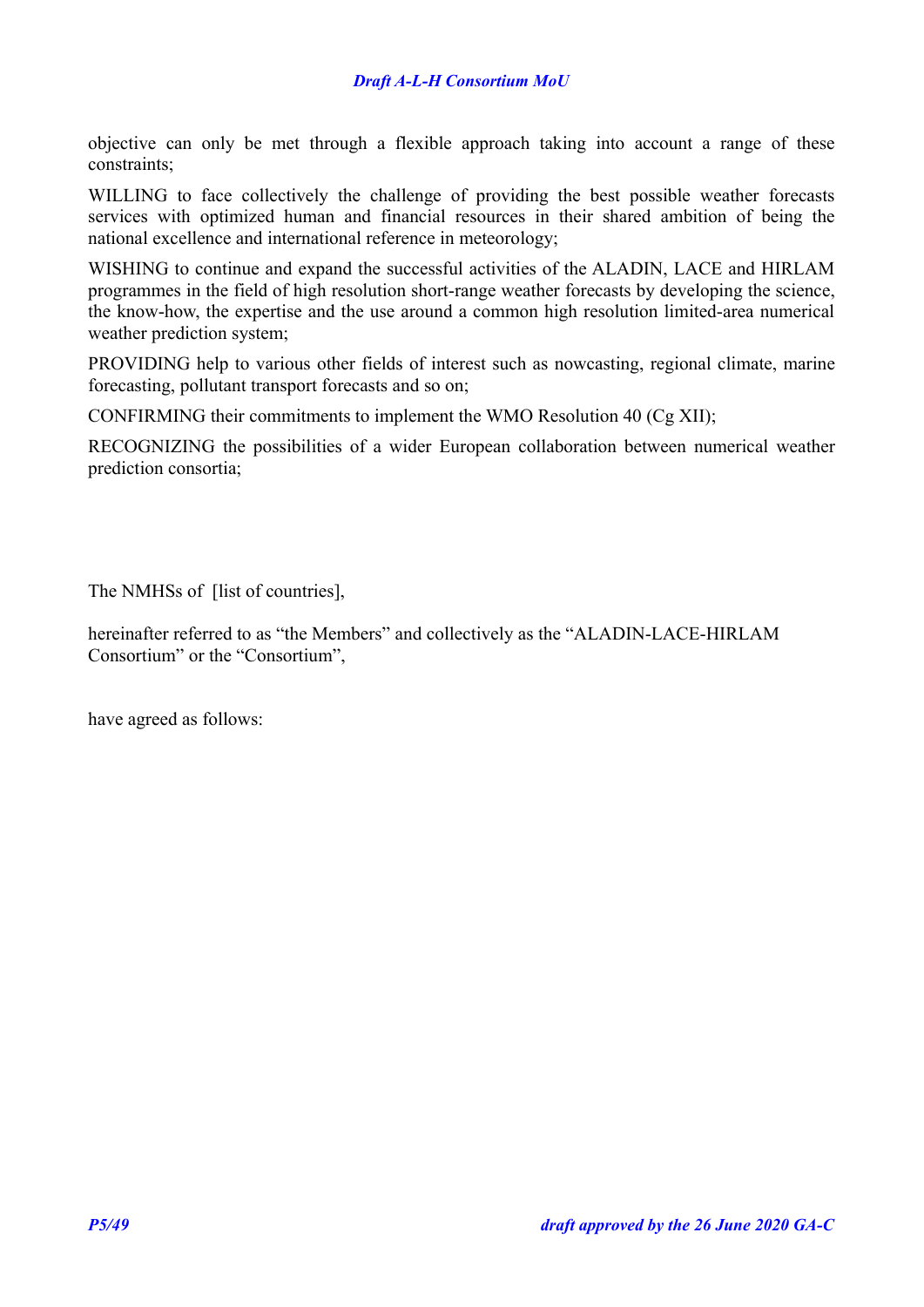## <span id="page-5-0"></span>**Article 1: Definitions**

- 1. The **Consortium** is a grouping of NMHSs having decided to share the development of common computer codes for use in short-range NWP (Numerical Weather Prediction) on limited area domains. It has no legal personality.
- 2. The **Members** are the NMHSs that will sign the Consortium MoU. (NB: Groupings of Members are increasingly becoming actors of operational NWP and will be given due recognition).
- 3. The **Assembly** is the upper governance body of the Consortium.
- 4. **Computer codes** (or codes) are software, including scripts, used for NWP. They can be written in different languages (Fortran, C++, Java, XML, JSON, PHP, PYTHON, R, etc...).
- 5. The **Rolling Work Plan** (RWP) is a document updated every year that describes with a high level of detail the activities of the Consortium. It contains three categories of activities: (i) Code engineering, phasing and quality assurance; (ii) strategic R&D; (iii) prospective R&D.
- 6. The codes jointly developed according to the agreed Rolling Work Plan with the prospective to enter the common repository and shared within the Consortium are called "**common codes**". This name does not imply any particular regime regarding Intellectual Property (IP). The IP regimes are defined in [Article 9.](#page-19-0)
- 7. The **T-codes** are the common codes in the central repository in Météo-France; they are the main vehicle for integration of all Consortium developments and maintenance of compatibility of the LAM configurations with IFS/ARPEGE.
- 8. The **legacy codes** are the codes developed under the previous ALADIN and HIRLAM consortia. They are listed in [Annex VIII.](#page-39-0) The IP and distribution policy for legacy codes are distinct from the IP and distribution policy for the codes developed under the present MoU (see [Article 9\)](#page-19-0).
- 9. **Code engineering and phasing** are activities related to the day-to-day maintenance of the existing codes, the generation and integration of all modifications, making sure that they are compatible with each other and with the existing T-codes and preserve the intended scientific content. NB: The phasing encompasses the following aspects: (i) analyse the likely impacts on the shared codes of the planned and proposed contributions at the time of submitting them and make sure that other Members are aware of both those contributions and their possible impact; (ii) merge the scientific and technical contributions developed by the Members, in compliance with ECMWF IFS rules and standards, and to do so, adapt the contributions so as to solve all merging conflicts, trying not to break those contributions; (iii) adapt the limited area codes and options to the evolution of the IFS/ARPEGE codes as well as adapt or repair IFS/ARPEGE relevant changes that break limited area codes and options; (iv) assess at technical level that a new code version provides technically acceptable results (with respect to a reference) and that numerical performances and code portability are maintained.
- 10. **Quality assurance** encompasses the technical validation (defined in [Annex II\)](#page-26-0) and a set of basic meteorological scores for those versions of the System transferable to Members for their operational use.
- 11. **Strategic R&D** activities are research and development projects with high priority approved by the Assembly because of their wide interest and urgency for all Members.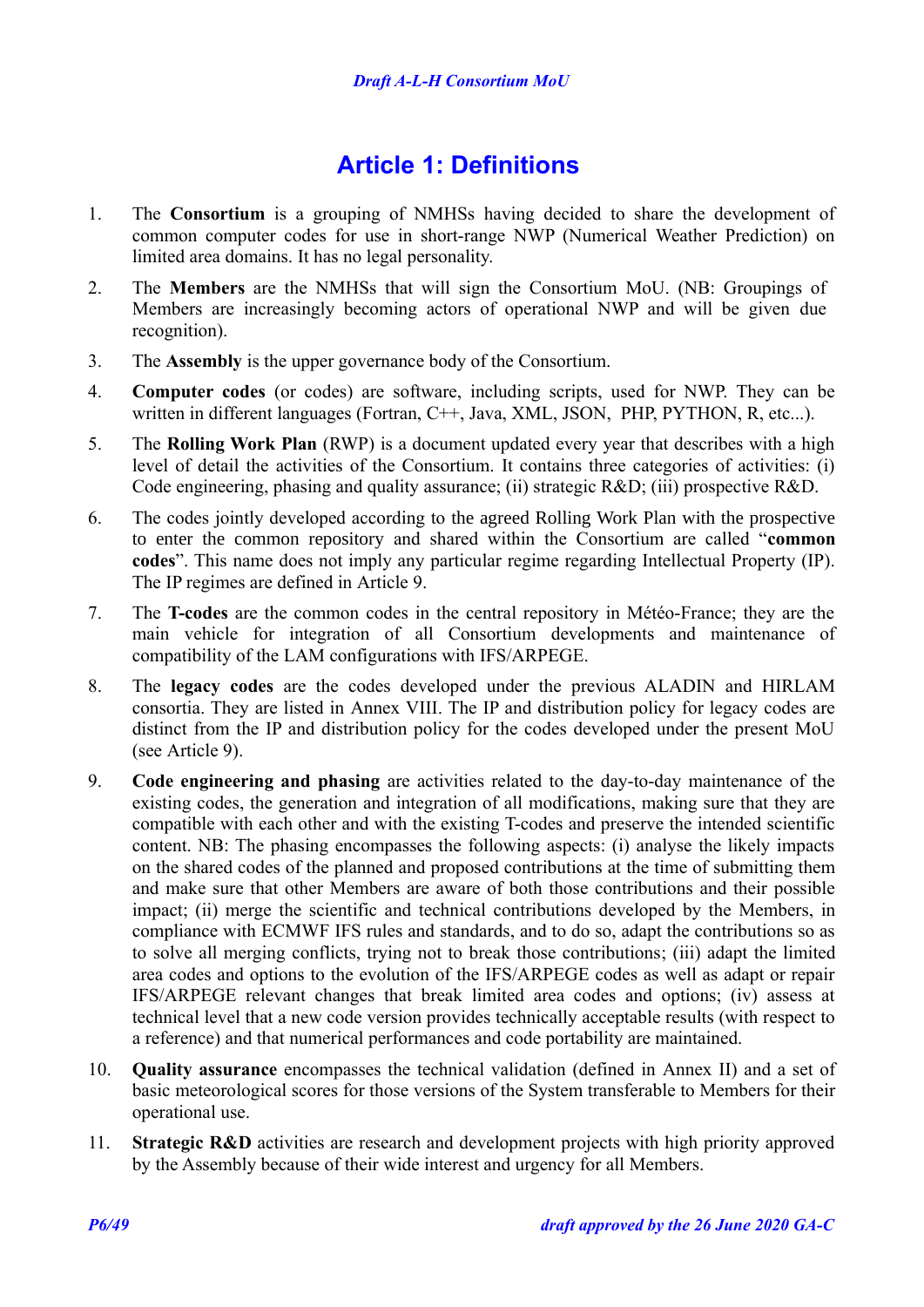- 12. **Prospective R&D** activities are the other activities conducted by the Consortium in order to experiment with new ideas, and ensure future progress of the quality of NWP.
- 13. A **Canonical System Configuration** (CSC) is a configuration of the codes for which resources are provided by the Members in order to perform regular updates and maintenance. The Consortium will strive to provide maximum quality assurance for the CSCs. At the moment of signing this MoU, there are three CSCs (Arome, Alaro and Harmonie-Arome) and efforts will be made to increase their interoperability.
- 14. The **Common Manpower Register** is a tool designed to measure in an equitable way the human resource supplied by Members to the consortium. All activities in support of the Rolling Work Plan are noted in the register. A provisional commitment of resource is agreed every year, then the realization is monitored every three months.
- 15. **Intellectual Property Rights** means all patents and patent rights, trademarks and trademark rights, trade names and trade name rights, service marks and service mark rights, service names and service name rights, brand names, copyrights and copyright rights, trade dress, business and product names, logos, slogans, trade secrets, industrial models, utility models, design models, designs, rights in confidential information, know-how, rights in the nature of unfair competition rights and rights to sue for passing off, and all pending applications for and registrations of patents, trademarks, service marks, and copyrights together with all connected and similar or analogous rights in any country or jurisdiction for the full term thereof.
- 16. **Non-contaminating open source licences** are licences allowing the licensee to redistribute the modified code under any license of its choice. The only obligation of the licensee is to inform proactively its users concerning the IP of the initial owner, the text of the initial license, and the history and authors of the modifications.
- 17. **Scientific competence**: Members will ensure in their team a sufficient scientific and technical understanding of the codes to maintain the scientific content of the codes and to contribute efficiently to code engineering, phasing and quality assurance. These competences will also facilitate the operational implementations by Members.
- 18. **Products** are defined as outputs of the model configurations run by a Member, using the common codes in the ECOMET sense, i.e. "all real-time meteorological information in the form of pictures, charts, text or data files resulting from the transformation or processing of data".
- 19. **Official Duty**: all activities that take place within the organization of a NMHS, and external activities of the NMHS resulting from legal, governmental and intergovernmental requirements.
- 20. **Educational Use**: Any use of Products by a school, university, scientific institute or similar (private or public), solely for educational purposes, without transmission or redistribution of these products to any further third party, or use of them to generate a value added service.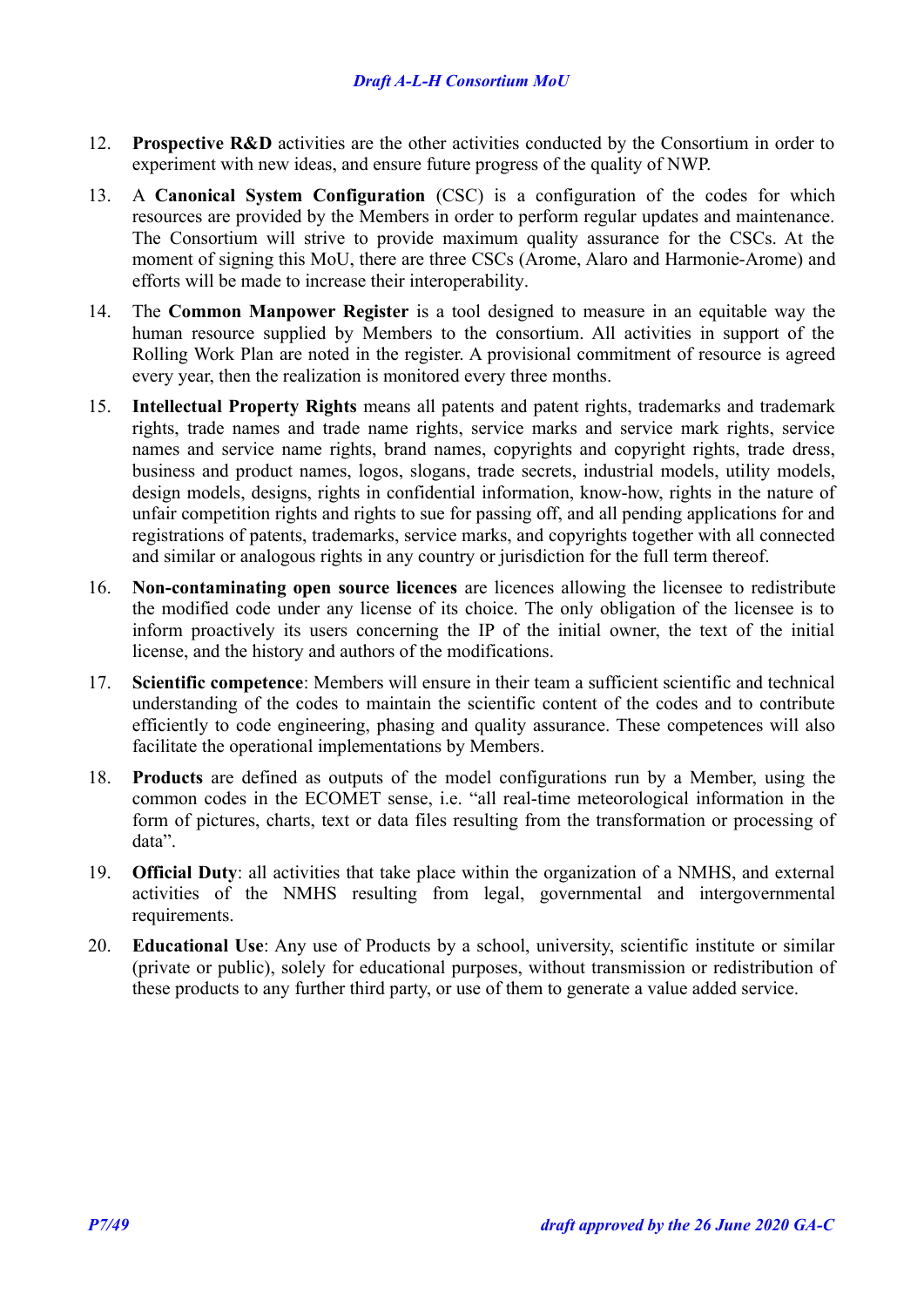## <span id="page-7-2"></span>**Article 2: Scope and Objectives**

### <span id="page-7-1"></span>Introduction

- 21. The primary purpose of the Consortium is to share limited resources for the efficient development of a state of the art NWP system and support its operational set up. The Consortium will deliver to its Members a set of common codes that can be assembled under diverse configurations to support the production of world-leading quality numerical weather predictions on limited geographical domains. To this effect, the Consortium will carry out the following activities:
	- Research to contribute to the progress of scientific knowledge relevant for short-range weather forecasting, leading to publication of scientific results in the areas of environmental science and high-performance computing;
	- Improvement of existing codes or developments of new codes to translate research results into forecasting tools;
	- Extensive testing to ascertain the technical and meteorological quality of some configurations allowed by the codes (called Canonical System Configurations);
	- Regular updates of the scientific and technical documentation of the codes for the benefit of the Members;
	- Regular maintenance of the codes in order to increase their efficiency on the latest computing architectures and facilitate their operational use by the Members.
- 22. These objectives are fulfilled through continuation and expansion of the activities formerly conducted under the ALADIN and HIRLAM Consortia.
- 23. The ALADIN common codes and the HIRLAM common codes, as defined in the final MoUs of these consortia, are constituted as a common legacy and become the initial set of common codes of the Consortium from the day of its signature, under the regime of Intellectual Property defined in [Article 9.](#page-19-0)
- 24. The further developments will be realized in close cooperation with ECMWF and will make use of ECMWF software whenever appropriate. As the main contributor to the Consortium and in view of the long existing IFS/ARPEGE collaboration, Météo-France will remain the main contact of ECMWF to maintain the compatibility of common codes with ECMWF software at the desired level. Its agreement with ECMWF will be regularly updated to ensure that Members who are not related to ECMWF are allowed to use ECMWF software for the Consortium purposes.
- 25. The Consortium may also cooperate with other entities to develop the common codes. Rules for such cooperation are described in [Article 8.](#page-19-1)

## <span id="page-7-0"></span>**Strategy**

26. Every few years, an updated strategy of the Consortium will be proposed by the Management Group, scrutinized by the STAC and PAC and approved by the Assembly.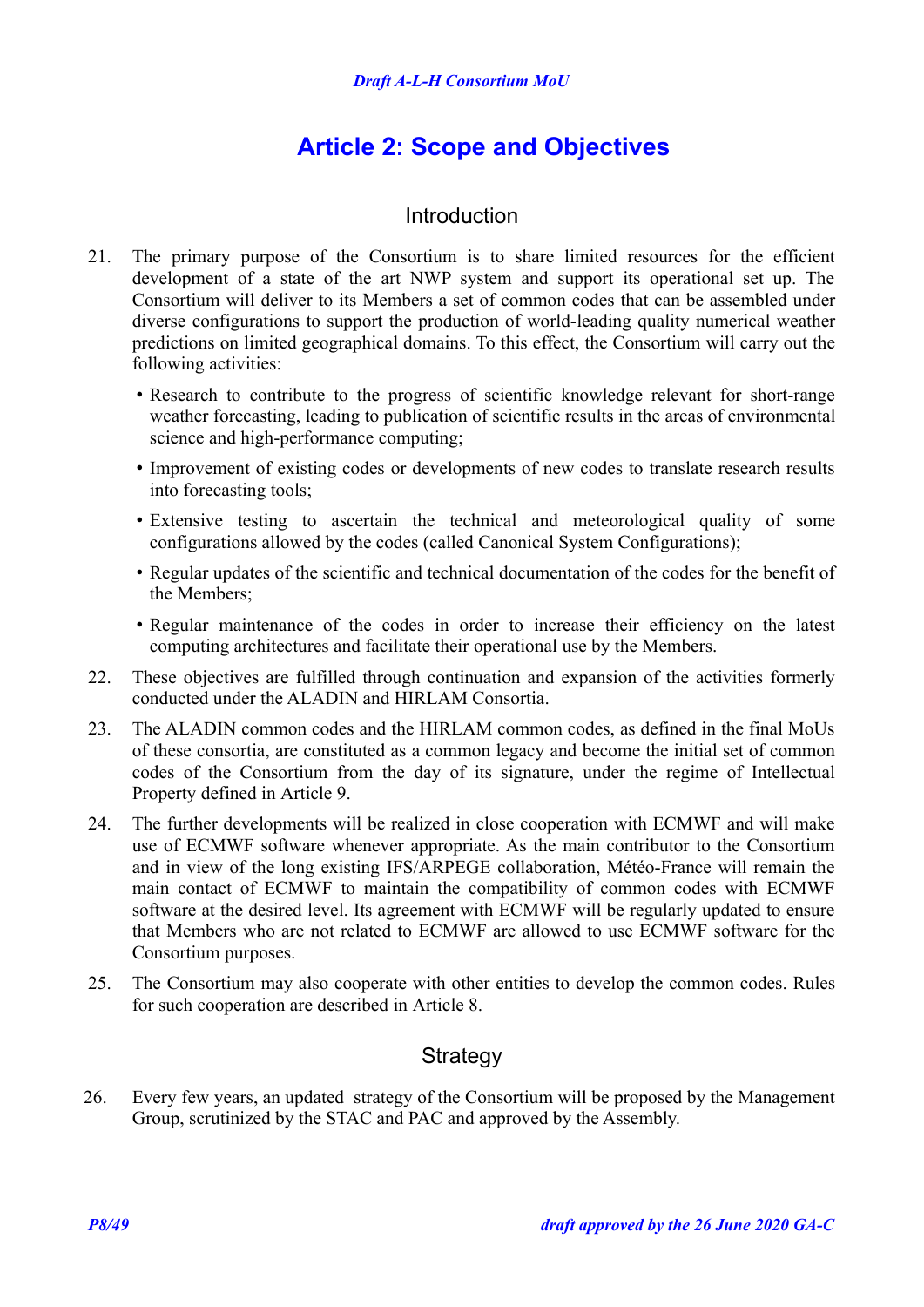### <span id="page-8-2"></span>Rolling Work Plan and Common Manpower Register

- 27. The activities of the Consortium are described with a high level of detail in a Rolling Work Plan (RWP) updated annually. This RWP is divided in three categories:
	- Code engineering, phasing and quality assurance activities useful to the CSCs in a Consortium-wide sense
	- Strategic R&D activities
	- Prospective R&D activities

The level of realization of the RWP is one important criterium for appreciation of the progress of the Consortium.

- 28. The RWP is supported by a Common Manpower Register containing the commitment of manpower from all Members. Commitments are made annually, and the realization of the effort is monitored every three months.
- 29. Human resources devoted by Members to their local operational systems as well as to the adaptation and optimization of the common codes for their own usage are not part of the RWP and Common Manpower Register. They may however be recorded in a separate register for information and work coordination.

## <span id="page-8-1"></span>Canonical System Configurations

- 30. The common codes are organized into Canonical System Configurations, i.e. ensembles of codes for which the Consortium guarantees regular evolution, upstream compatibility and maximum quality (see also [Annex II\)](#page-26-0).
- <span id="page-8-3"></span>31. At the moment of signing this MoU, there are three CSCs: Arome, Alaro and Harmonie-Arome. While the continuity of the CSCs must initially be ensured, modernisation of the code and working methods should lead to increased modularity and interoperability across CSCs.

### <span id="page-8-0"></span>Levels of support

- 32. The Consortium commits to provide two different levels of support for the common codes:
	- higher level: codes with full quality assurance for the CSCs and fit for local installations;
	- standard level: codes shared only by some Partners and with a lower level of support.
- 33. By the time of signature of this MoU, the higher level of support will cover:
	- Computational, numerical and physical aspects of the meteorological forecast model
	- Land surface model coupled to the meteorological model
	- A baseline data assimilation solution
	- A limited number of atmospheric components without feedback on the meteorological model
	- A limited set of tools for probabilistic forecasting
- 34. By the time of signature of this MoU, the standard level of support will cover: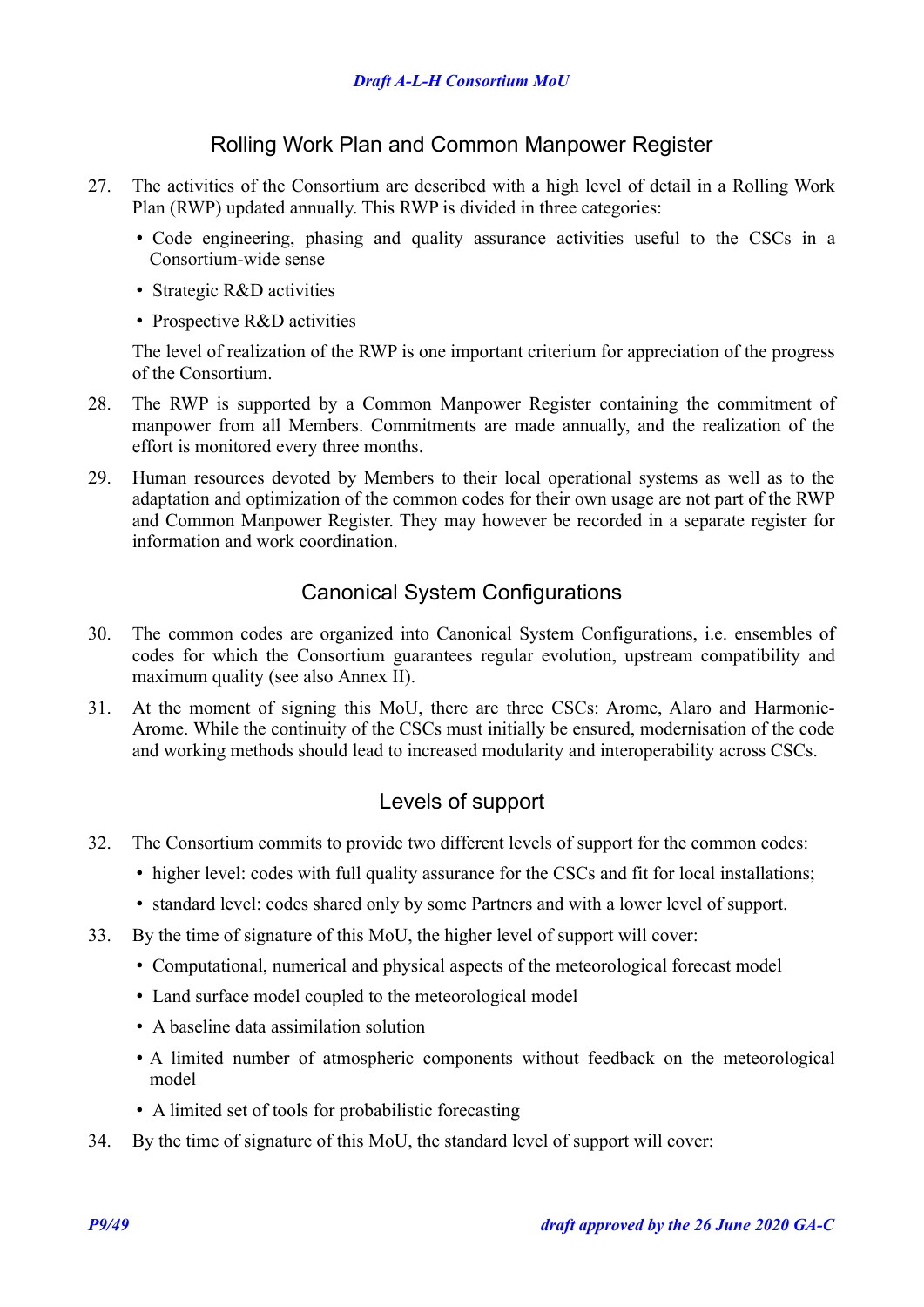- More advanced components of Data assimilation (including observation operators, variational and ensemble-based codes)
- Tools for probabilistic forecasting (generation of ensembles by initial, boundary and model perturbations)
- Some quality assurance tools

These three items will be gradually moved to the higher level of support.

- 35. Additional items will graduallybe added to the standard level of support, such as:
	- Common scripting system supporting both research and operations
	- Observation acquisition, storage and processing
	- Framework for coupling the meteorological model with external models (chemistry, ocean, waves, etc ...
	- Atmospheric composition with feedback on the meteorological model
	- Sea state model coupled to the meteorological model
	- Generic tools for product generation (including probabilistic products)
	- Regional climate model configurations.
- 36. The precise content of the higher and the standard levels of support will be discussed and resourced by the Assembly year after year. In the long term, the Consortium will strive to move all items in the higher level of support, but this will require significant additional resources.

## <span id="page-9-0"></span>R&D activities

- 37. The research and development activities of the Consortium will remain at the forefront of NWP and will be guided by
	- The feedback of the Members (or groupings of Members) concerning the quality of their operational forecasts. These will be collected in a formalized way at least once a year, in particular views on systematic errors, remarkable forecast failures or success cases, judgment of bench forecasters, and adaptations needed for the local context.
	- The general progress of scientific knowledge, monitored through the international literature and participation to NWP conferences.
	- Progress at ECMWF and other major research groups.
	- The anticipated evolution of HPC architectures, monitored through regular contacts with the HPC community.
- 38. It is recognized that some diversity of approach for the developments of the Consortium might be desirable, in order to efficiently cope with uncertainty on scientific understanding and on the capacity and technology of future computers. The consortium will however carefully plan the use of limited resources and assess regularly if the level of diversity is of its benefit. The Programme Manager will make sure that the decisions of the Assembly will be translated into the RWP and that the activities are performed accordingly.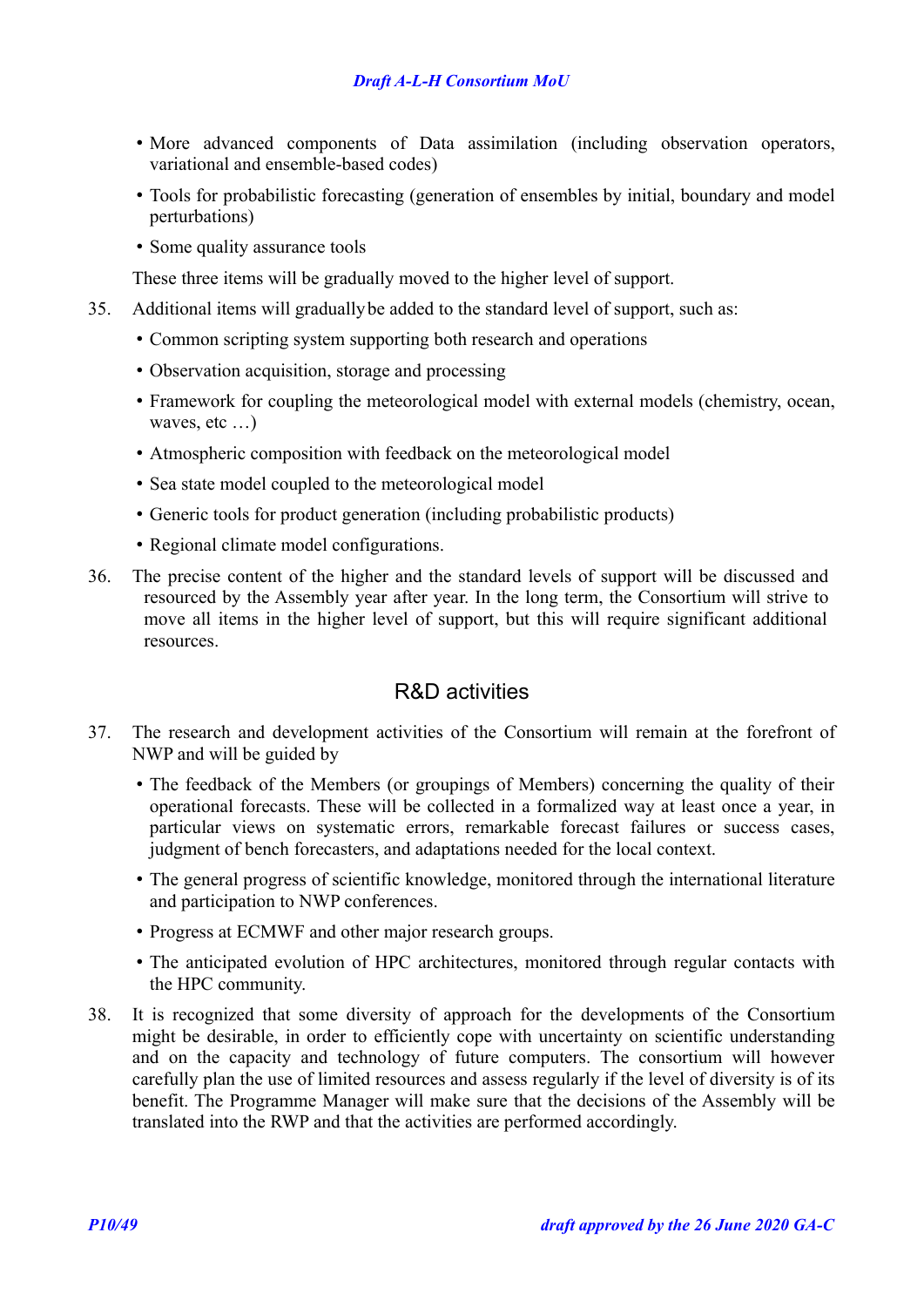### <span id="page-10-2"></span>Integration, phasing and quality assessment

- 39. Whenever a new set of codes or modification is ready, it will be proposed by the developers for integration in the T-Codes repository.
- 40. The consortium will ensure a strict technical interoperability and upstream compatibility of the T-codes of the higher level of support, within the CSCs, via multiple technical tests realized in an automated way.Technical Quality Assurance procedures are further detailed in [Annex II.](#page-26-0)
- 41. The Consortium will strive to verify the meteorological quality of the CSCs according to their resources, but it is not part of the Consortium mission to verify the meteorological quality for the whole diversity of applications developed by the Members. Once a new cycle of the Tcodes is selected for more in-depth validation, Members are invited to port it locally and to progressively proceed to test suites. The CSC Leaders shall monitor the remaining technical validations and the meteorological quality verification with the help of the Coordinator for Network Activities (CNA) and the Local Team Managers (LTMs).

### <span id="page-10-1"></span>Delivery to Members

- 42. Pending on results of the technical and meteorological validation, the Consortium will decide to release the new version of the common codes.
- 43. The Members then take responsibility of adapting and customizing this new version to their own national context. Adaptation and optimization may be needed for several reasons: (i) specific aspects of the local climate not yet covered adequately by the common codes; (ii) specific aspects of the observations nature, volume or format used by them; (iii) specific aspects of their operational production schedule or formats of local data bases, etc... (iv) choice of resolution and domains.
- 44. The Members will have responsibility to ensure that each new version of their operational system provides forecasts of quality at least equal to the previous one.
- 45. Problems of forecast quality traced to a new release of the codes delivered by the Consortium will be reported as quickly as possible and addressed by the Consortium with high priority.
- 46. The Members remain free of deciding when they adopt a new release of the system for their operational use. It will be expected that they do so as quickly as possible. From time to time, a list of obsolete versions will be established and support by the consortium to these versions will be discontinued.

## <span id="page-10-0"></span>**Article 3: Members and Acceding Members**

- 47. The initial Members of the Consortium are the signatories of this MoU at the time of its entry into force. They were all signatories of the most recent MoUs under the ALADIN or HIRLAM consortia.
- 48. This MoU is also open for signature to new Members who, alike the initial Members:
	- Are NMHSs of WMO Member States;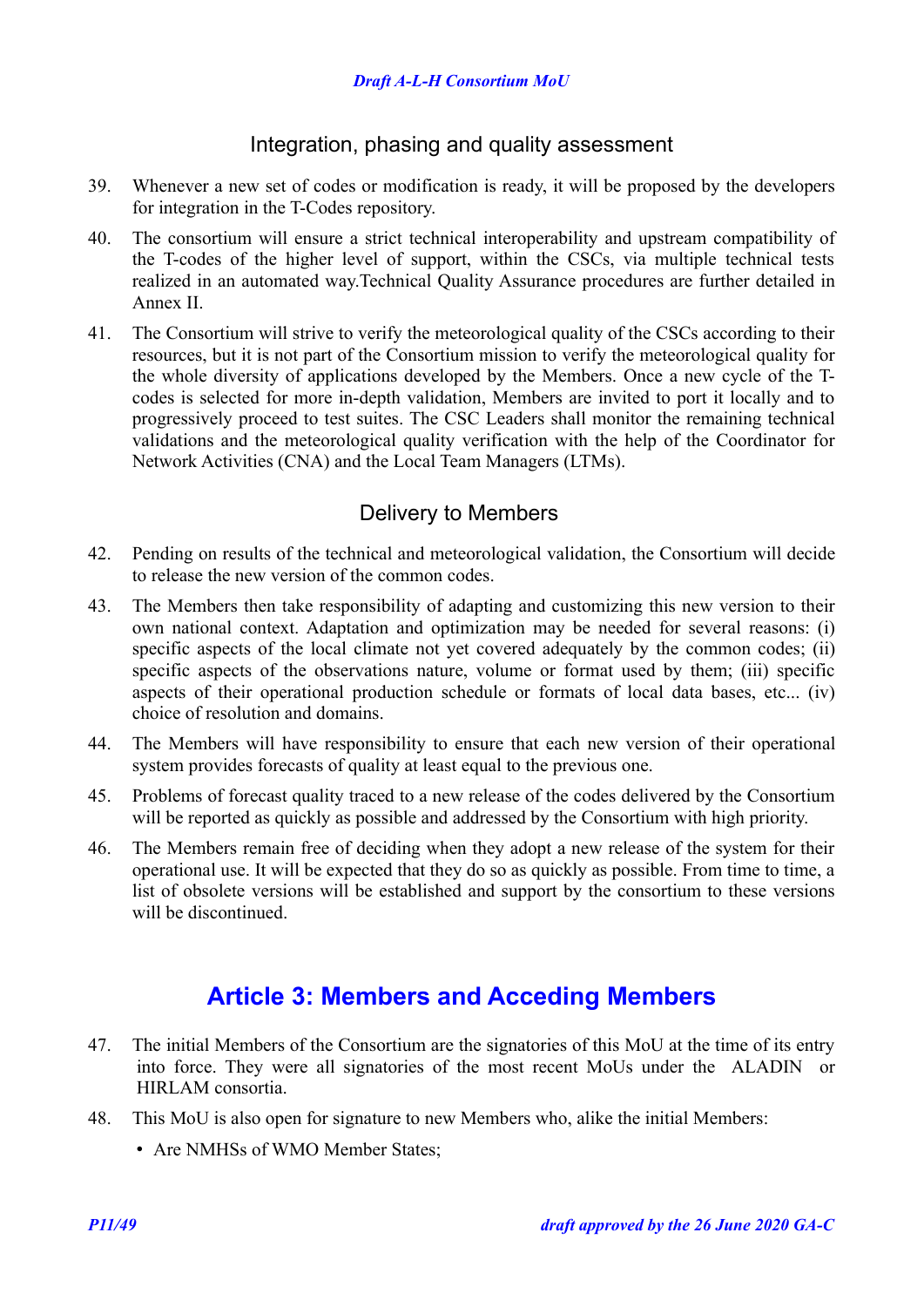### *Draft A-L-H Consortium MoU*

- Are willing to contribute to the objectives defined above;
- Have firm plans to use the common codes for their operational activities;
- Accept all the terms and conditions of this MoU.
- 49. A NMHS wishing to join the Consortium shall address its application to the Chairperson of the Assembly, for consideration by the Assembly.
- <span id="page-11-2"></span>50. Decision to accept a new Member requires unanimity of the Assembly.
- 51. In case of positive decision by the Assembly, the application will also be sent to ECMWF Council to seek access and use of IFS-ARPEGE codes for the candidate NMHS.
- 52. After positive decision by ECMWF Council, the candidate NMHS shall enter an accession period of maximum three years, during which it shall (see also item [59\)](#page-11-1):
	- have full access and use of the common codes, with support from the Consortium
	- contribute to the Annual Budget at a level of 50% of the Member contributions
	- contribute to the manpower at a level of 50% of the Member contributions
	- have no voting rights in any decision of the Assembly
- 53. Upon completion of this accession period, and confirmation that it actually satisfies all conditions for Membership, the acceding Member shall become full Member by:
	- Signing this MoU;
	- Paying an entry fee of five times the annual contribution of Members.
- 54. A Member may withdraw from the Consortium by giving at least one-year notice to the Chairperson of the Assembly.
- 55. Should one Member cease to fulfil the terms and conditions for membership defined in this MoU, the Assembly may decide to terminate its membership, after exploring possible recovery actions with that Member. The termination of membership will be effective after a one-year notice.

## <span id="page-11-0"></span>**Article 4: Rights and obligations of Members**

- 56. Each Member and acceding Member shall have full rights of access to and use of the common codes, including rights to modify these codes for the implementation of its own configuration, within the limits posed by the IFS-ARPEGE software protection agreement between ECMWF and Météo-France (see [Annex I\)](#page-25-0)
- 57. Each Member and acceding Member will have a share in the IP of the common codes produced by the Consortium, as defined in [Article 9.](#page-19-0)
- 58. Each Member and acceding Member (or grouping of Members) shall have full responsibility for and control of the configuration implemented on its own computers for its research and/or operational requirements and any use authorised by this MoU.
- <span id="page-11-1"></span>59. Each Member and acceding Member shall contribute a minimum amount of human resources to the RWP. This minimum is defined as 2 full-time-equivalent staff (FTE) for the whole RWP, including at least 1 FTE for the "Code engineering, phasing and quality assurance"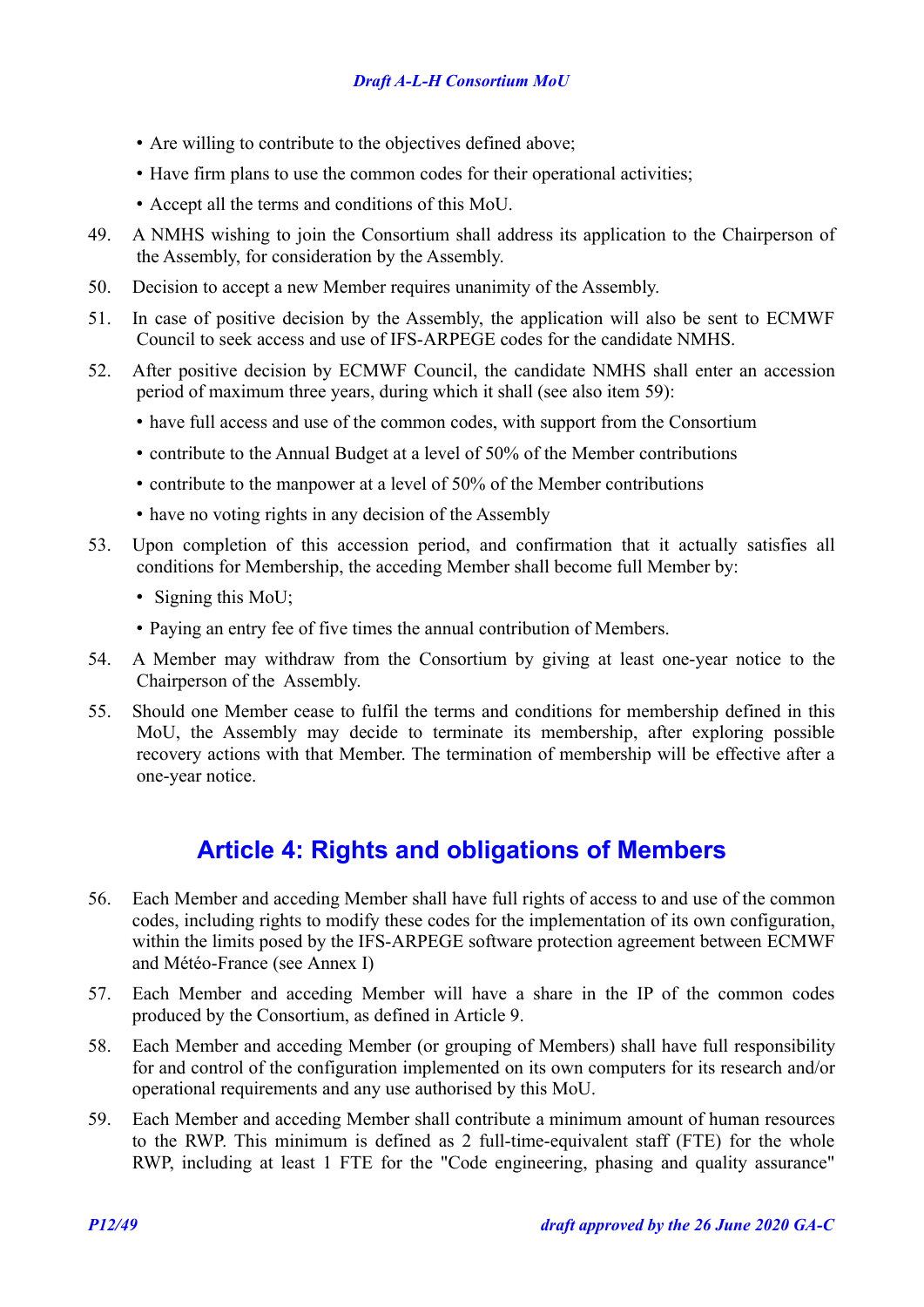component and 1FTE for the R&D Components. For acceding Members, these figures are reduced by 50%. The same reduction will apply to the Members listed in [Annex III,](#page-29-0) in consideration of the small size of their staff.

- 60. In order to contribute efficiently to the RWP, each Member and acceding Member shall maintain the scientific competence of its staff. This will be facilitated by regular training sessions and workshops organized by the Consortium.
- 61. Each Member and acceding Member shall contribute to the annual budget as defined in Article  $7^2$  $7^2$ .
- 62. Each Member and acceding Member shall abide by the terms and conditions defined in this MoU and do their best effort to implement the decisions taken by the Assembly.
- 63. Each Member and acceding Member shall respect regulations related to Intellectual Property Rights and ownership of the common codes and shall prevent unauthorized dissemination and use of the common codes. Rules for licensing the common codes to third parties are defined in [Article 10.](#page-20-0)
- 64. A Member leaving the Consortium will conserve the right to use and modify for its own usage the common codes in the version available at the time of leaving. However any distribution of these codes to a third party by the leaving Member, either in the version available at the time of leaving, or with the subsequent modifications, will be subject to the agreement of the Consortium and to the agreement of ECMWF in conditions defined at [Article 10.](#page-20-0)
- 65. The leaving Member will lose the right to access and use the further versions of the common codes, and the right to use the 'ALADIN-LACE-HIRLAM naming for its products.

## <span id="page-12-1"></span>**Article 5: Governance**

## <span id="page-12-0"></span>Assembly

- 66. The Assembly is the upper governance body of the Consortium. It represents the Members and acceding Members and is responsible for the implementation of this MoU, including the definition, follow-up and evaluation of all activities.
- 67. The Assembly consists of Directors of each of the Members and acceding Members or their mandated representatives, who may be assisted by advisers. In addition, the ECMWF Director General is invited to the Assembly meetings as observer.
- 68. The Assembly shall meet annually (twice per year during the first years of the Consortium). Extraordinary Assembly meetings could be held at the request of at least one third of the Members. The Assembly meetings are hosted by Members at their invitation, and can also be held as virtual meetings if felt more appropriate. In all circumstances, the Member hosting the assembly will take necessary measures to allow virtual participation and expression of votes for Members that cannot travel. The Assembly meetings will be prepared by the Programme

<span id="page-12-2"></span><sup>2</sup> The payment of annual membership fees may be delayed in case of "Force Majeure", as appreciated by the Assembly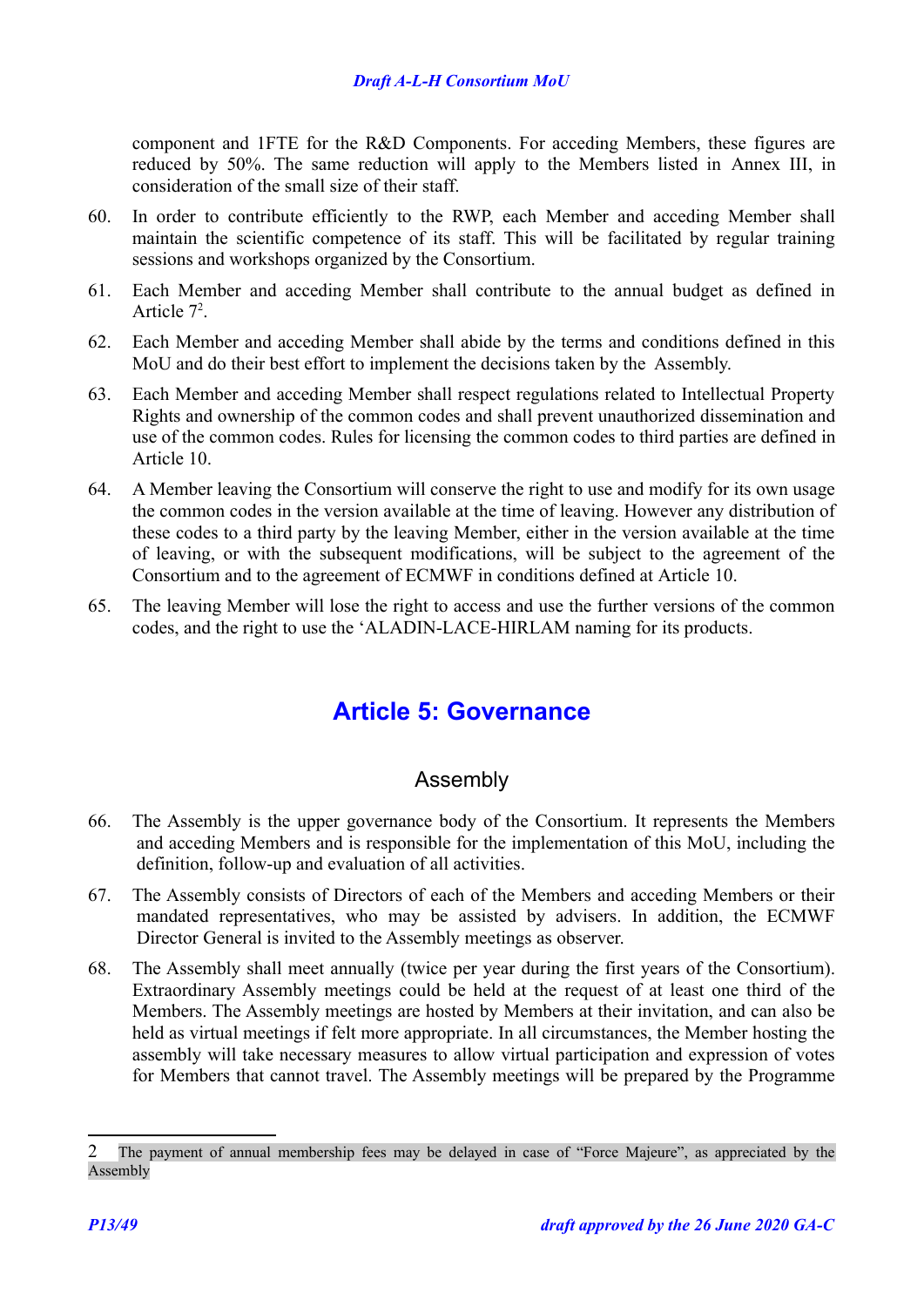### *Draft A-L-H Consortium MoU*

Manager, under the responsibility of the Bureau (see below).

- 69. The Assembly shall review the progress of the Consortium, the proposals of the Programme Manager, the advices of the Committees, and take decisions on the following items (nonexhaustive list):
	- Amendments to this MoU and on all matters concerning Membership of the Consortium
	- The high-level objectives pursued by the Consortium, and the prioritization of efforts
	- The detailed Rolling Work Plan (RWP)
	- The budget of the Consortium and the financial contributions of Members and acceding Members
	- The general organization of the management of the Consortium
	- The appointment of officers to all management positions
	- The composition of the advisory committees and the designation of their Chairpersons/Vice-Chairpersons
	- Issues regarding Intellectual Property Rights and licensing of the common codes to third parties
	- External collaborations
	- From time to time, the Assembly may commission a review of the activity of the Consortium by a group of independent experts
	- External communication and image of the Consortium
- 70. Assembly meetings are valid if at least three quarters of the Members are represented.
- 71. In exceptional circumstances, a Member may represent another Member or acceding Member at an Assembly meeting. A written mandate shall be required for this purpose. The absent Member or acceding Member shall then be considered as represented, with delegated voting rights in the case of a Member.
- 72. All decisions of the Assembly must be duly recorded and apparent in the minutes of the meetings to be valid.
- 73. The Chairperson and the Vice-chairperson of the Assembly are elected for two years and may be re-elected, but no more than once.
- 74. The Chairperson chairs the meetings of the Assembly and represents the Consortium with respect to third parties, during the period between two consecutive meetings.
- 75. The Chairperson can sign collaboration agreements with third parties and commit the Consortium, on behalf and by delegation of the Assembly.
- 76. The Chairperson may consult Assembly members in between meetings to seek agreement on critical issues that require quick decisions, in particular with respect to third parties.
- 77. In case of absence, the Vice-chairperson replaces the Chairperson.
- 78. The Chairperson and Vice-chairperson are not liable towards the Consortium and towards third parties for infringements to the laws applicable to the Consortium as well as for faults in his/her management.
- 79. The responsibility of the Chairperson and Vice-chairperson is collectively supported by the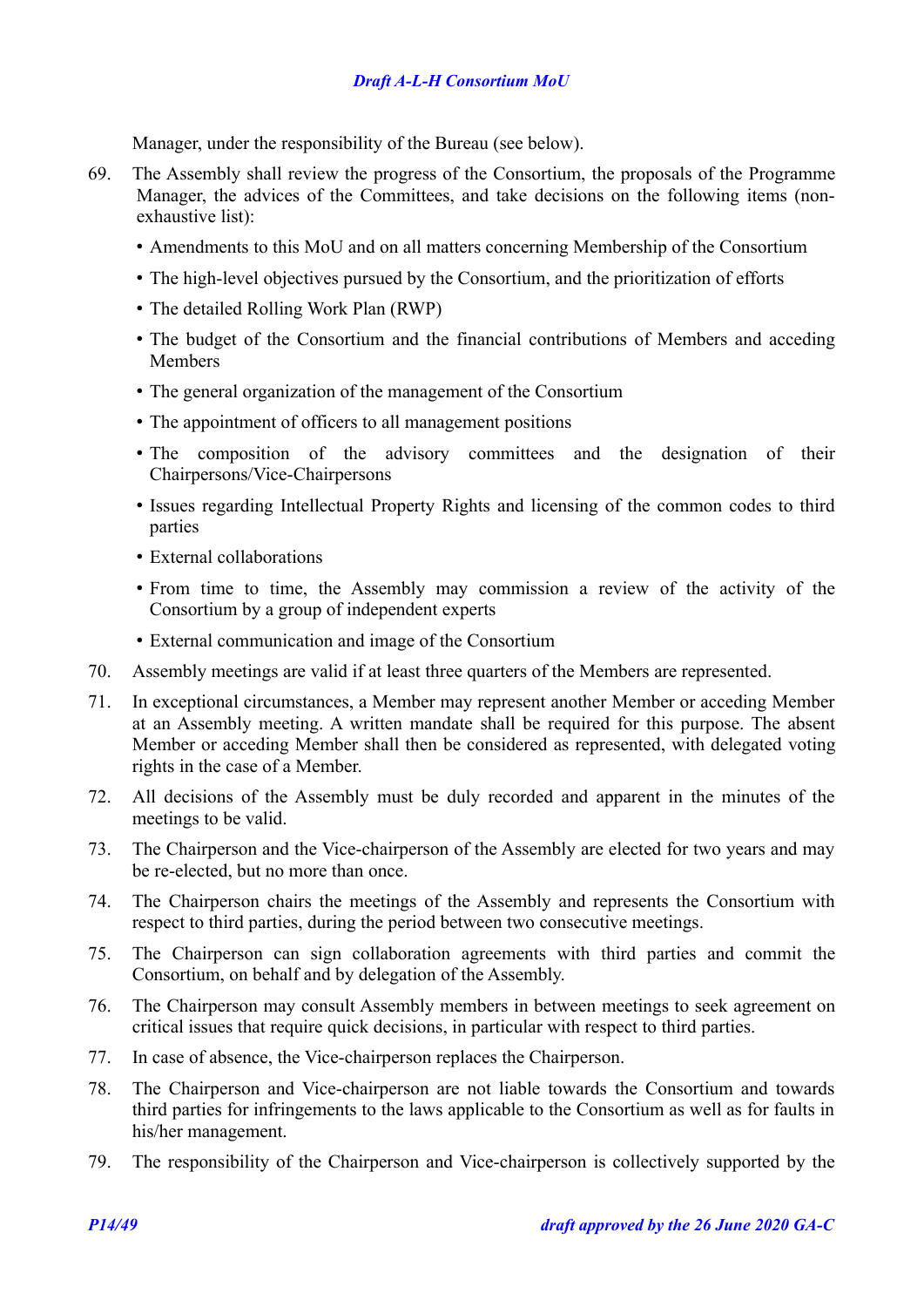Consortium, except for infringements in direct relation with their national laws.

### <span id="page-14-1"></span>Voting majorities

- 80. The Assembly shall strive to take decisions by consensus. In the absence of consensus, a decision shall be subject to a vote. The majority needed to achieve the decision will depend on the type of decision, as explained below.
- 81. Each Member will have one vote. However for important decisions listed below, the relative manpower contributions to the Consortium during the last eight years, as measured by the common manpower register, will be also taken into account. (For the initial years of the Consortium, the scale of manpower contributions of Members in the ALADIN and HIRLAM consortia since the start of the common monitoring in 2018 will be used, see [Annex VII\)](#page-37-0). In determining unanimity and the various majorities provided for below, only votes cast for or against a decision and, in cases where the Assembly acts in accordance with the procedure laid down in item [83,](#page-14-2) the relative manpower contributions of the Member States taking part in the vote, shall be taken into account.
- 82. The Assembly, acting unanimously, shall:
	- Adopt any amendment to the main text of this MoU;
	- Accept new Members and Associate Members of the Consortium (see items [50](#page-11-2) and [149\)](#page-20-1).
- <span id="page-14-2"></span>83. The Assembly, acting by a majority of two-third of Members, provided that the sum of the relative manpower contributions from these Members represents at least two-third of the total manpower contributions (so-called double two-third) shall :
	- Adopt the annual budget and the membership fees
	- Adopt the Rolling Work Plan and the provisional Common Manpower Register
	- Adopt any amendment to the Annexes of this MoU (except Annex I, VII and VIII that cannot be modified)
- 84. The Assembly will decide about all other matters by a majority of two-third of Members, with the exception of matters related to the execution of the joint ownership of the codes, for which a specific voting system is described in [Article 10.](#page-20-0)

### <span id="page-14-0"></span>Bureau

- 85. The Bureau supports the PM and the Chairperson for preparing the Assembly meetings (agenda, preparatory documents, choice of speakers, etc..)
- 86. The Bureau is composed of the Chairpersons of the Assembly, the PAC and the STAC, the Programme Manager (PM), and the Consortium Secretary. The Assembly may designate additional members of the Bureau, based on proposals by its Chairperson, after consultation of the PAC. Experts (e.g. the Integration Domain leader) may be invited to attend meetings of the Bureau by the PM or the Chairperson of the Assembly.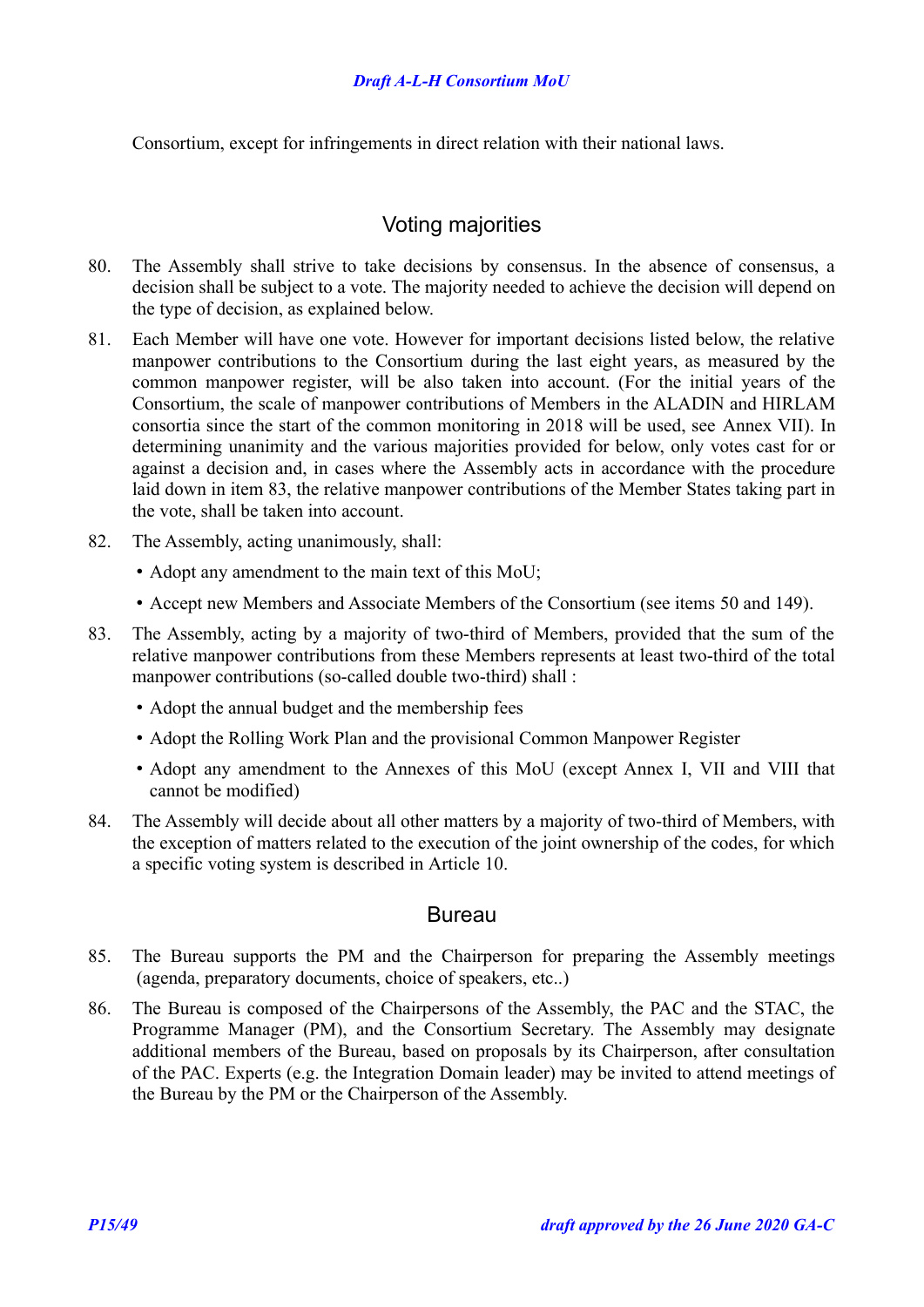### <span id="page-15-1"></span>Policy Advisory Committee

- 87. The Policy Advisory Committee (PAC) advises the Assembly on strategic and policy matters of the Consortium. The PAC meets only when requested by the Assembly. Its meetings are generally held a few weeks before the meetings of the Assembly.
- 88. The PAC is initially composed of eight persons (2+1 substitute from Météo-France, 2+1 from RC-LACE-MoU5, 2+1 from ALADIN-MoU5 "flat-rate" Members, and 2+1 from HIRLAM-C Members), all designated by the Assembly. In addition, the PM attends all meetings of the PAC. The PAC representatives are expected to represent their community of Members by conducting appropriate consultations before meetings. In principle, they should be senior staff not closely involved in the Consortium Project team.
- 89. The mandate of PAC representatives is for two-years, renewable if needed. Representatives are proposed by the component groupings and nominated by the Assembly.
- 90. At least two of the Members of the PAC should be also Assembly members. The Assembly designates the PAC Chairperson and Vice-chairperson among such colleagues, in order to facilitate efficient liaison with the Assembly. They are appointed by the Assembly for a period of two years and may be reappointed but not more than once.
- 91. The PAC can invite observers in order to have a fair representation of all Consortium actors.
- 92. More detail is available in the Terms of Reference of the PAC (see [Annex IV\)](#page-30-0).

### <span id="page-15-0"></span>Scientific and Technical Advisory Committee

- 93. The main role of the Scientific and Technical Advisory Committee (STAC) is to advise the PM and the Assembly on scientific and technical issues.
- 94. The STAC reviews the progress of the current RWP, expresses views and requirements of Members for future versions of the RWP and the proposed scientific strategy, and more generally synthesizes the returns of experience of all Members on the common codes and formulates recommendations. It can discuss problems reported by Members and not yet resolved by the Consortium.
- 95. The STAC is initially composed of three representatives for each component of the Consortium (initially Météo-France, "flat-rate" ALADIN-MoU5 Members, RC-LACE-MoU5 Members and HIRLAM-C Members). STAC representatives are tasked to consult the Members they represent to gather their opinions before the meetings. In principle, they should be senior staff selected on the basis of their expertise with either research or operational background, not directly involved in the Consortium Project team. STAC representatives shall rotate regularly in order to allow each Member to be represented directly over time. The mandate of STAC representatives is for two-years, renewable if needed. Representatives are proposed by the component groupings and nominated by the Assembly. After several years, the composition of STAC may evolve to better reflect the evolution of the Consortium.
- 96. The PM and relevant members of the Management Group attend meetings of the STAC. ECMWF is also invited to send an observer to STAC meetings. The STAC may invite other experts as needed.
- 97. The STAC Chairperson and Vice-Chairperson are appointed by the Assembly from among the STAC Members.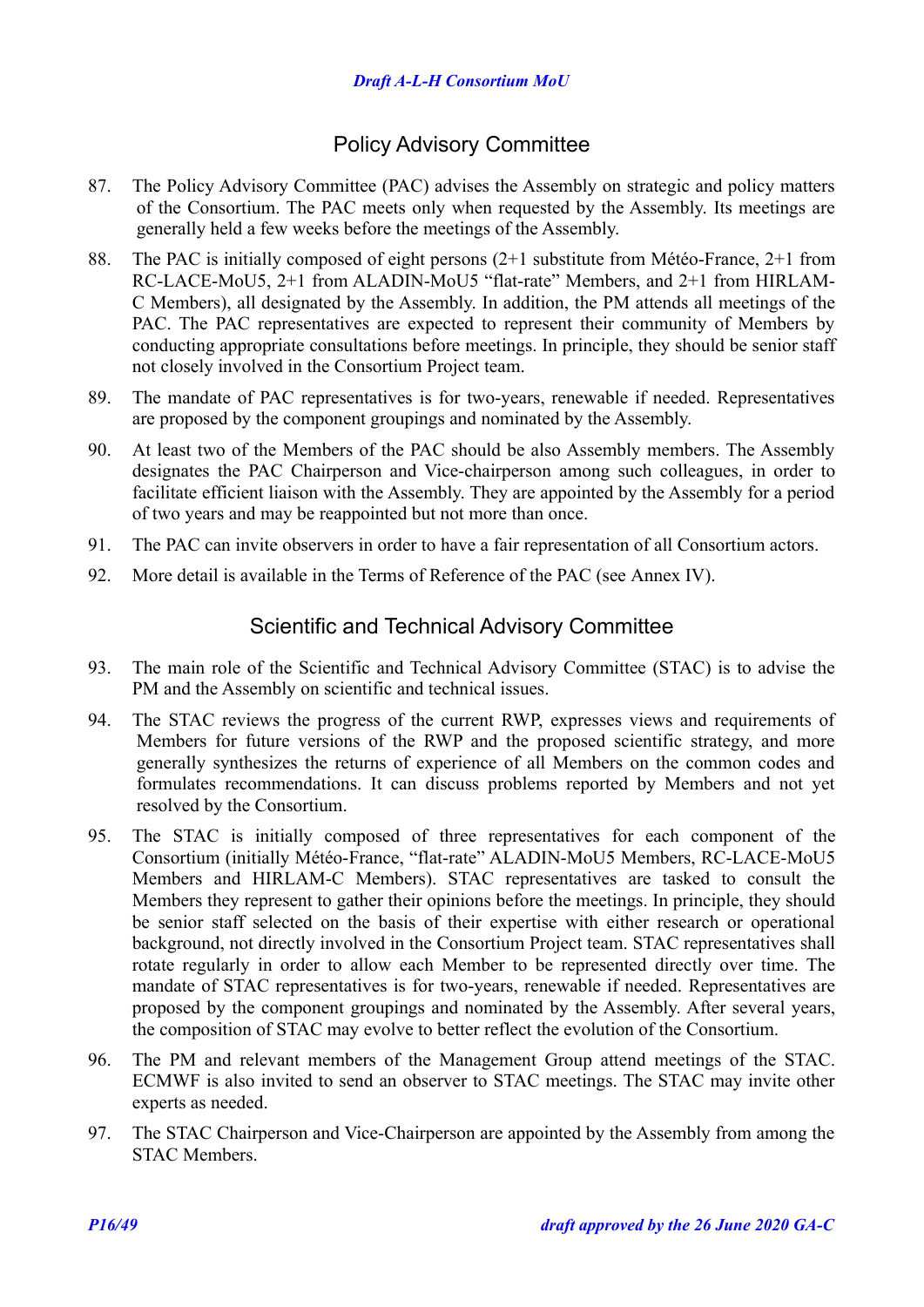- 98. The STAC meets once per year in the period of preparation of the RWP for the following year. The Consortium will look for opportunities to pool STAC meetings with other large meetings of the European met communities in order to increase efficiency.
- 99. The Terms of Reference of the STAC are given in [Annex V.](#page-31-0)

## <span id="page-16-2"></span>**Article 6: Management**

### <span id="page-16-1"></span>Programme Manager

- 100. The Programme Manager (PM) is the highest executive officer of the management structure of the Consortium. She/he reports directly to the Assembly and is generally responsible of the implementation of the Assembly decisions and of the progress of all activities of the Consortium.
- 101. The PM role represents a full-time position held by a single person. .
- 102. The PM is appointed by the Assembly after a wide call for applications. Each application must be supported by one or several Members.
- 103. The mandate of the PM is normally for the duration of this MoU (five years).
- 104. The Terms of Reference of the Programme Manager role are given in [Annex VI.](#page-32-0)

### <span id="page-16-0"></span>Project team

- 105. The Project team is composed of staff provided by Members and Acceding Members to prepare and execute the RWP. It is led by a Management Group.
- 106. The Management Group is chaired by the PM and has the collective responsibility to plan the work of all staff working for the Consortium and to utilise the available competences in the most efficient way. The Management Group is responsible for the formulation of the RWP and monitors its execution (in particular the code deliverables). It also prepares the mediumrange strategic plan.
- <span id="page-16-4"></span>107. The Management Group is composed of :
	- The three CSC leaders (Arome, Alaro and Harmonie-Arome), responsible for the continuity and the quality of their CSC
	- An Integration leader (including phasing)
	- A limited number of Area Leaders who are responsible of implementing item [31](#page-8-3) and :
		- i. whenever possible, lead the corresponding area, i.e. define a long term scientific and architectural vision for the modernisation of the code, including normative aspects, increased modularity and interoperability and take full responsibility of the delivery or the corresponding developments,
		- ii. or otherwise, conduct specific actions on CSC interoperability, as decided by the Assembly and for a limited duration.

<span id="page-16-5"></span><span id="page-16-3"></span>Area Leaders are not responsible for the specific implementation of the scientific developments in each CSC, that remains the responsibility of the CSC leaders.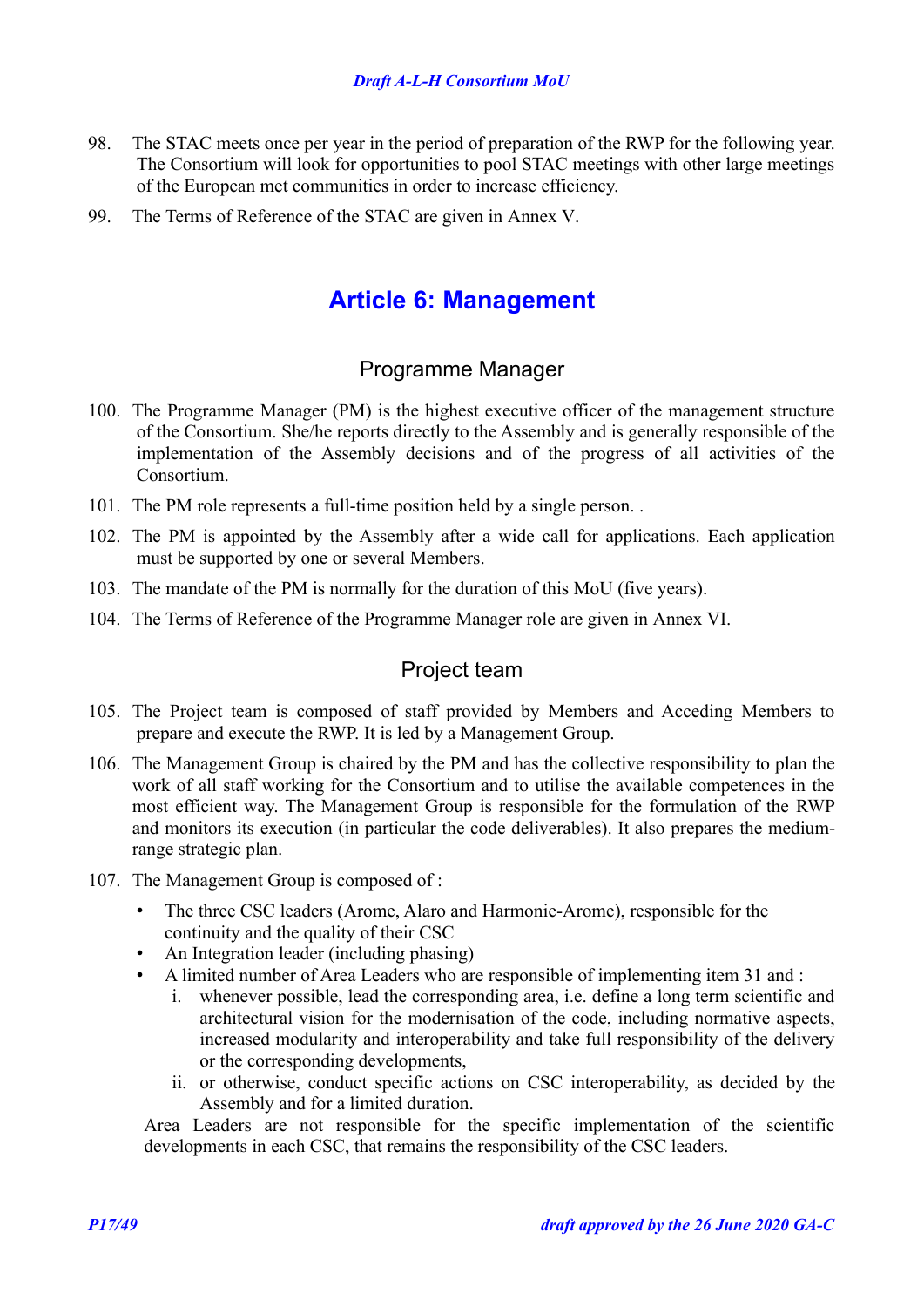### *Draft A-L-H Consortium MoU*

- 108. The CSCs leaders may be assisted by CSC human resources . Each CSC leader may organise its CSC human resources in the way considered most appropriate to fulfil the RWP.
- 109. The intention is to generalise the situation [107-](#page-16-4)subitem [\(i\)](#page-16-3) with time.
- 110. Each Management Group function is corresponding to a minimum commitment of 0.5 FTE and is delivered by one Consortium Member.
- 111. The CSC leader positions will be appointed by the Assembly, upon nomination by a group of Members using the corresponding CSC.
- 112. The Integration Area Leader position will be held by a staff of Météo-France in view of the necessity to coordinate new code cycles with ECMWF.
- 113. The final definition and the attribution of the other Area Leader functions will be done by the Assembly in a competitive process. Each Member interested in an Area Leader function can make a proposal, explaining how the role will be held (number of staff and commitment of time from each of them, names of the staff). The Assembly will attribute all Area Leader functions simultaneously, taking care of expertise, interpersonal skills of candidates, and geographical balance.
- 114. The Project team also includes the positions of Coordinator for Network Activities (CNA). The CNA role represents a 0.2FTE position.
- 115. The Terms of Reference for Project team roles are given in [Annex VI](#page-32-0)

### <span id="page-17-1"></span>Support team

- 116. The Support team is composed of staff provided by Members and acceding Members to support the work of the Project team.
- 117. A full-time position of Consortium Scientific Secretary is provided by one Member to assist the PM and the Management Group in their duties.
- 118. Each Member shall staff a Local Team Manager function, corresponding to roughly 0.1 FTE, to assure the good liaison between the Member and the project team. This could be delivered by one or several staff, depending on the possibilities for each Member. In case the role is delivered by several staff, one of them will be designated as single contact point.
- 119. The CNA is the usual contact of the LTMs within the project team and chairs meetings of the LTMs.
- 120. The LTMs meet annually in the context of either the EWGLAM or the all staff workshops, or both, to avoid generating additional travel costs.
- 121. The Terms of Reference for Support team roles are given in [Annex VI.](#page-32-0)

## <span id="page-17-0"></span>**Article 7: Resources**

122. Resource requirements to realize the objectives of the Consortium are reviewed and decided on an annual basis by the Assembly, based on proposals and reports by the PM, with the understanding that the administrative and budgetary constraints of the Members can tolerate only marginal changes (smaller than 10%) from year to year.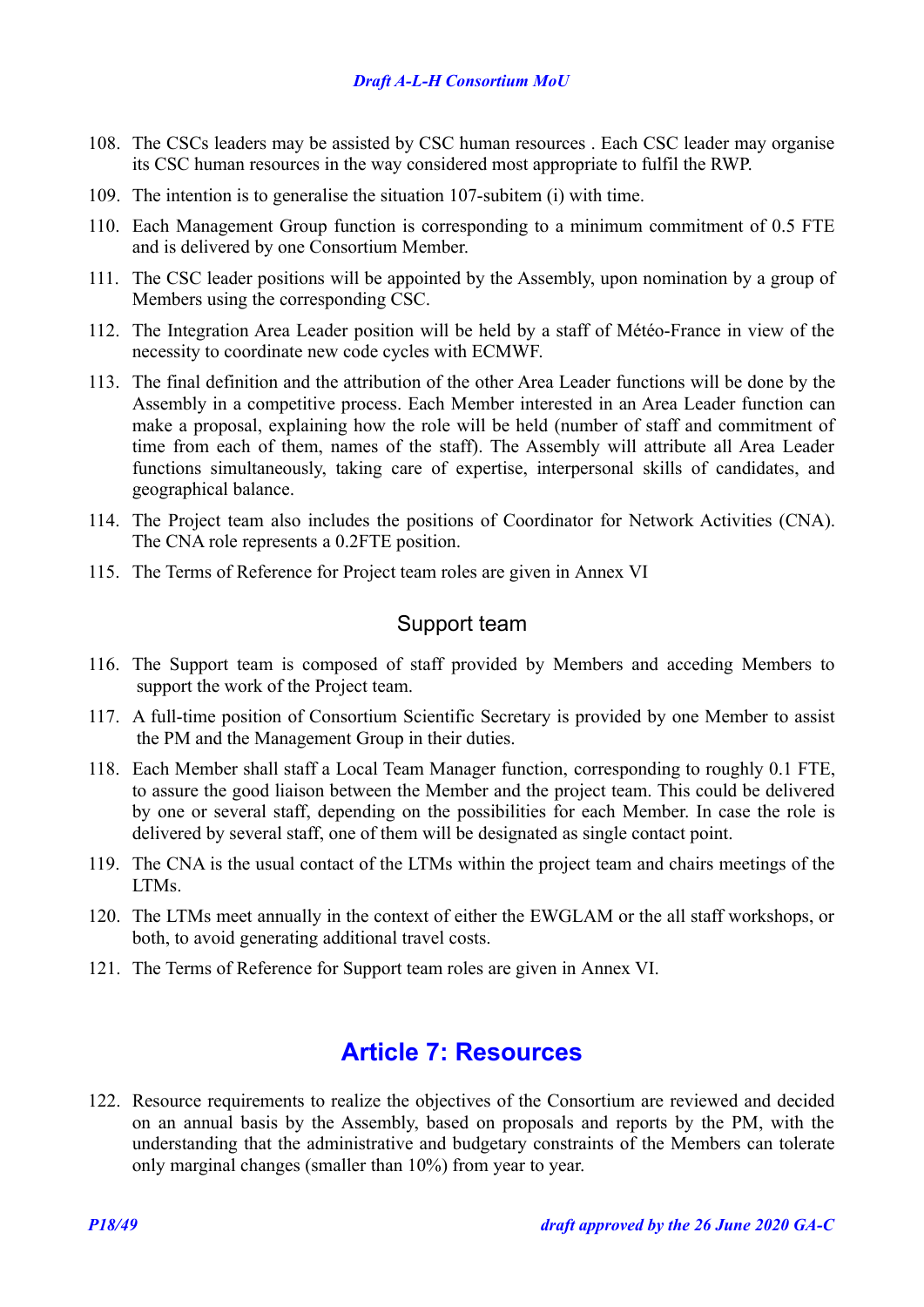- 123. Two categories of resources are provided by Members and acceding Members for the implementation of this MoU: Membership fees and human resources provided in-kind by Members.
- 124. Membership fees are compulsory and based on a flat-rate contribution.
- 125. Membership fees form the basis of the Consortium budget which will be managed by the PM, with the help of the Scientific Secretary. The distribution of the expenses paid from the Consortium budget will be fair and equitable to all Members.
- 126. Expenses paid from the Consortium budget will comprise the following items:
	- Compensation for the salary of the PM. This compensation will be transferred to the Member employing the PM.
	- Expenses for the management and meetings of committees (in priority, travels of the PM, Management Group and Support team; travels of STAC members to STAC meetings; travels of PAC members to the PAC meetings; travels of LTMs and CNA to the LTM meetings; general logistics of the "All staff meeting"; Strategy meetings from time to time).
	- Travel money for scientific visits considered with highest priority by the Management Group.
	- Other types of expenses of general interest for the Consortium and agreed by the Assembly.
	- In exceptional cases, when the needed expertise cannot be provided in-kind by any Member, the PM may be allowed by the Assembly to transfer funds from the Consortium budget to one Member to hire a new human resource for a specific task in relation with the RWP.
- 127. The ways of collecting the Membership fees and executing the Consortium budget shall be agreed by the Assembly, taking into account the practical capacity of the Members being in charge of the implied redistribution steps.
- 128. With the exception of the compensation for the PM salary, human resources needed by the Consortium will be provided in-kind by Members. The Members will remain the employers of staff under their own rules complying with their national regulations, and will instruct designated staff to execute tasks listed in the RWP of the Consortium or to contribute to the management activities.
- 129. The Membership fees do not generate voting and IP rights.
- 130. The Human resources provided do generate voting and IP rights for the employer, excepted resources that are fully funded by the Consortium.
- 131. The realisation of the manpower is monitored on the Common Manpower Register and reported to the Assembly. The record of cumulative manpower contributions of Members and acceding Members is maintained by the Scientific Secretary and made available to Members and acceding Members. The record at the time of signature of this MoU is attached as [Annex](#page-37-0) [VII.](#page-37-0)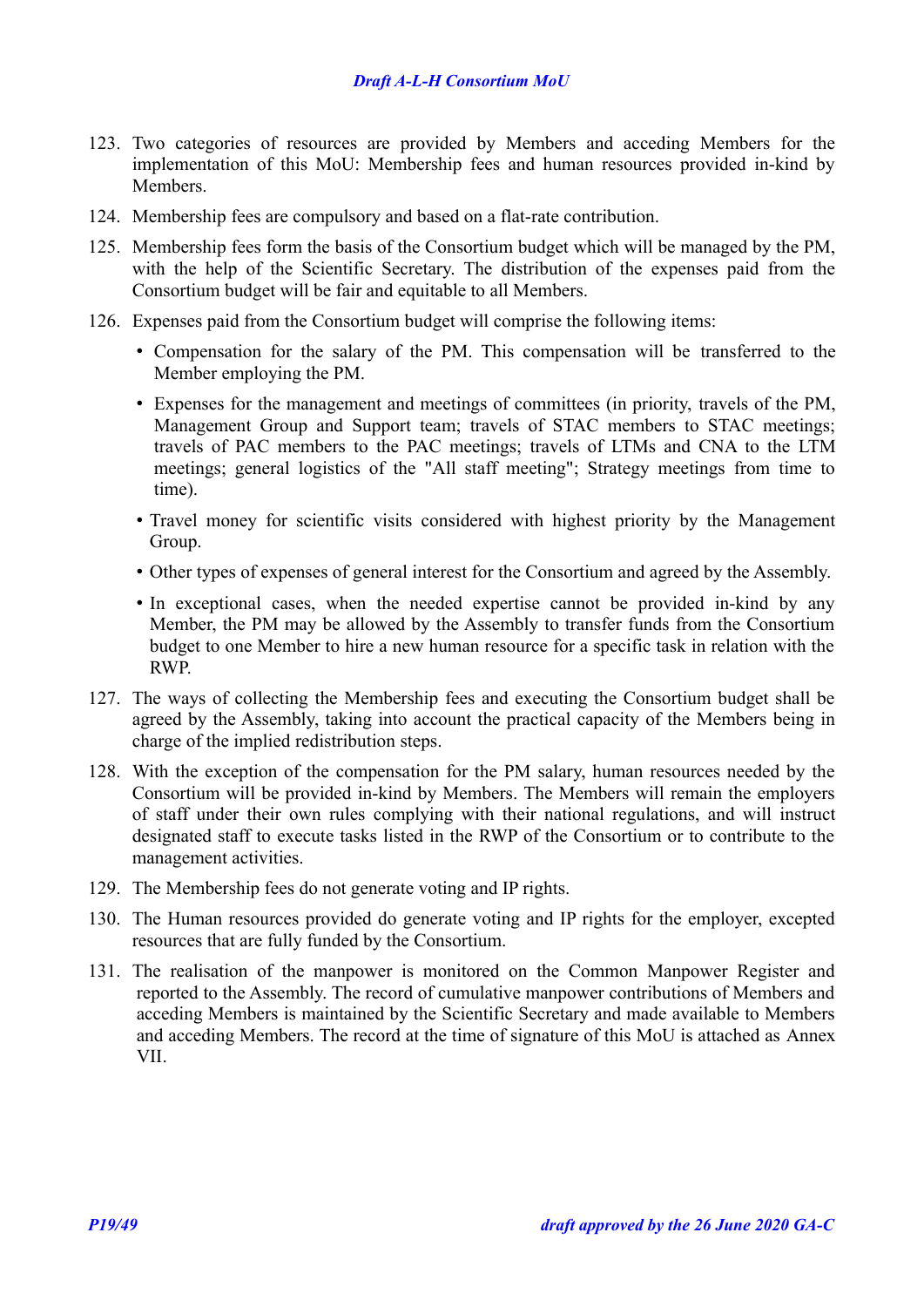## <span id="page-19-1"></span>**Article 8: Cooperation with other entities**

- 132. The Assembly may decide to establish cooperation with entities (Institutes, Universities, other Consortia, NMHSs) outside the Consortium, under conditions to be determined.
- 133. A cooperation agreement shall specify, as the minimum, the objectives and areas of the cooperation and the rights and obligations of the parties, in particular with respect to the access to and use of the common codes.
- 134. A representative of a cooperating entity may be invited as an observer at the Assembly meetings.
- 135. When the Consortium uses codes developed by other Communities (e.g. SURFEX, Meso-NH, HARMONIE-Climate, ...), it shall establish clear working relationship with them.

## <span id="page-19-0"></span>**Article 9: Intellectual Property Rights**

- 136. Consortium Members must ensure that they own the IPR of the codes that they want to deliver to the T-Codes repository and are legally allowed to share it with other Members as outlined below. In the case where this would not be possible, they will inform the Assembly, which will decide of the best course of action.
- 137. When delivering codes to the T-codes repository, Members transfer their IP of these codes to other Members in such a way that the IP of all codes residing in the T-Codes repository is shared by all Members in proportion to their respective cumulative manpower contributions to the RWP over the full period of this MoU since its entry into force, as measured by the Common Manpower Register. This transfer is irrevocable.
- 138. The scale of IPR defined above will be used as voting weights for any decision of the Assembly related to the execution of the joint ownership of the common codes, for instance to grant new rights of access and usage to third parties (licensing policy, see [Article 10\)](#page-20-0).
- 139. A Member leaving the Consortium will conserve a share in the IP of the common codes, but this share will decrease progressively with time, as the Common Manpower Register will record no further effort from this Member. The leaving Member will conserve a voting right for decisions of the Consortium related to the execution of the joint ownership as long as its share of IP exceeds 5% (precise value still in discussion).
- 140. By exception, the legacy codes inherited from the ALADIN and HIRLAM consortia will remain jointly owned by Members of these consortia in the proportion computed at the end of their last year of operation (2020), as shown in [Annex VIII.](#page-39-0) Decisions relative to the execution of the joint property of the legacy codes will still follow the rules agreed in the last MoU of ALADIN and HIRLAM.
- 141. The related IP rights will be protected by the Members under the guidance of the Assembly with the understanding that executive functions can be delegated as agreed to the PM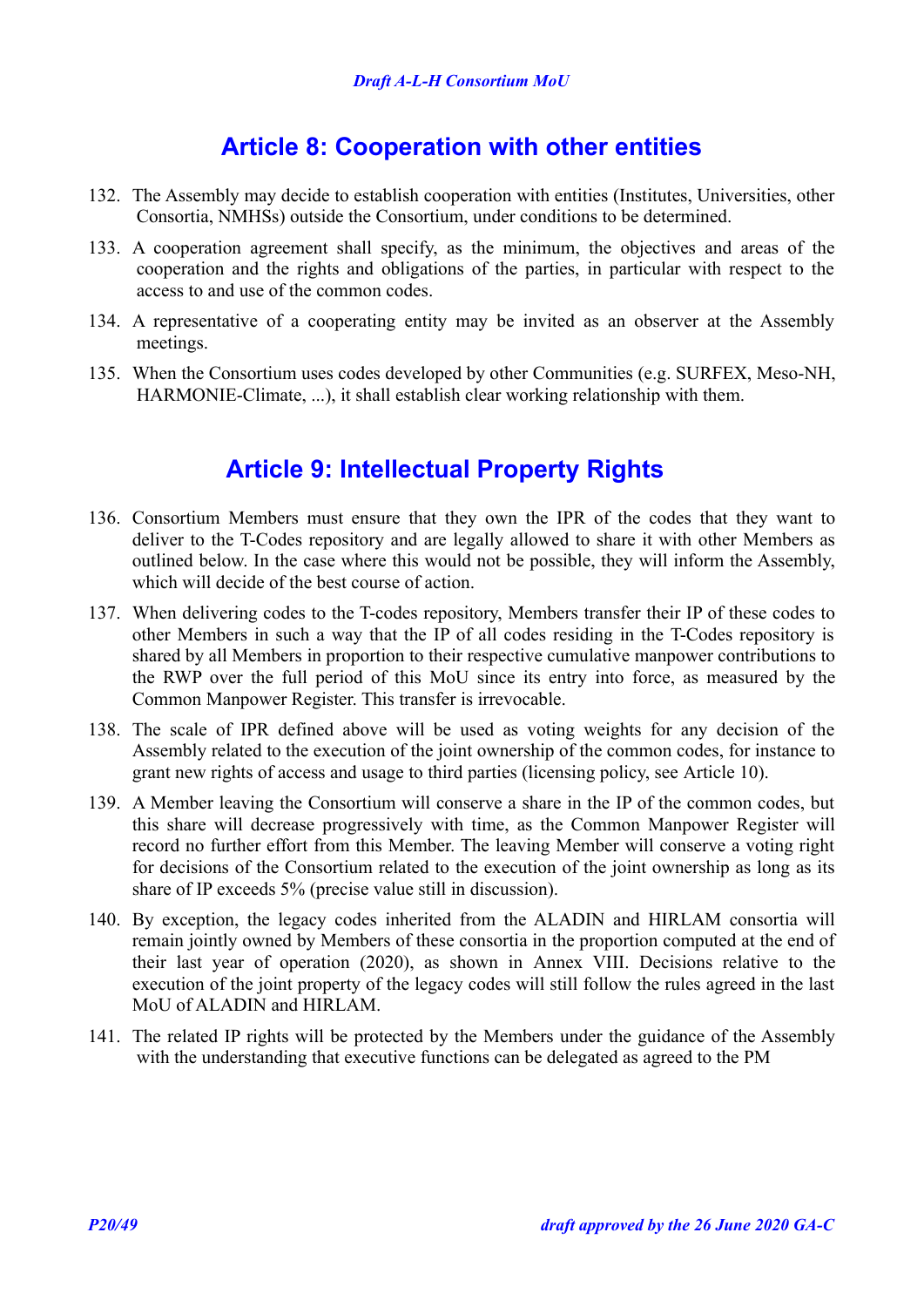## <span id="page-20-0"></span>**Article 10: Licensing the common codes to third parties**

- 142. The Assembly shall decide its policy for licensing the common codes to third parties via a specific voting scheme. For these votes, each Member will have a weight equal to its share of the IPR, as defined in [Article 9.](#page-19-0)
- 143. Decisions shall require a majority of two-thirds of the weighted votes, except for decisions regarding Open Source licensing, that will follow the principles explained below.
- 144. Any revenue generated by licensing the common codes to third parties will be redistributed to the Members with a key of repartition equal to the IPR scale. This will include Members having left the Consortium.
- 145. The Consortium recognizes that distribution of codes under Open Source presents a number of advantages for engaging scientific communities in its work, and will regularly monitor the legal situation of Members and the status of ECMWF codes licensing, as well as the resources available to support the user community, in order to align policies without delay.
- 146. When the main contributors to a new code module delivered to the T-Codes repository express their intention to distribute this new module as Open Source, the Assembly will not oppose to this choice, provided that the chosen Open Source licence is "non-contaminating" (see definitions). The said module will be distributed in parallel as Open Source by its main contributors, and by the Consortium as part of the common codes, under the common licensing policy.
- 147. The decision to distribute as Open Source any other code module developed under this MoU shall require a three-quarter majority of the weighted votes (NB: this does not apply to the legacy codes, that will still follow the rules agreed in the ALADIN and HIRLAM consortia, see [Article 9\)](#page-19-0).
- 148. Any Member having left the Consortium will keep the right to use and modify for its own usage the common codes, in the version available at the time of leaving. However, he will need the agreement of the Consortium to distribute these codes to third parties, either in the version available at the time of leaving or with subsequent modifications introduced by the leaving Member. For such decisions, the voting weights existing at the time of leaving will be used, and the rules defined in the present Article will be followed. Such distribution will be also subject to the agreement of ECMWF.
- <span id="page-20-1"></span>149. For research purposes, a Member may grant access to the common codes, or elements thereof, to another organisation in its country, or to the NMHS of a Member or Cooperating State of ECMWF which is not a Member, after prior information of the Members. Access shall then be granted under a standard R&D licence approved by the Assembly (see the current template in [Annex IX\)](#page-44-0)
- 150. For the specific case of benchmarking or optimisation of local configurations in collaboration with computer vendors, a Member may grant access to the common codes or parts thereof to a vendor. Access shall then be granted via a standard benchmarking license approved by the Assembly (see the current template in [Annex X\)](#page-47-0).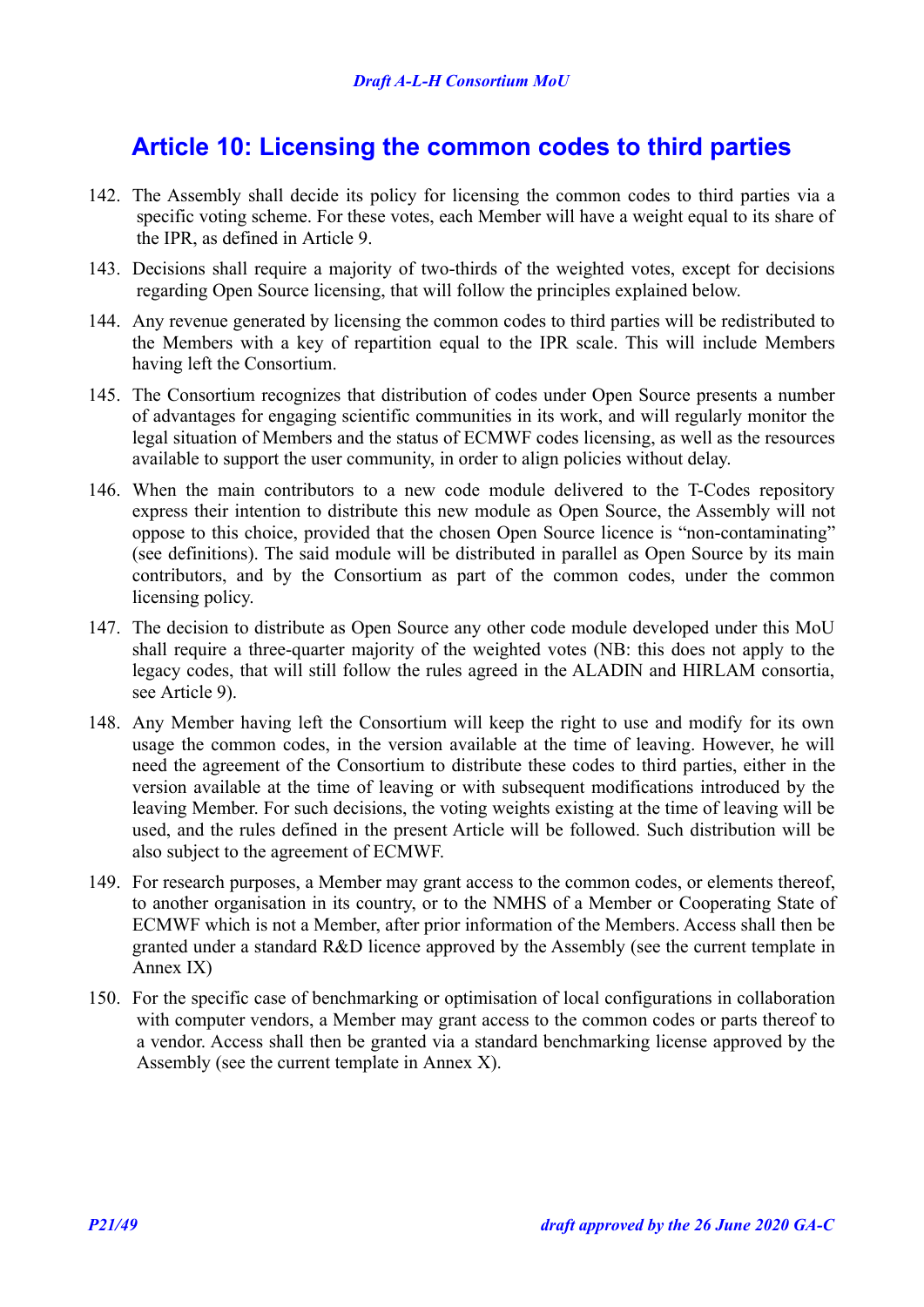## <span id="page-21-1"></span>**Article 11: Ownership and distribution of Products**

- 151. Every Member and acceding Member shall have full ownership of the Products that it creates either for official duty or for commercial purpose, using the configuration of the common codes implemented for its operational requirements, and full responsibility for their authorised use and delivery. In the case of grouping of Members operating NWP systems based on the common codes, the ownership of the Products will be agreed within the grouping without interference from the Consortium.
- 152. Products created for official duty shall be declared as "additional data" or considered as "other data" in the sense of WMO Resolution 40, with the understanding, however, that the Assembly may agree by consensus that some products can be declared as "essential data".
- 153. The dissemination of Products and the conditions for reuse are defined by Members according to their national legislation. The Consortium recognizes the diversity of national situations with respect to data policy issues and will not interfere.
- 154. The Assembly will address any issue related to data policy, taking into account the national legislation, the national sovereignty issues, respecting the spirit of collaboration that preserves the Members interests in terms of official duties, individually or mutually.

## <span id="page-21-0"></span>**Article 12: Associate Members**

- 155. A status of Associate Member is created for NMS interested to develop an initial expertise in limited-area NWP by operating a selection of common codes of the Consortium. It is recognized that this can be achieved only with assistance from one or several Members, and in general as part of a project offering opportunities for funding the assistance work.
- 156. Associate Members will be given the opportunity to install at their premisses a configuration of the common codes containing only the forecast model (dynamical adaptation mode).
- 157. A specific licence of the common codes will be created for the Associate Members, following the rules of [Article 10.](#page-20-0)
- 158. The status of Associate Member will not be limited in time. However, it is expected that some Associate Members will develop their expertise up to a sufficient level to become Member, and will then follow the usual procedure to do so.
- 159. The status of Associate Member can be terminated in case of misbehaviour of the Associate Member (for instance, not respecting its obligations as outlined in the Licence).
- 160. Any Member being approached by a potential Associate Member will inform without delay the other Members and explore options to share the assistance work.
- 161. The formal decision to accept an Associate Member will be taken by the Assembly, by a vote at unanimity. The proposal submitted to the vote must be explicit on the breakdown of the assistance work between Members, other actors if any, and on the funding scheme.
- 162. The approval of ECMWF must also be obtained for each particular Associate Member.
- 163. In case several Members of groups of Members would like to enter in competition to assist the same Associate Member via a competitive funding scheme, the Consortium will not attempt to restrict or bias this competition.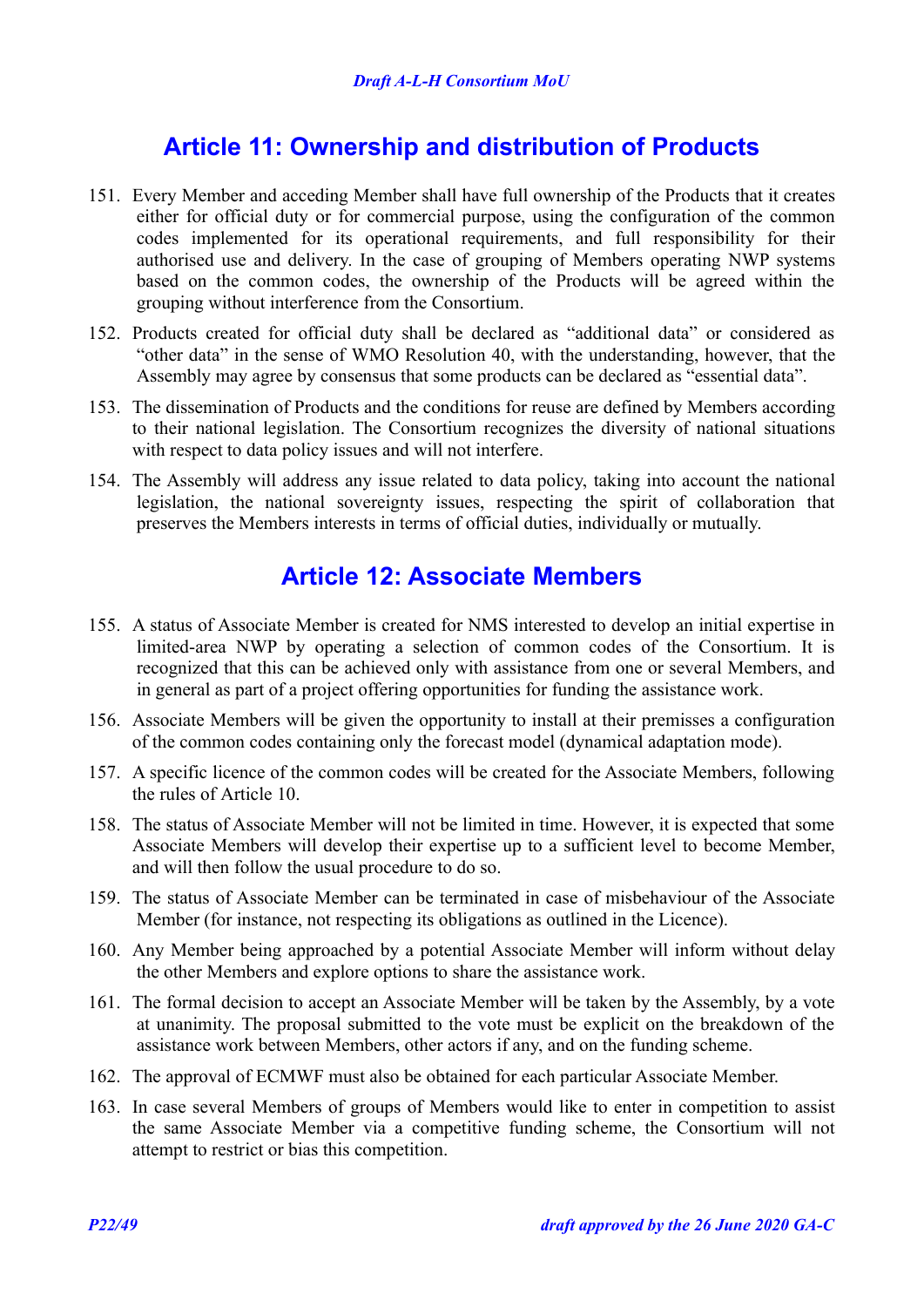## <span id="page-22-2"></span>**Article 13: Liability**

- 164. Each Consortium Member or acceding Member is not liable to the other Members and acceding Members for damage or injury attributable to the execution of its responsibilities under this MoU.
- 165. Each Member or acceding Member will bear itself the cost of compensation for damage or injury of any kind suffered by its personnel or property within the framework of the execution of this Memorandum except in case of gross negligence or wilful act.
- 166. The Members and acceding Members accept no individual or collective responsibility for damage, financially or otherwise, caused by the use of the common codes or any part thereof, other than those imposed by their respective national laws.

## <span id="page-22-1"></span>**Article 14: Entry into force, Duration, Amendments and Termination**

- 167. This MoU will enter into force on 1<sup>st</sup> January 2021.
- 168. This MoU will remain in force for 5 years.
- 169. Amendments duly recorded in the minutes of Assembly meetings will take effect immediately after adoption by the Assembly. However, the Assembly may unanimously decide to postpone the entry into force of an amendment.
- 170. After five years, the Members will discuss the renewal of this MoU. Should they not be able to agree on the content of a renewal MoU, the following rules will apply for the further execution of the joint IP generated during the present MoU: (i) all codes created during the present MoU will remain the joint property of all Members; (ii) the Members will be allowed to continue developing and exploiting for their own usage the common codes created during the present MoU, either alone or grouped in smaller consortia, thereby creating divergent branches of the codes; (iii) any distribution of the codes created during the present MoU to third parties will remain subject to the authorization of the Members of the present MoU and of ECMWF; (iv) such authorization will require a vote of the Members of the present MoU, with voting weights identical to those existing at the end of the present MoU, and voting majorities as defined in [Article 10.](#page-20-0)

## <span id="page-22-0"></span>**Article 15: Settlement of disputes**

- 171. This MoU does not generate obligations under International Law. Members hereby agree that this MoU will be executed under the law of Belgium, subject to national laws or regulations of Members which would be contrary to the law of Belgium. This process does not restrict the right of the Members to adopt Court Proceedings according to their national law.
- 172. In the event of a dispute arising in connection with this MoU, the Members will attempt to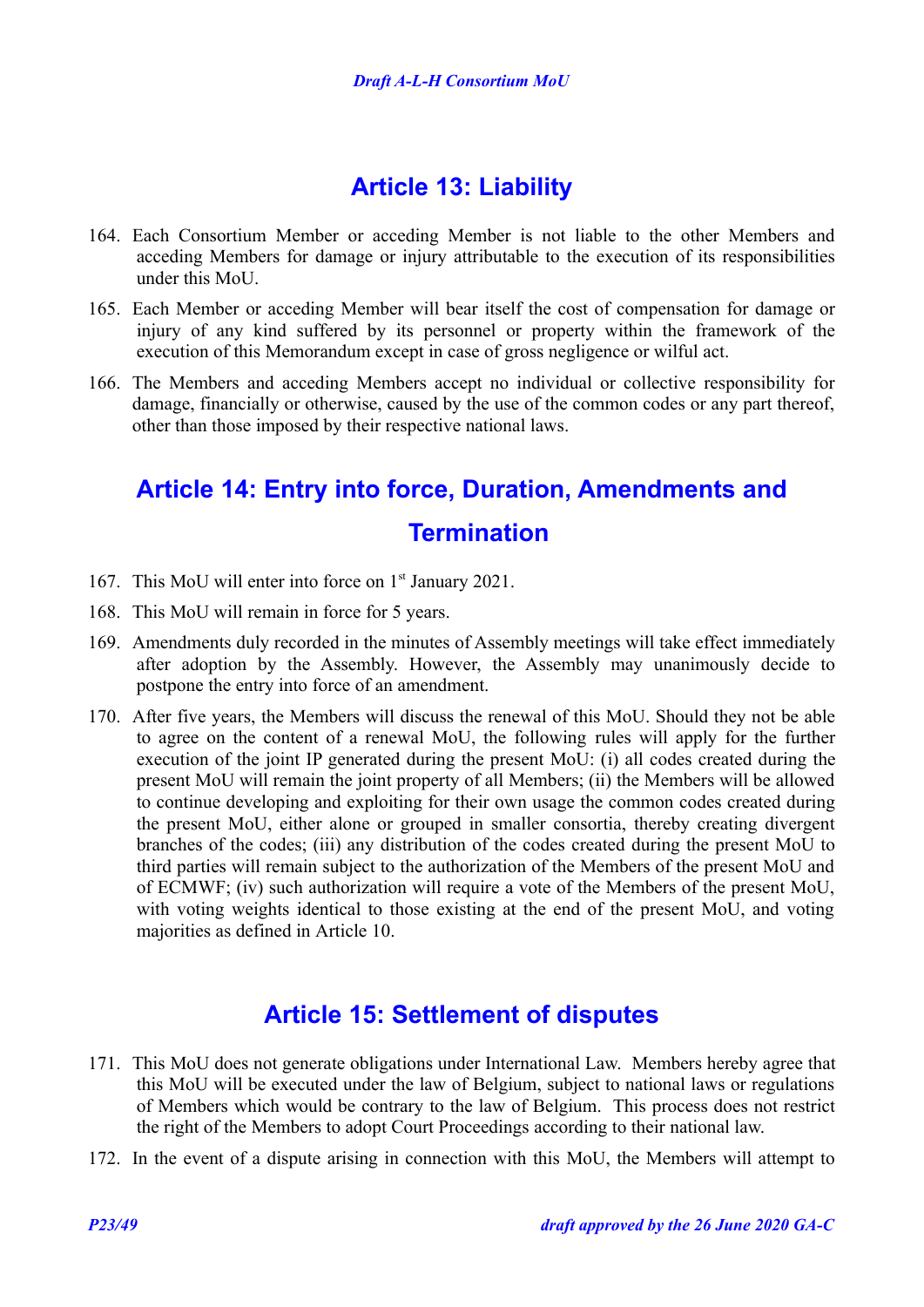### *Draft A-L-H Consortium MoU*

settle their differences in an amicable manner under the responsibility of the Assembly. Members may also at any time, without prejudice to any other proceedings, seek to settle any dispute arising out of or in connection with this MoU in accordance with the ICC mediation rules. In this case, the costs of the mediation will be supported by the parties to the dispute.

173. This process does not restrict the right of the Members to adopt Court Proceedings according to their national law.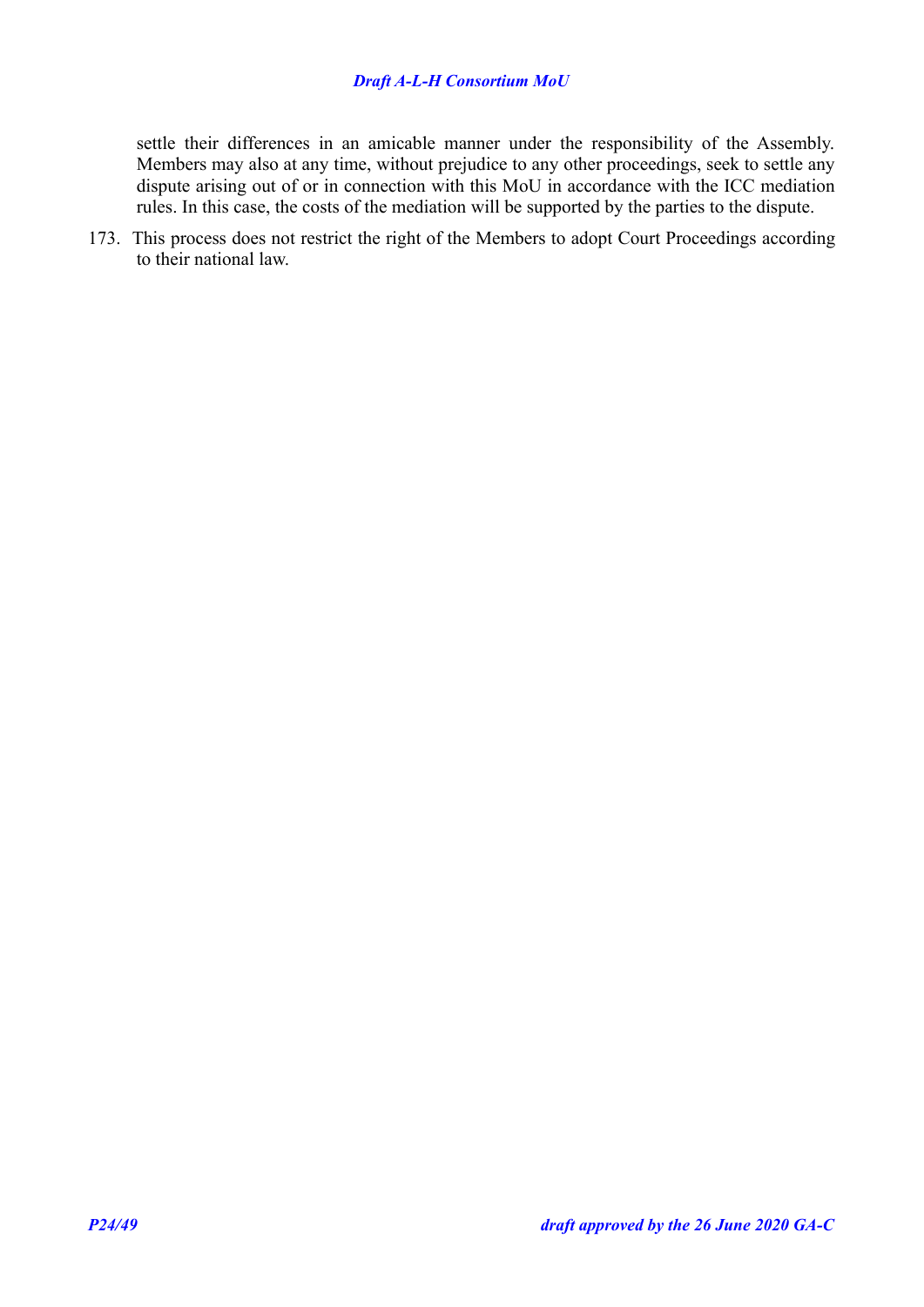## <span id="page-24-0"></span>**Signatures**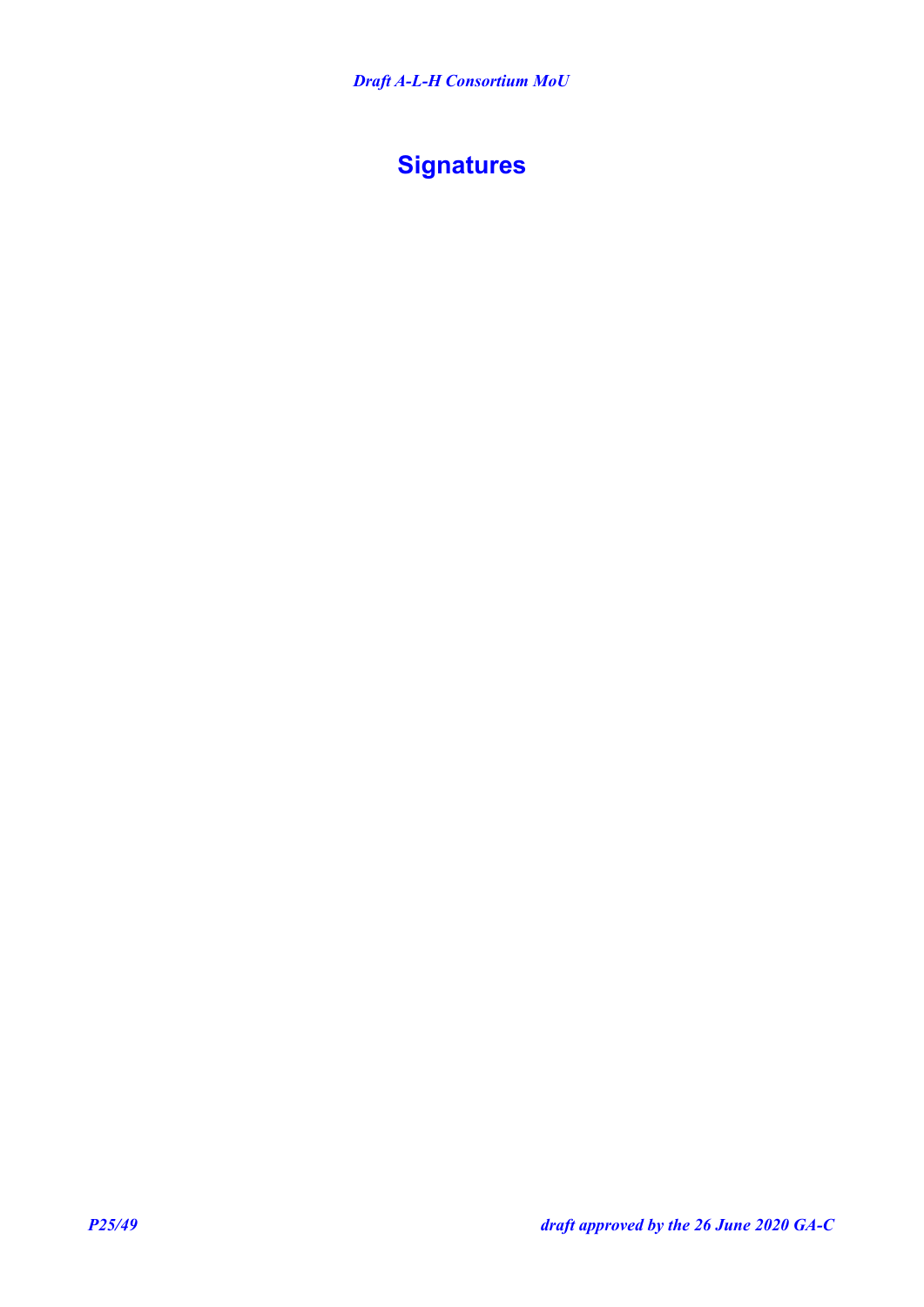## <span id="page-25-1"></span>**Annexes**

## <span id="page-25-0"></span>Annex I: Agreement concerning the access and use of IFS-ARPEGE codes

Last version (21/09/2016) will be inserted here.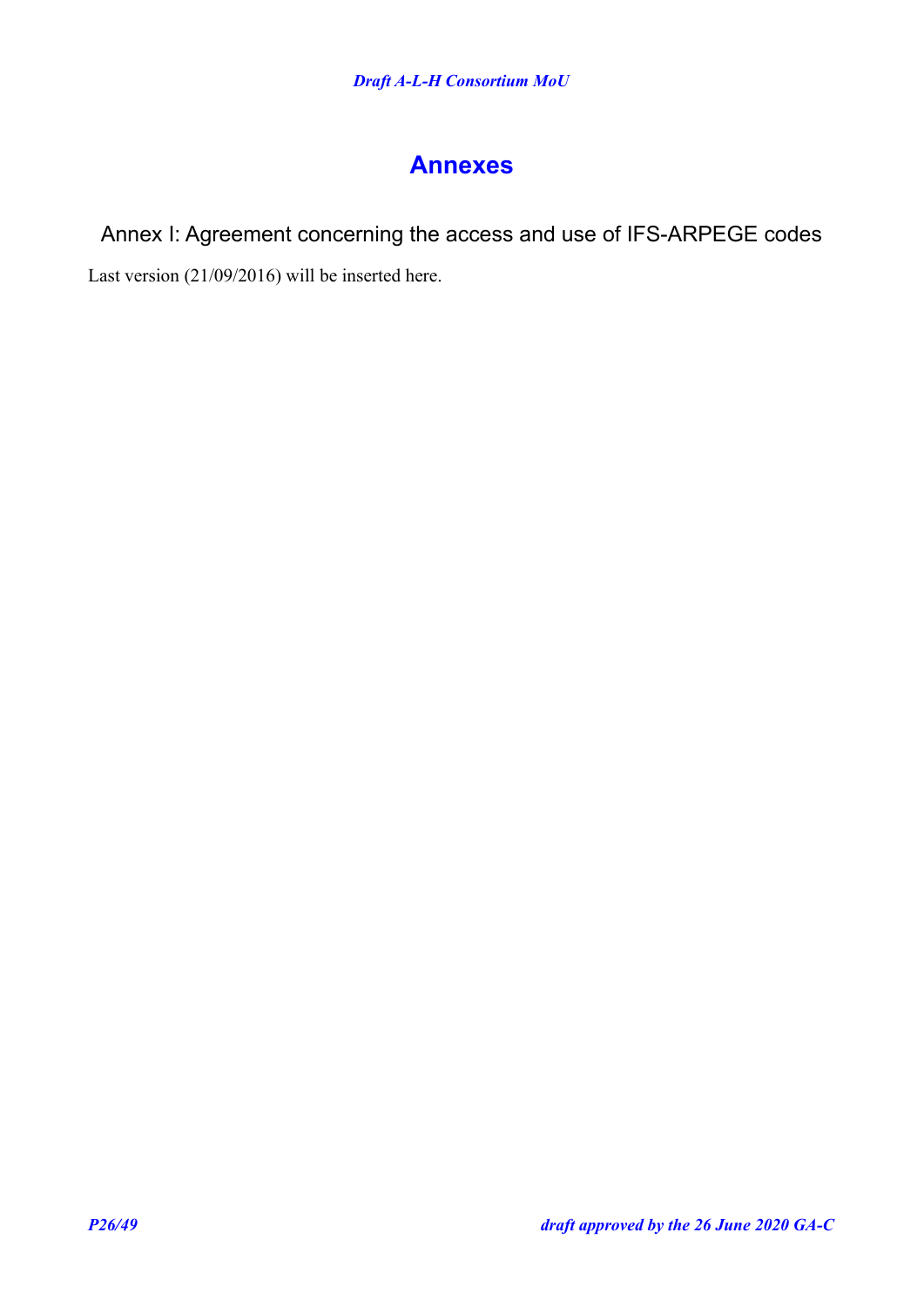## <span id="page-26-0"></span>Annex II: Definition of Technical Quality Assurance Procedures

In the context of the Consortium activities, "quality assurance" has been understood under two somewhat different definitions. *Meteorological* quality assurance addresses regular monitoring of the System performance based on objective scores (such as WMO scores) and subjective verification (for instance by feedback from forecasters and users). Specific development of new tools for meteorological quality assurance is part of the Consortium R&D activity, under the general qualification of "quality assurance" or "verification".

In this annex, the focus is on another aspect of quality assurance, namely the one associated with the preparation and definition of new versions of the Common Codes. This validation process can be understood as *technical* quality assurance. A number of agreed guidelines along with specific requested steps for the technical quality assurance of the Common Codes are listed hereafter.

General guidelines (rules):

- 1. Code contributions must be associated with items of the Consortium Work Plan or be bugfixes. When possible, they should have been referenced well ahead of delivery, as potential contributions to the T-cycles, in the Rolling Work Plan (RWP).
- 2. Contributions of new developments to the Common Codes are provided as branches based on an agreed common base version, as defined in the central repository of the T-cycles in Météo-France. This base version is the last, most recently declared main T-cycle version<sup>[3](#page-26-1)</sup>, unless otherwise agreed with the Integration Leader.
- 3. Code changes in the Common Codes should abide by the existing coding standards (at the time of writing this note, standards exist for the core IFS/Arpege/LAM FORTRAN and the OOPS/C++ codes).
- 4. Each team proposing a piece of code must provide human resources for the phasing to the Tcycle (phasing is meant here as the steps of preparation, testing and integration of a new code, see the technical steps below).

Technical specific guidelines (rules):

- 1. Contributions must have been tested before being proposed for integration. The tests should be done with respect to the agreed shared technical bench tests<sup>[4](#page-26-2)</sup>, which form the reference results for technical verification. This testing would likely be done by the developers, possibly with some support by other experts.
- 2. The specific steps and decisions of the code integration process are under the responsibility of the Integration Leader. Integrating the code contributions will be done by a group of integration experts, complemented by developers (eg. those having proposed significant contributions).
- 3. Contributions foreseen for a new T-cycle might undergo a peer-reviewing step for code quality (norms, interoperability aspects, scientific description etc.), when this seems

<span id="page-26-1"></span><sup>3</sup> For clarity, the definition of "main T-cycle version" includes both versions common with ECMWF and interim versions, eg. CY47 or CY47T1 likewise

<span id="page-26-2"></span><sup>4</sup> Current existing test tools are "mitraillette" and "davaï", developed and maintained by Météo-France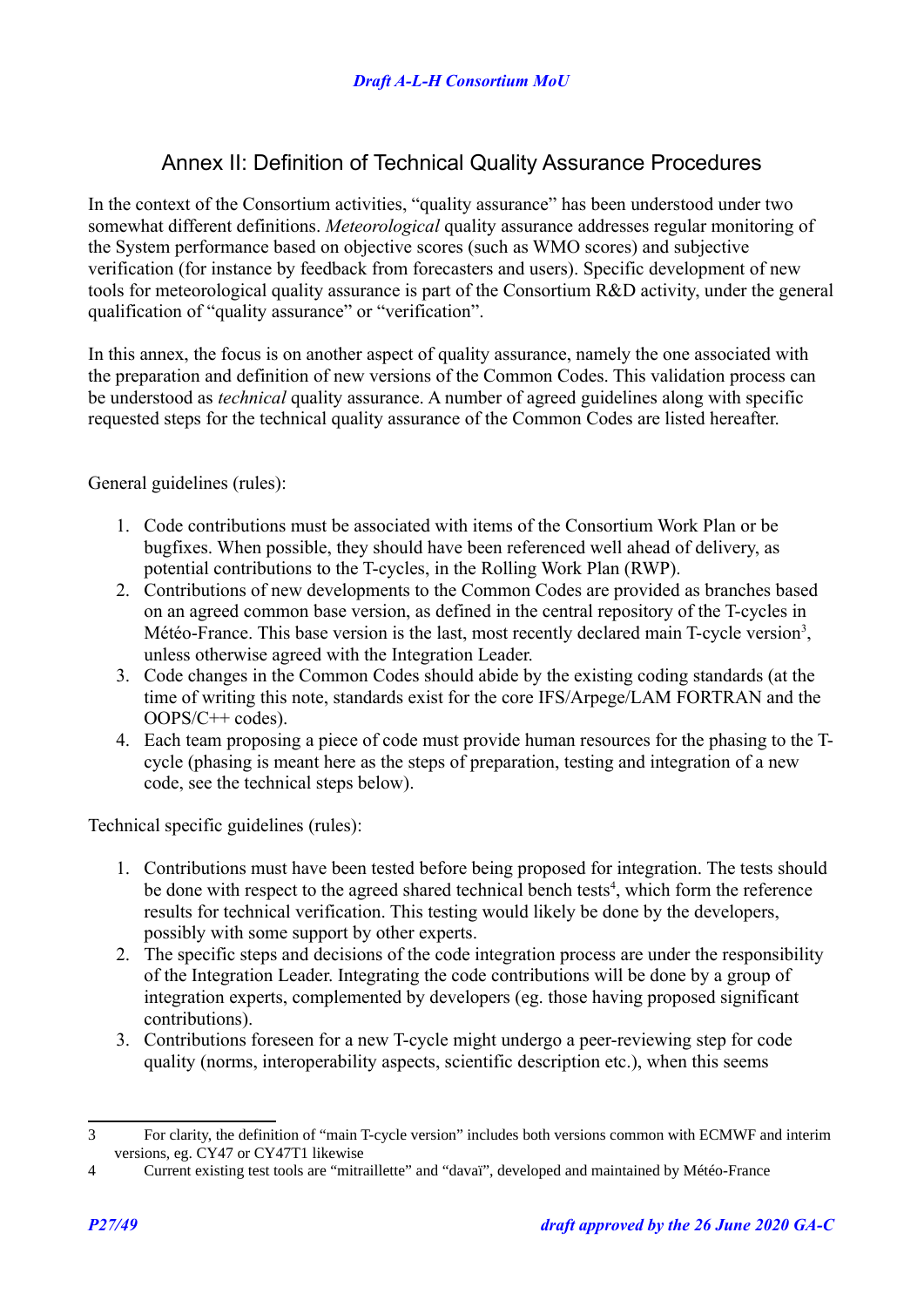appropriate (note: peer-reviewing is listed here as a best practice, as it may sometimes prove hard to find an adequate peer expert for a review).

- 4. The definition process of the reference tests, to be run during the integration process, is led by the Integration Leader.
- 5. The list of reference tests will include unit testing (testing of code components) and testing of integrated components (usually in simplified configurations). It is anticipated that this list will grow with time. Therefore, many specific tests will require that the developers provide and maintain them (this involvement of the developers seems inevitable in order to cope with the expandable size of the test list).
- 6. In addition, the reference tests will include components of the CSCs, which will be provided and maintained by the CSC teams. The CSC Leaders are expected to liaise with the Integration Leader for this purpose.
- 7. The code changes prepared in the development branches must not break existing tests (nonregression). When technically possible, code changes should provide bit-reproducible test results, and enable upstream compatibility (input files, namelist files etc.). Changes in specific verification norms (spectral norms, gridpoint norms, TL or AD test results etc.) and the departures from upstream compatibility should be listed, explained and well documented.
- 8. The proposed code changes should be accompanied by a documentation suitable for the technical memorandum of a new code version. Additional material about scientific and technical evaluation is welcome or can be referenced while delivering a new code.
- 9. Despite the aimed high level of systematic, unit and integration testing, specific bugs<sup>[5](#page-27-0)</sup> can appear while a given release version is being further tested and during the progressive porting from the T-cycle central repository context to pre-operational local implementation. The corrections, aka "bugfixes", will be provided as updates to the T-cycles in the central repository, and any available appropriate means for informing all Members will be used (web forum, e-mails etc.).

Management level for each decision in the integration/phasing/technical QA process:

- 1. The content and timing of any T-cycle is ultimately the responsibility of the Integration Leader (link with IFS/Arpege and ECMWF), after consultation with the Management Team (PM, Area Leaders, CSC Leaders).
- 2. The Area Leaders and the CSC Leaders list the suggested contributions for an upcoming new cycle. They provide their suggestions to PM and Integration Leader.
- 3. The list of suggested contributions will be reviewed and discussed at the Management Group meetings.
- 4. The contributions will be prepared and processed for integration, following the General and the Technical Guidelines listed above. Any violation of a guideline, or any problematic delay in time, can cause rejection of a contribution. The final decision of rejection lies in the hands of the Integration Leader.
- 5. Rejected contributions shall be re-discussed by the Management Group. In case of specific difficulties, advice from STAC might be searched (this is a step under the responsibility of the PM, in coordination with the Integration Leader).
- 6. After all steps of unit, integrated and CSC testing have been completed, a new code release<sup> $6$ </sup> is being distributed under the responsibility of PM and the Integration Leader. The survey of

<span id="page-27-0"></span><sup>5</sup> In software language, a "bug" is a code error causing a crash of the program, or causing wrong results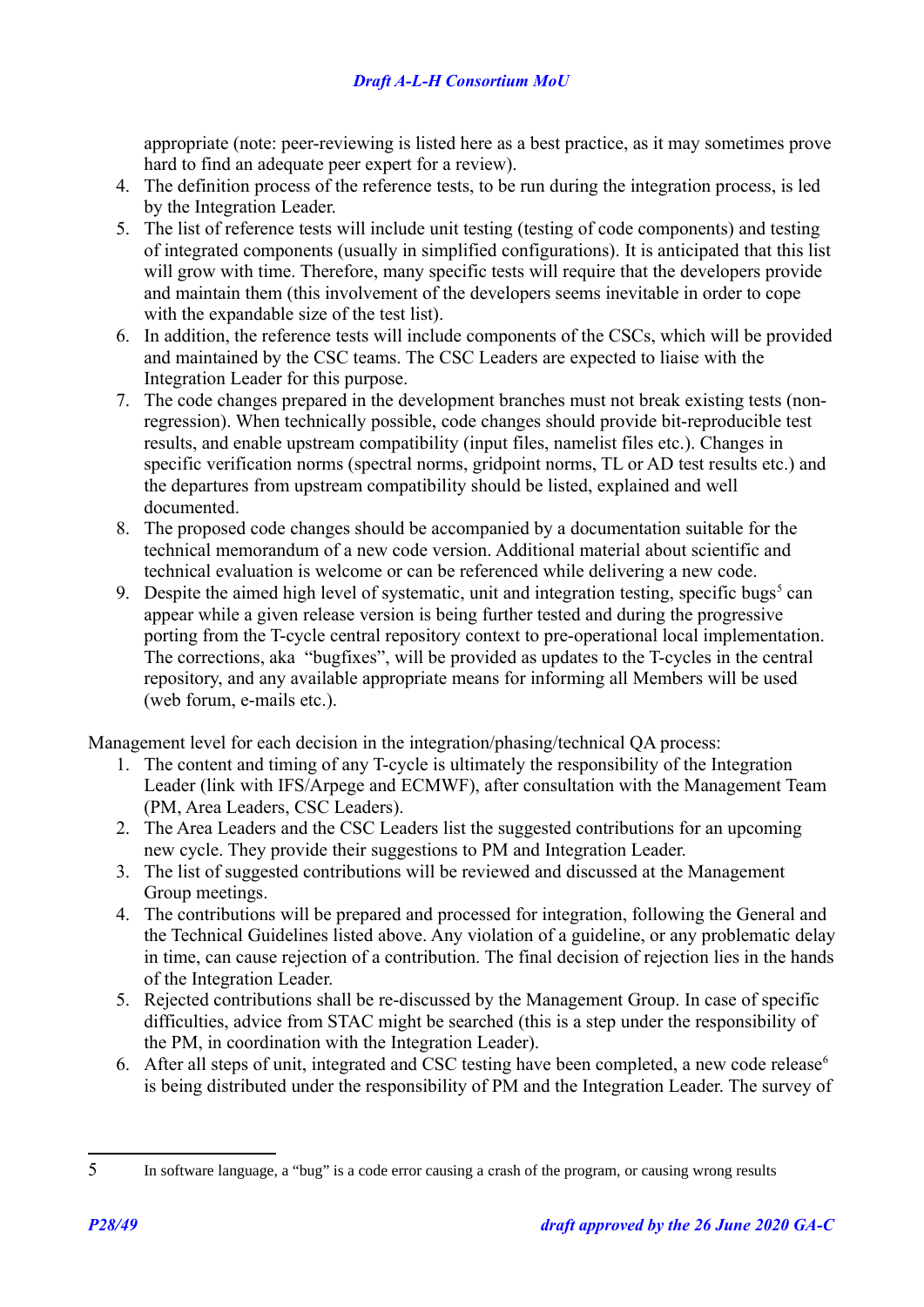progress of installation in Members Institutes is done by the Coordinator for Network Activities.

7. Information about bugs, problems encountered during local installation are expected to be sent to the Coordinator for Network Activities, with copy to the Integration Leader and the CSC Leaders.

In addition to the above guidelines and rules, the Consortium Members agree on the following working practices:

- 1. The R&D and code work on scientific innovation usually takes a longer time than the gap between Common Code releases. Therefore, developers may face the issue of porting their developments towards a more recent Common Code base version, while their own work is not yet ripe for integration. This process is usually named "forward phasing" and is *under the responsibility of the developers*, or teams of developers who work on the corresponding code. The Integration Leader, in coordination with the Management Group, may ask contributors to perform forward phasing for the planned code contributions in the RWP.
- 2. The steps of technical quality assurance, described in this Annex, likewise apply to the build of any new, joint Common Code version with ECMWF. The major practical difference between an IFS/Arpege joint cycle (eg. CY47 or CY48) and a MF/LAM-partners joint cycle (eg. CY47T1) is that, in the former, there would be no specific scientific contribution, apart from merging a code version from ECMWF (eg. CY47R1) with a code version from the MF central repository (eg. CY47T1). It is being stressed that the LAM configurations are being technically evaluated in both types of cycles. The Consortium Members agree to provide resources for the construction of ECMWF joint cycles, as part of their overall manpower commitment for maintenance.
- 3. Porting of any release version, from the T-cycle central repository context to local, preoperational implementation, is done by each Member or Group of Members. The associated testing and validation efforts, including the local meteorological quality assurance, are of the responsibility of the Members or Groups of Members.
- 4. Declaration for Operations of any ported local version remains under the responsibility of the Members or Groups of Members.

<sup>6</sup> The distributed code release usually is called an "export version". It may, in the details, be different from a plain T-cycle labeled in the MF repository. The distributed version will however always have a clear identification in the central repository.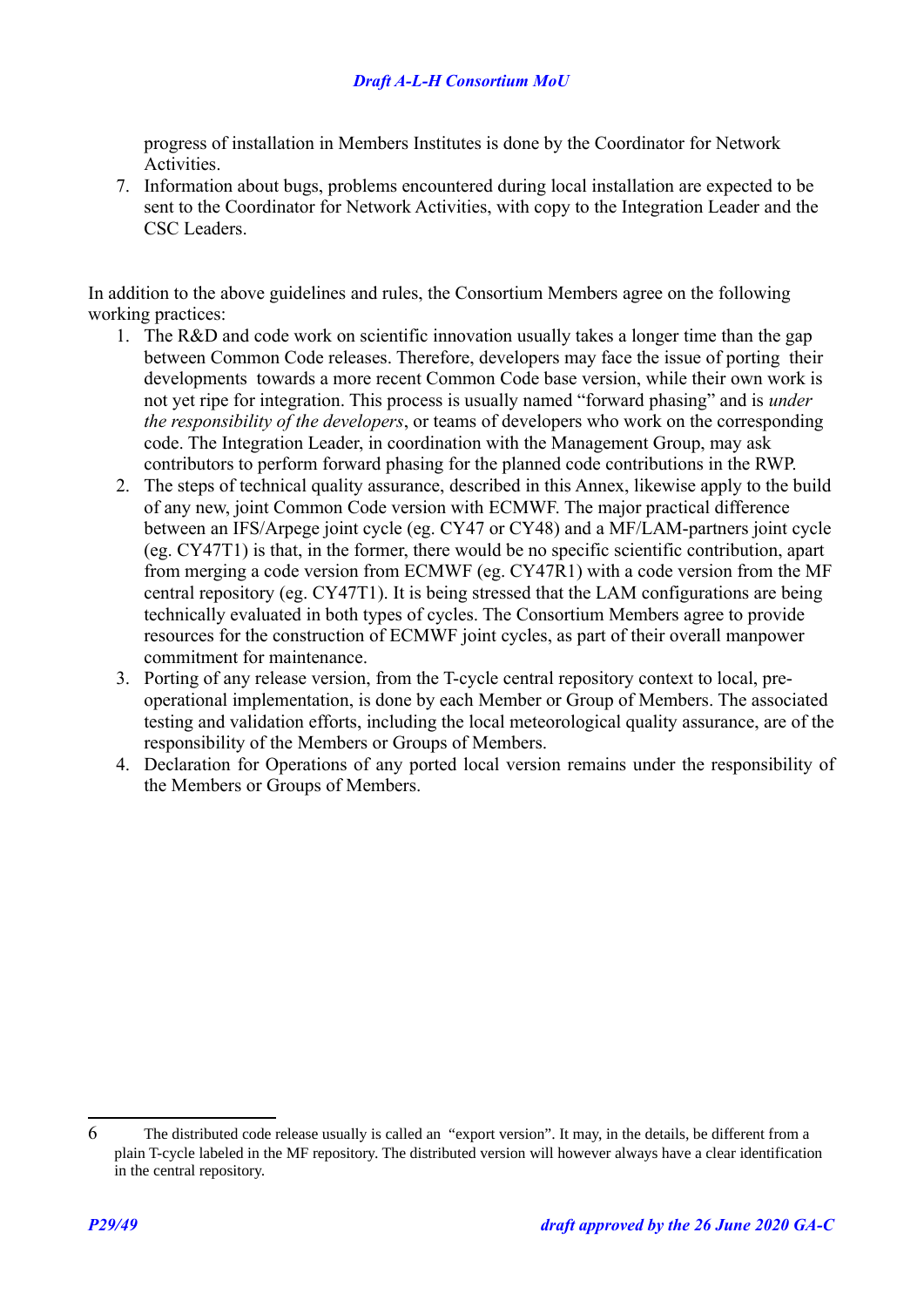<span id="page-29-0"></span>Annex III: List of Members entitled to have lower manpower commitments The PMs will provide the initial list to the next PAC-HAC meeting.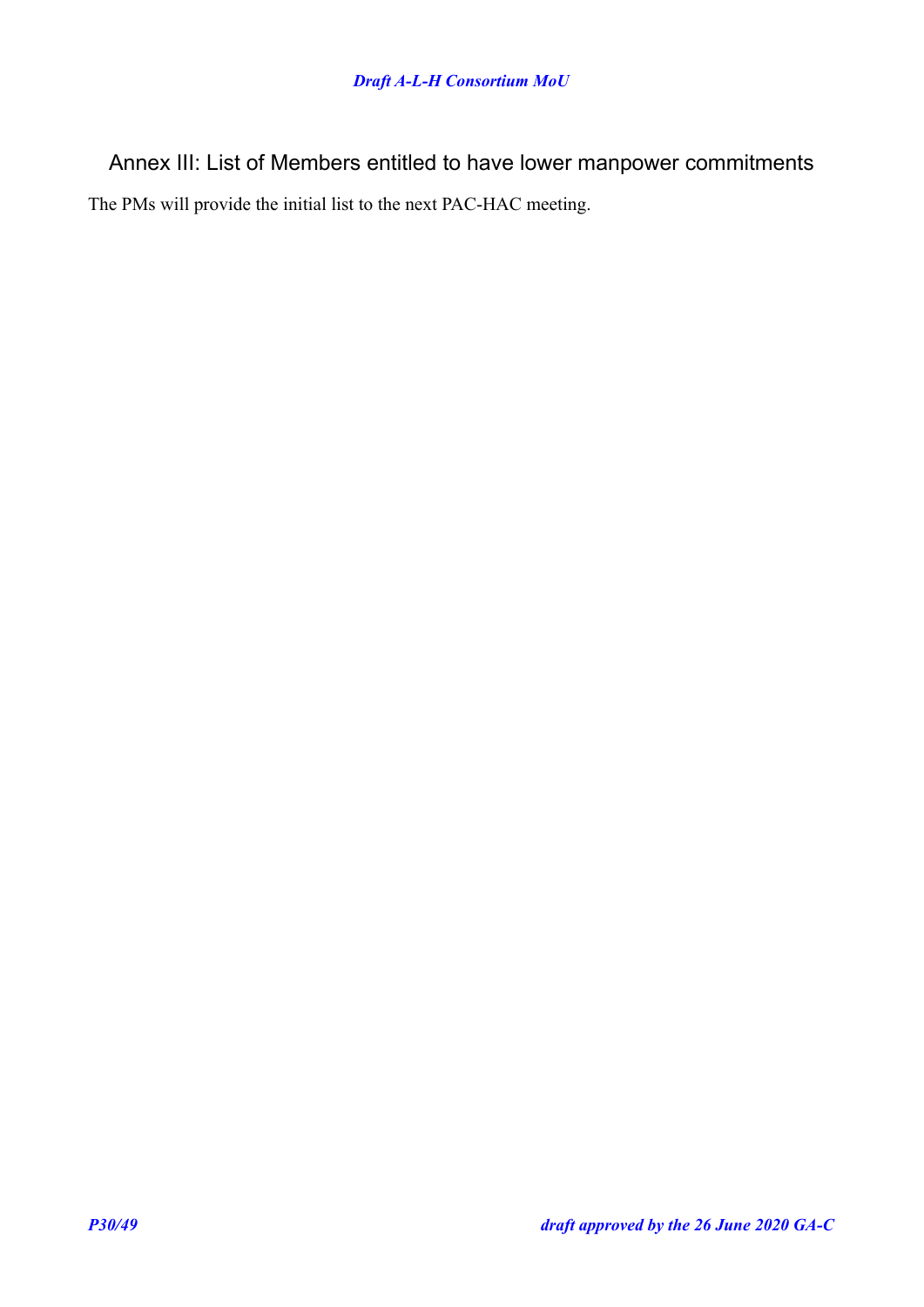### <span id="page-30-0"></span>Annex IV: Terms of Reference of the Policy Advisory Committee

The PAC is convened only when necessary, on request of the Assembly, to review any subject of importance to the Consortium and prepare decisions of the Assembly. Subjects discussed by the PAC may include, among others:

- Negotiation of strategic collaboration agreements, based on negotiation mandates defined by the Assembly
- Issues on the IP of codes
- Relations with emerging countries
- Issues on code licensing or any unforeseen use of the codes
- Amendments proposed to the present MoU

PAC Members are tasked to consult among the grouping of Members they represent, in order to acquire a broad vision of the diversity of points of view, interests, constraints and aspirations of Members. PAC must consider the legal regulations of the Members.

The PAC reports its conclusions to the Assembly, generally under the form of recommendations. These recommendations shall be decided by consensus of all PAC members. Whenever the opinions of the Members discussed at the PAC session are not amenable to consensus, the PAC should report all presented opinions.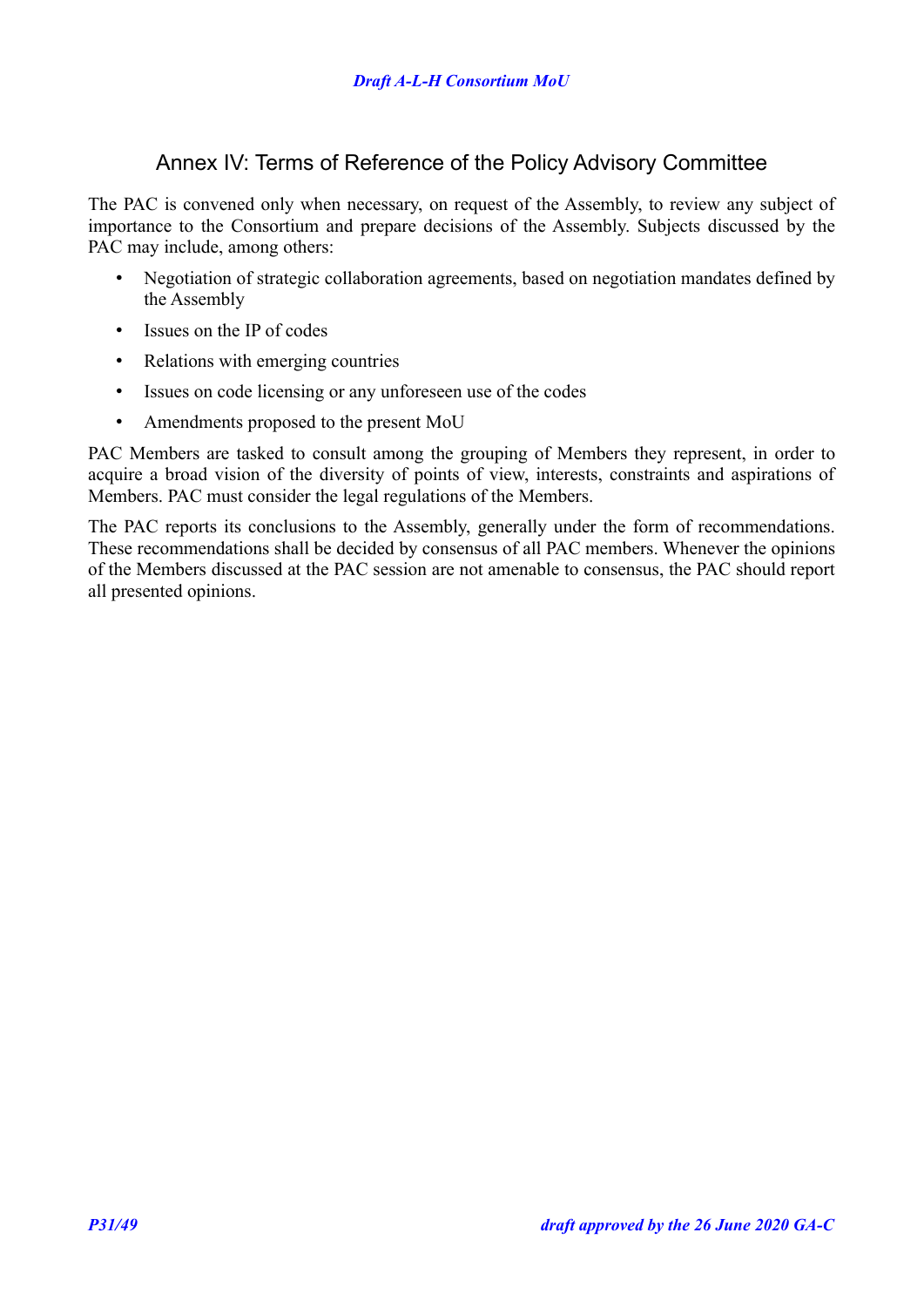### <span id="page-31-0"></span>Annex V: Terms of Reference of the Scientific and Technical Advisory **Committee**

The STAC reviews annually the progress of the Consortium, based on reports by the PM on the realisation of the manpower commitments of Members and acceding Members, and the achievements of the RWP actions.

The STAC reviews annually the RWP proposed by the Project team, and the commitment of manpower by Members and acceding Members, as presented by the PM.

The STAC reports its conclusions to the Assembly, generally under the form of recommendations. These recommendations shall be decided by consensus of all STAC members. Whenever the opinions of the Members discussed at the STAC session are not amenable to consensus, the STAC should report all presented opinions.

From time to time, the STAC reviews the Strategy of the Consortium and advises the PM and the Assembly on this matter.

STAC Members are tasked to consult among the grouping of Members they represent, in order to acquire a broad vision of the users opinions, on-going developments, and progress of the scientific basis of NWP.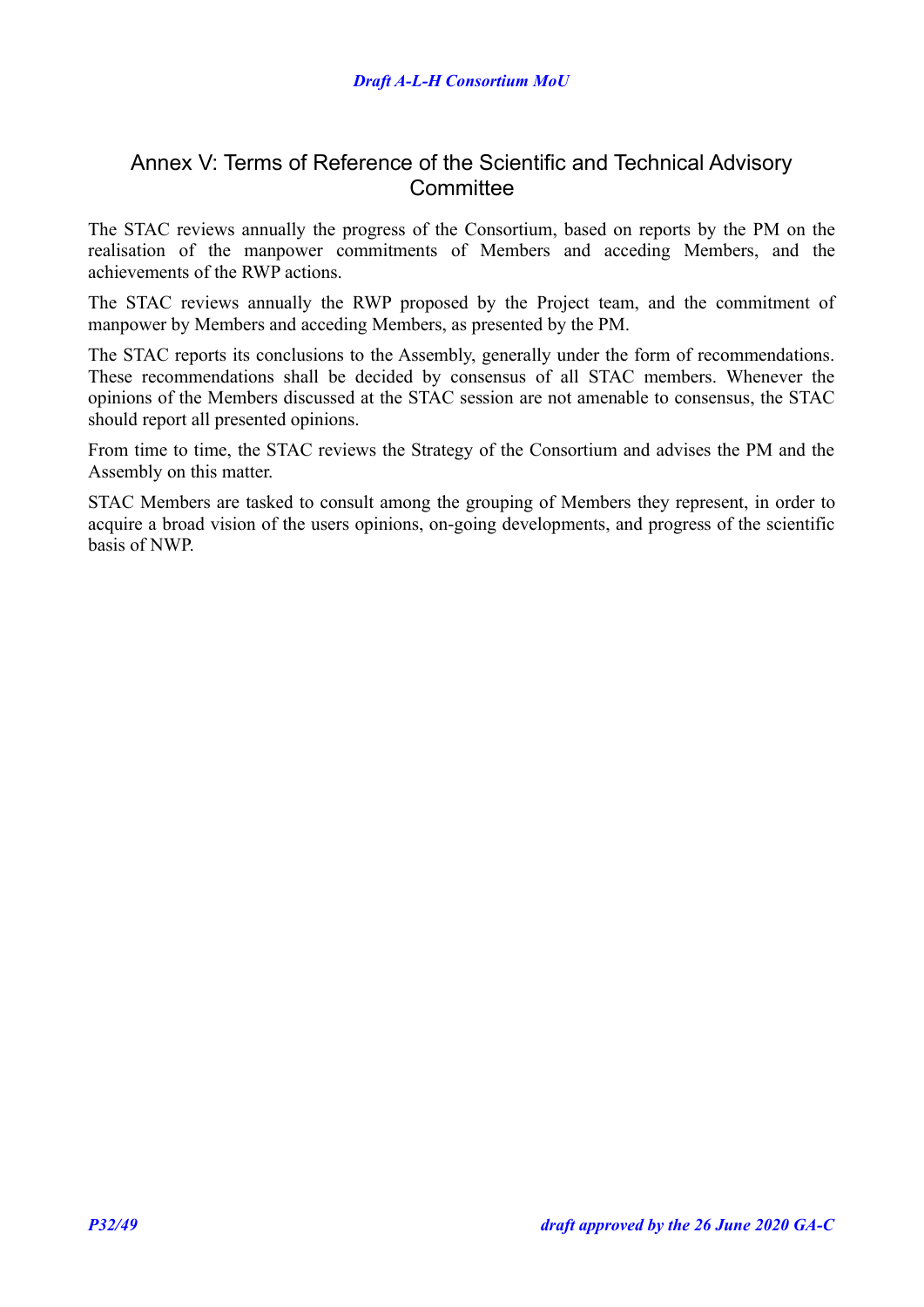### <span id="page-32-0"></span>Annex VI: Terms of Reference for management and support team positions

### **Programme Manager**

The PM reports to the Assembly and has authority on the Project and Support teams.

The PM leads the Management Group and chairs its meetings. He/she can propose to the Assembly to reorganize the Management Group, Project team and Support team in order to increase efficiency.

The PM establishes appropriate consultation and interaction mechanisms with the Members, via the LTMs, in order to enable smooth coordination and resolve day-to-day difficulties.

The PM leads the preparation of the RWP and any Strategy document by the Management Group and makes the necessary arbitrations between members of the Management Group. During this process, the PM has authority to exclude an item from the RWP if he/she feels that it is too far from priorities previously adopted by the Assembly.

The PM manages the Consortium budget with the help of the Scientific Secretary.

The PM monitors the human resources committed and actually delivered by Members, via the manpower register regularly updated by the Scientific secretary.

The PM attends all sessions of the governance bodies and the annual workshop of all staff . He/she formulates, with the help of the Scientific Secretary, the agenda proposals for these meetings.

The PM produces with the help of the Management Group and the Scientific Secretary all preparatory documents for the above meetings.

During the sessions of the governance bodies, the PM usually presents and comments the preparatory documents. He/she may delegate some of these presentations to other members of the Project team.

The PM draws the attention of the governance bodies to any discrepancy between the manpower register and the progress of the RWP. More generally, he/she draws the attention of the governance bodies to any difficulties hindering the progress of the Consortium objectives.

The PM regularly reviews the status of contributions to the T-codes and reports to the Assembly as appropriate.

The PM prepares and negotiates any co-operation agreement, taking into account guidelines from the Assembly, and the advice of designated committees.

More generally, the PM strives to implement any decision or action required by the Assembly.

### **Consortium Scientific Secretary**

The Scientific Secretary assists the PM in all matters, in particular:

- Preparation of the agenda and logistics aspects of sessions of the governance bodies
- Preparation of documents for these meetings and minutes of these meetings
- Annual updates of the RWP and manpower register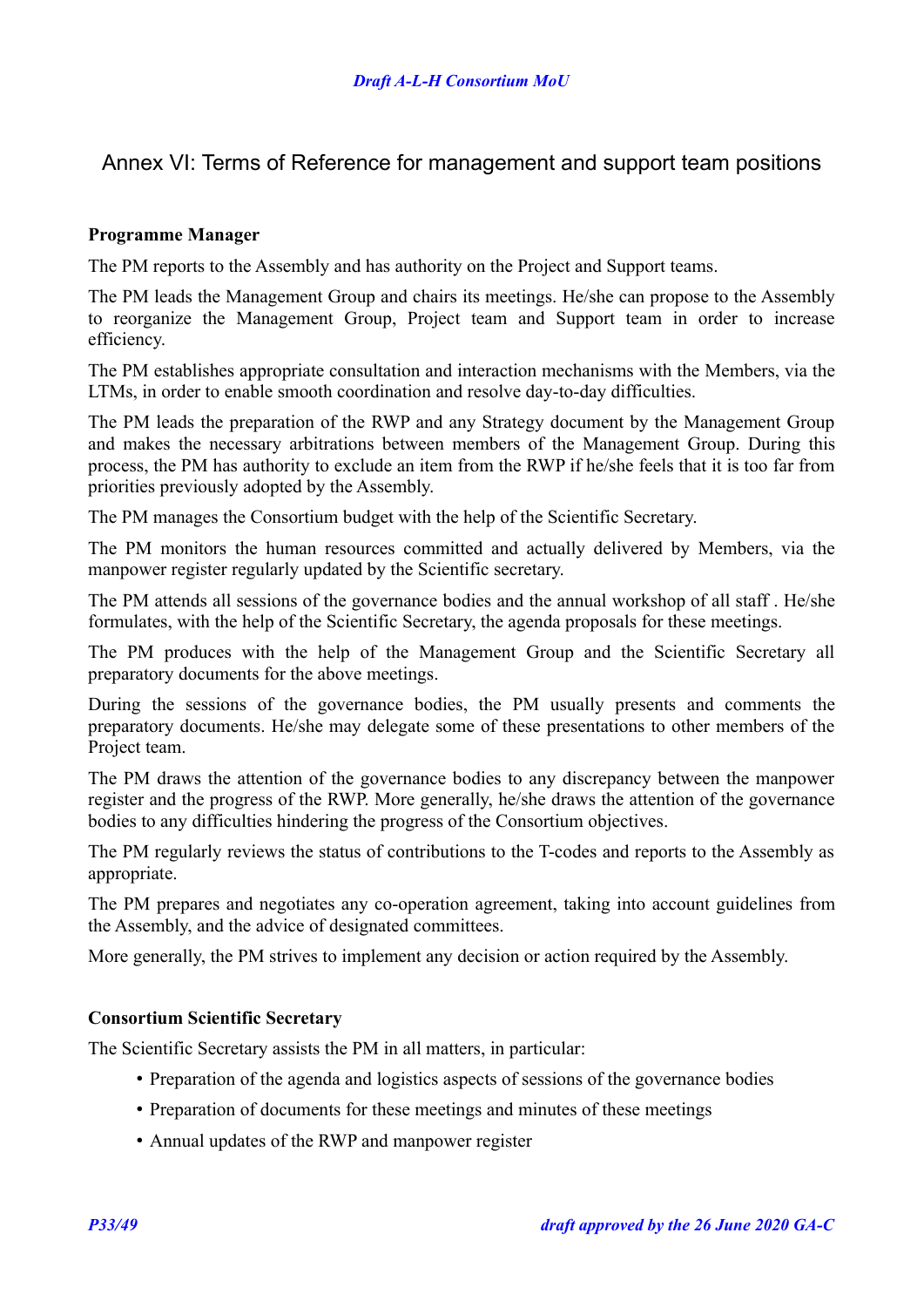- Agenda and logistics of the annual workshop of all staff
- Newsletter and Website of the Consortium
- Collection of the Membership fees, preparation of the budget and transfer of funds to Members to realize agreed actions

### **Management Group**

The Management Group (MG) is chaired by the PM and has the collective responsibility to plan the work of all staff working for the Consortium and to utilise the available competences in the most efficient way. The MG is responsible for the formulation of the RWP and monitors its execution (deliverables). It also prepares the medium-range strategic plan.

### **Integration Area Leader**

The Integration area leader mission is to implement the highest possible standards for sustainability, efficiency, technical interoperability and upstream compatibility of the common codes, and of their usability by the Members.

He/she proposes the appropriate organization and tools to achieve this mission, with a view of maximizing the synergy between the CSCs, increasing their interoperability and ultimately reducing their number.

He/she implements any decision regarding the above objectives under the authority of the PM.

The Integration area leader attends all meetings of the MG.

The Integration leader supervises the process of integration of new codes (described in Annex II). He/she can propose an evolution of this process to the MG. During integration phases he/she regularly informs the MG on progress and difficulties, and proposes modifications to the content of the new cycle if needed. The Integration Leader has the final technical authority on the content of the central code repository, in coordination with the PM. For his/her task, he/she will strive to ensure the following scientific and technical goals:

- Ensure the consistency of the code contributions for any given new code version
- Ensure the consistency of the code contributions with the IFS/ARPEGE codes
- Preserve the integrity of the IFS/ARPEGE System.
- Conversely, he/she will take into account the impact of the IFS/ARPEGE code evolution on the consistency and the integrity of the System

The Integration Leader may ask for assistance to other members of the MG or to specific Project team members, as required on behalf of the needed expertise or origin of a development.

### **Area Leaders**

The Area Leaders<sup>[7](#page-33-0)</sup> (see item [107](#page-16-4)[-i](#page-16-3) and 107[ii\)](#page-16-5) are responsible of implementing item [31](#page-8-3) and :

<span id="page-33-0"></span><sup>7</sup> The initial list of Area Leaders positions and roles has been agreed at the Joint GA/HC meeting in June 2020 and is presented in another document.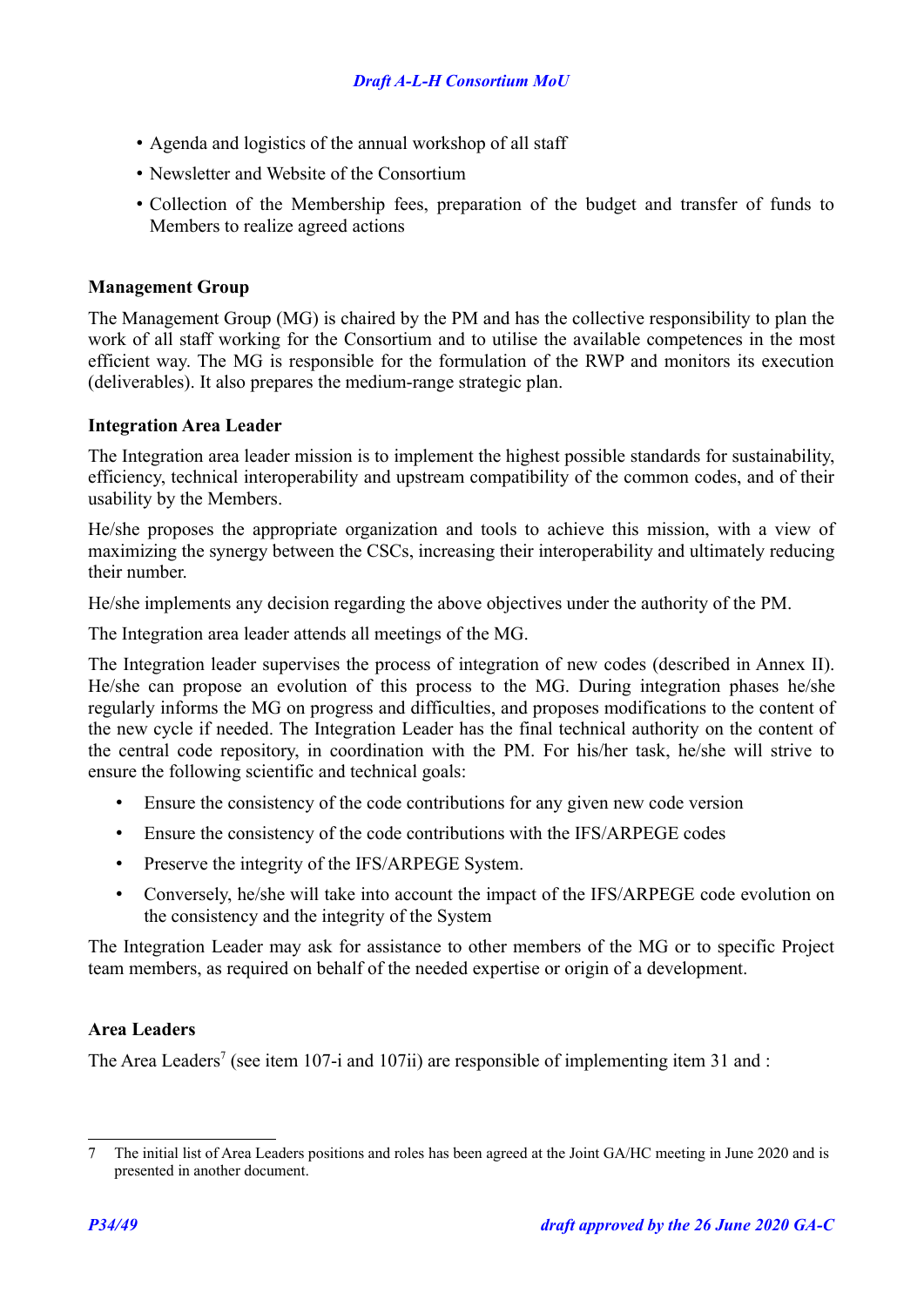- i. whenever possible, lead the corresponding area, that is define a long term scientific and architectural vision for the modernisation of the code, including normative aspects, increased modularity and interoperability and take full responsibility of the delivery or the corresponding developments,
- ii. or otherwise, conducting specific actions on CSC interoperability, as decided by the Assembly and for a limited duration.

Area Leaders are not responsible for the specific implementation of the scientific developments in each CSC, that remains the responsibility of the CSC leaders.

The intention is to generalise the situation (i) with time.

The Area Leaders provide input for all documents prepared under the responsibility of the PM for the governance bodies.

The Area Leaders also contribute to the preparation of the Strategy documents when needed.

The Area Leaders may be called by the PM to make presentations to the governance bodies in their area of expertise.

The Area Leaders attend meetings of the MG when their area of expertise is needed. For their evaluation of scientific novelty and implementation in the common codes, they will take into account the desired synergies between the three CSCs, their interoperability and ultimately reduction of number.

### **CSC Leaders**

The CSC leaders are responsible for the regular progress of their respective CSC, including shortterm developments, code engineering and quality assurance.

To this effect, they lead their respective CSC team.

They attend all meetings of the MG.

They regularly inform the MG of the list of entries to the T-codes proposed by their CSC team (including names of developers responsible for the delivery of documented branches containing modifications). They take part in discussions of the MG concerning the content of future cycles. Once this content has been agreed, they decide which of the modifications included in the next cycle will be used by their CSC. During the integration process of code modifications into a new version of the T-codes, they may be tasked by the Integration Leader with specific actions (link with developers, advice on any technical issue, etc.).

The CSC leaders also maintain a permanent contact with the Members using this CSC to monitor its technical and meteorological performances. They maintain a list of both technical and meteorological quality weaknesses to help all Area Leaders with RWP planning. With the help of CNA and Area Leaders, they also care about the scientific and technical documentation specific to the CSC.

### **Coordinator for Network Activities**

The Coordinator for Network Activities shall assist the PM and the Integration and System leaders in the following tasks:

• Preparation and chairmanship of the LTM meeting and the coordination of actions to be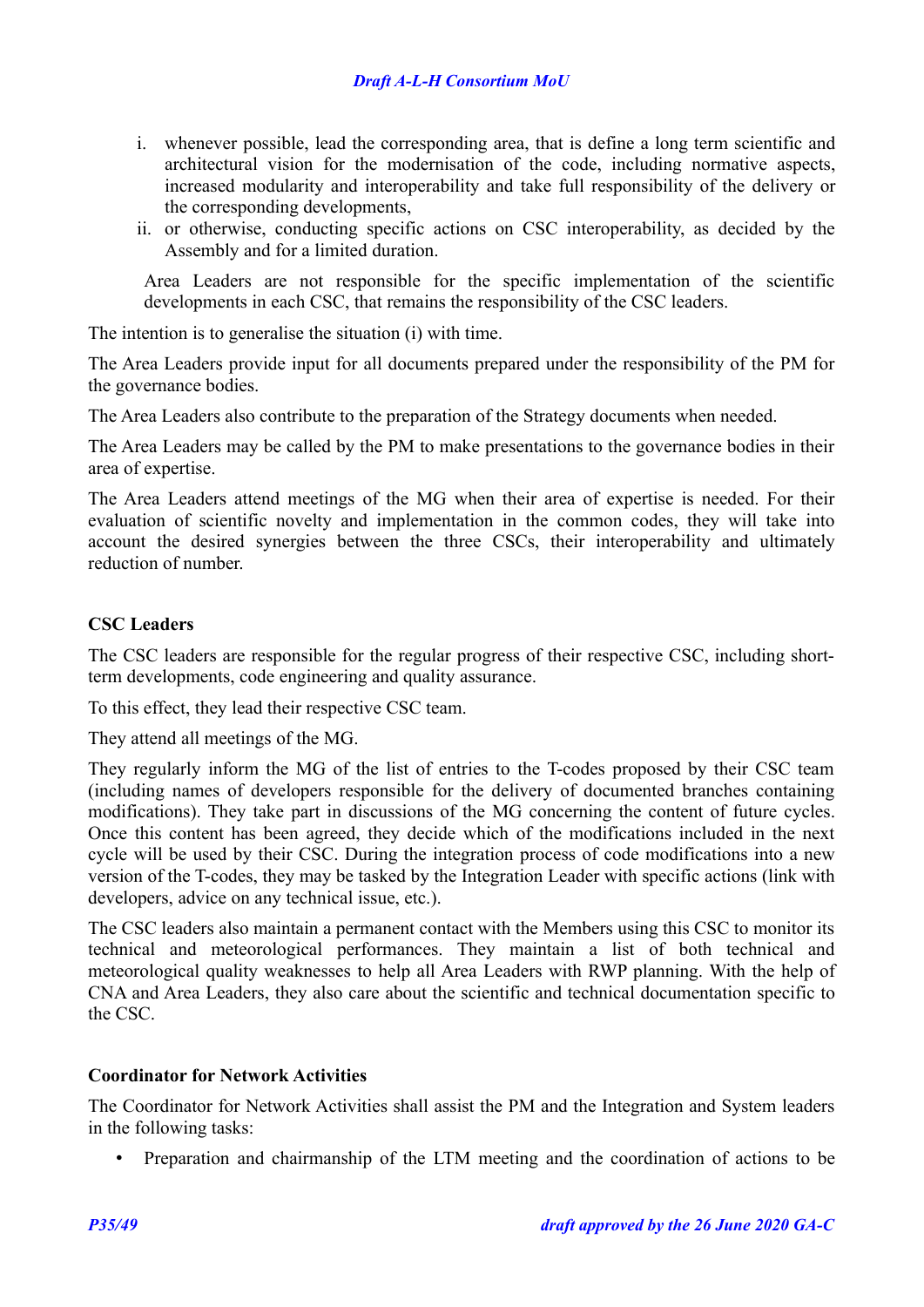taken by the LTMs

- Supervise changes in the preparation of input files necessary for the Members, in order to run local versions of the System (for example: coupling files, climatological files)
- Coordinate the tests of new versions of the System: help on the local installation, distribute the needed technical tasks among the Members, ensure relevant technical information is made available among Members
- Participate in MG meeting when needed

### **Local Team Managers**

The mission of the LTM function is to liaise between the Project team and the Members, including the following tasks:

- Help the MG to elaborate the RWP by proposing contributions from the Member in various domains of the RWP, including maintenance and phasing
- Confirm final commitments of manpower from the Member shortly before the Assembly session
- Provide the necessary information about the achievements in their teams to the PM and the MG to write the annual reports.
- Organize the logistics of scientific visits hosted by the Member
- Inform speedily the MG on any difficulties with the committed manpower
- Report quarterly manpower actually delivered to the RWP via the manpower register
- Liaise with the Scientific Secretary regarding the collection of Membership fees and the execution of the Consortium budget
- Inform regularly the MG on the status of operational systems used by the Member
- Collect returns of experience on the operational use of the common codes by the Member and inform the MG regularly on this
- Encourage and monitor the adoption of recent export versions of the common codes by the Member.
- Answer all inquiries from the PM or CNA or CSS.

LTMs should attend at least one of their annual meetings. They may be, on an exceptional basis, represented by a substitute from the same Member.

LTMs offer their full support for the organisation of the annual ALADIN Workshop. At minimum, they should monitor the match between the Workshop's programme and the choice of the attendees from their teams as well as the latter's proposed contributions.

LTMs encourage scientific and technical communications of the work performed at their NMHS, or by their staff remotely. Hence, LTMs should play a role of animation and encouragement towards the scientific and public recognition of the Consortium.

### **Work Packages leaders**

The RWP will be organized in Work Packages (WP) by the MG.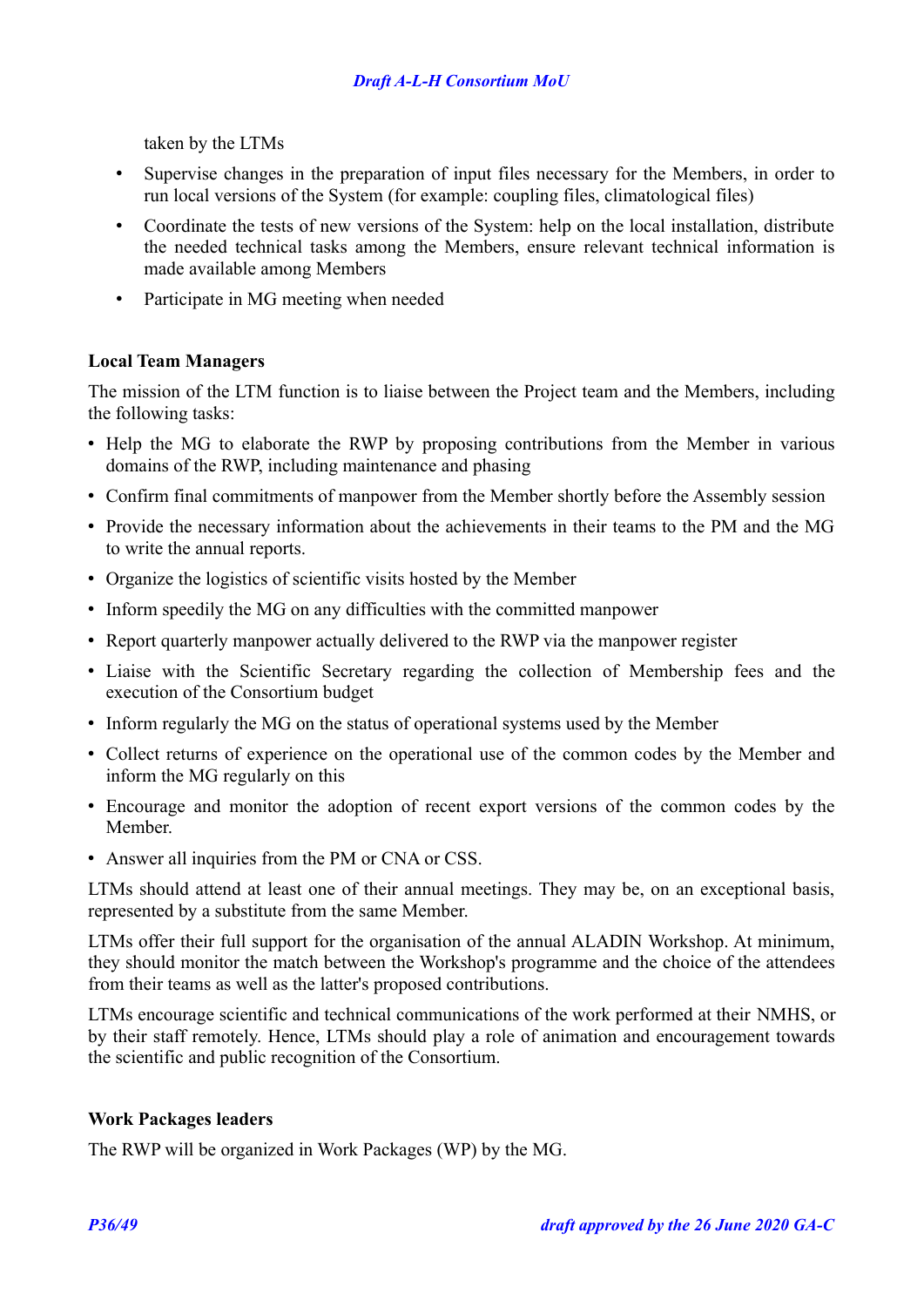### *Draft A-L-H Consortium MoU*

The MG will identify each year the WP and WP leaders. WP leaders will be either members of MG, or members of the CSC management structures, or senior staff working on the RWP. WP leaders will have, in principle, a responsibility to help formulating their WP, lead the execution and report to the MG.

The staff is allocated to each item of the RWP and is reporting to Work Package leaders.

The WP leaders collect proposals of staff for their WP, and discuss these proposals with the staff and with members of the MG.

They monitor the progress of their WP and alert the MG of any difficulty.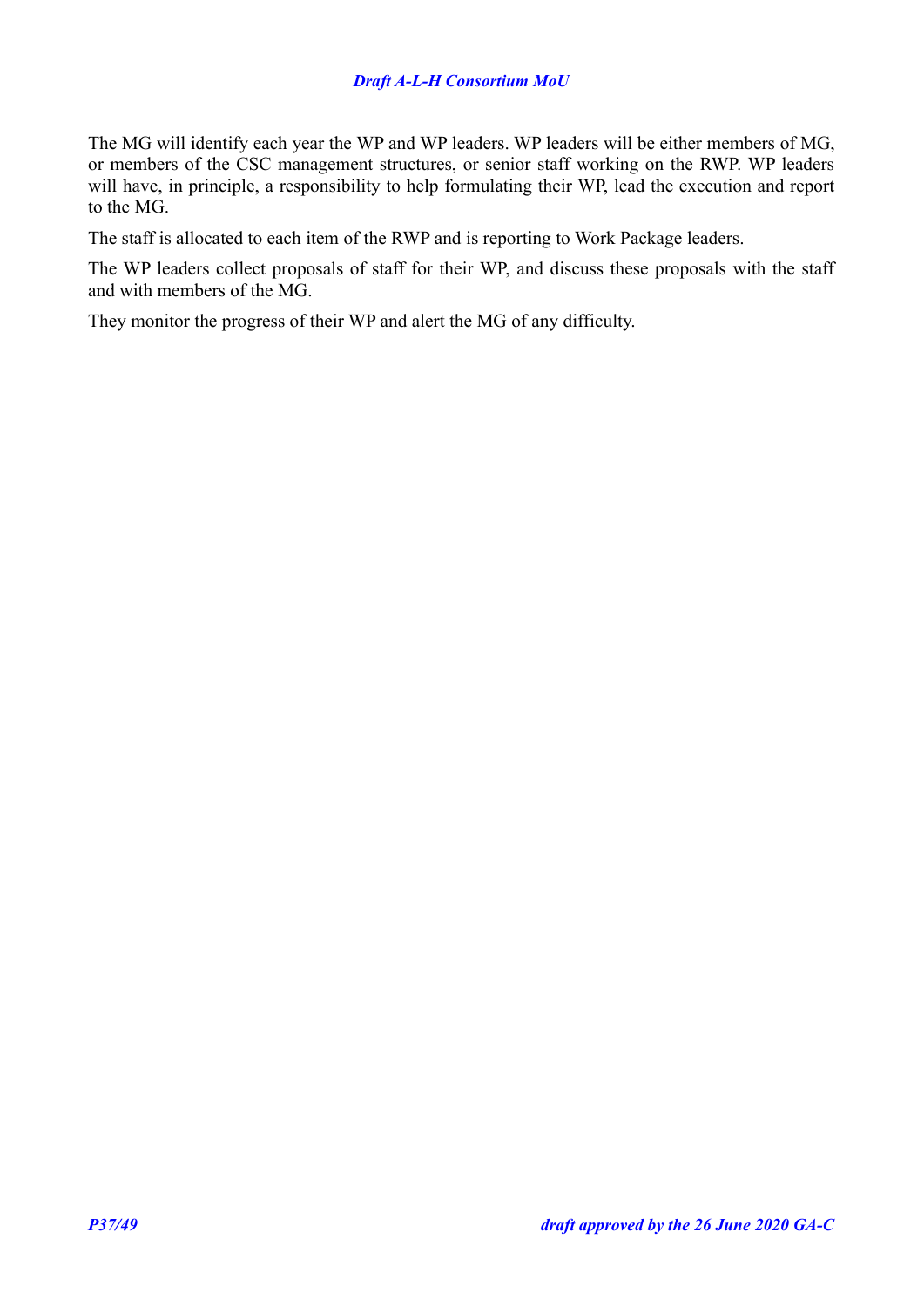### <span id="page-37-0"></span>Annex VII: Manpower provided by Members since the creation of the Common Manpower Register

*Provisional data based on the Common Manpower Register at 30/09/2019, to be updated at 30/06/2020 for the MoU version to be signed in November 2020. The definitive figures from January 2018 until December 2020 will be provided at the first Assembly following the signature of the MoU.*

*(Manpower reported on the Work Packages of the common Rolling Work Plans only)*

| Partners              | Accumulated manpower on the RWP between<br>1/1/2018 and 30/09/2019 |           |
|-----------------------|--------------------------------------------------------------------|-----------|
|                       | Person.Month                                                       | Breakdown |
| <b>ALGERIA</b>        | 44.25                                                              | 1.83%     |
| <b>AUSTRIA</b>        | 96.5                                                               | 3.99%     |
| <b>BELGIUM</b>        | 80.25                                                              | 3.32%     |
| <b>BULGARIA</b>       | 12.5                                                               | 0.52%     |
| <b>CROATIA</b>        | 67.25                                                              | 2.78%     |
| <b>CZECH REPUBLIC</b> | 129.5                                                              | 5.36%     |
| <b>DENMARK</b>        | 62                                                                 | 2.56%     |
| <b>ESTONIA</b>        | $\boldsymbol{0}$                                                   | $0.00\%$  |
| <b>FINLAND</b>        | 55.25                                                              | 2.28%     |
| <b>FRANCE</b>         | 984.75                                                             | 40.72%    |
| <b>HUNGARY</b>        | 70                                                                 | 2.89%     |
| <b>ICELAND</b>        | 11.5                                                               | 0.48%     |
| <b>IRELAND</b>        | 45.25                                                              | 1.87%     |
| <b>LITHUANIA</b>      | $\overline{0}$                                                     | $0.00\%$  |
| <b>MOROCCO</b>        | 42.75                                                              | 1.77%     |
| <b>NETHERLANDS</b>    | 104.75                                                             | 4.33%     |
| <b>NORWAY</b>         | 87.25                                                              | 3.61%     |
| <b>POLAND</b>         | 29.25                                                              | 1.21%     |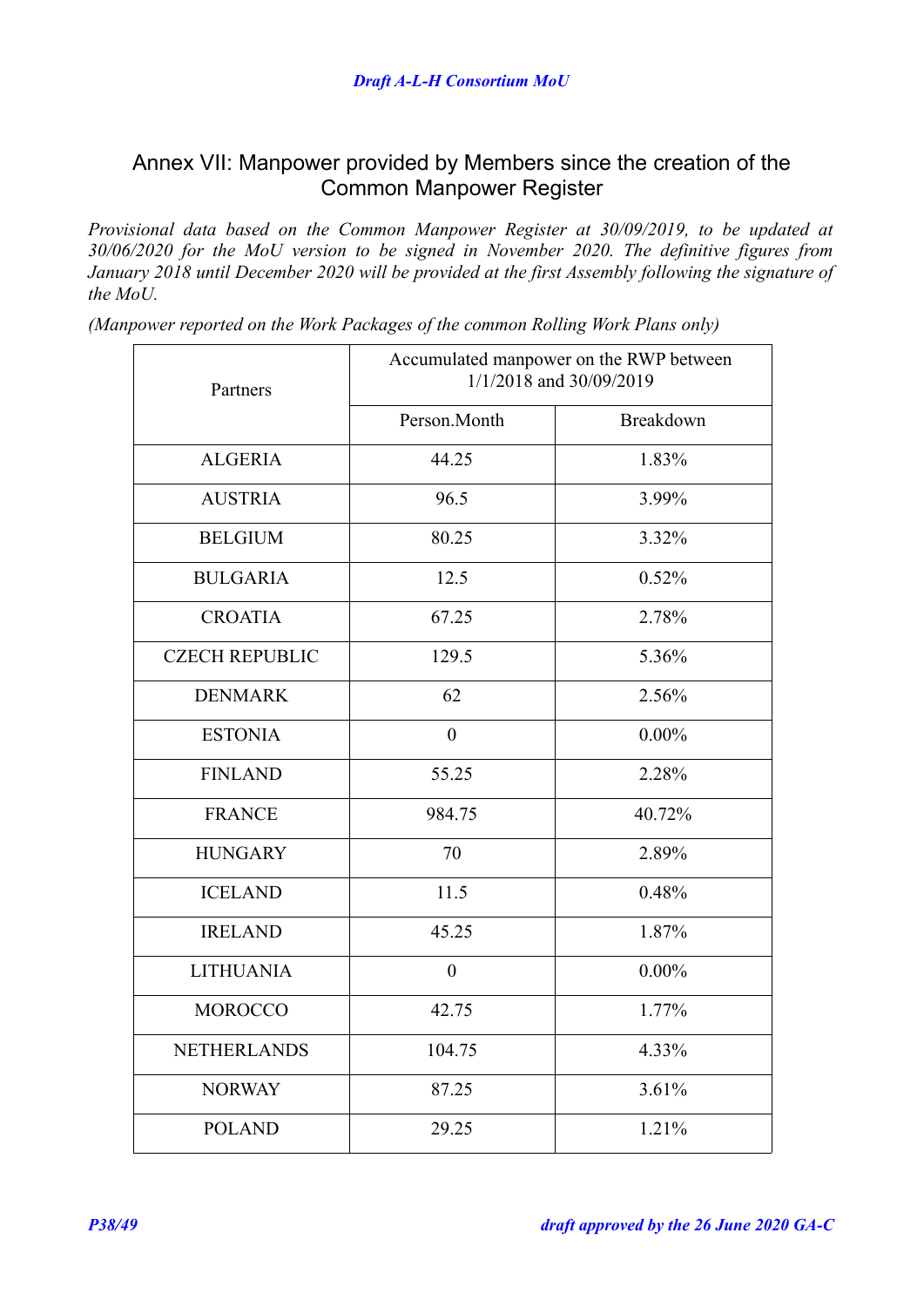| Partners        | Accumulated manpower on the RWP between<br>1/1/2018 and 30/09/2019 |           |
|-----------------|--------------------------------------------------------------------|-----------|
|                 | Person.Month                                                       | Breakdown |
| <b>PORTUGAL</b> | 29.75                                                              | 1.23%     |
| <b>ROMANIA</b>  | 39.25                                                              | 1.62%     |
| <b>SLOVAKIA</b> | 84.75                                                              | 3.50%     |
| <b>SLOVENIA</b> | 66.5                                                               | 2.75%     |
| <b>SPAIN</b>    | 116.75                                                             | 4.83%     |
| <b>SWEDEN</b>   | 88.25                                                              | 3.65%     |
| <b>TUNISIA</b>  | 34.25                                                              | 1.42%     |
| <b>TURKEY</b>   | 35.75                                                              | 1.48%     |
| <b>TOTAL</b>    | 2418.25                                                            | 100.00%   |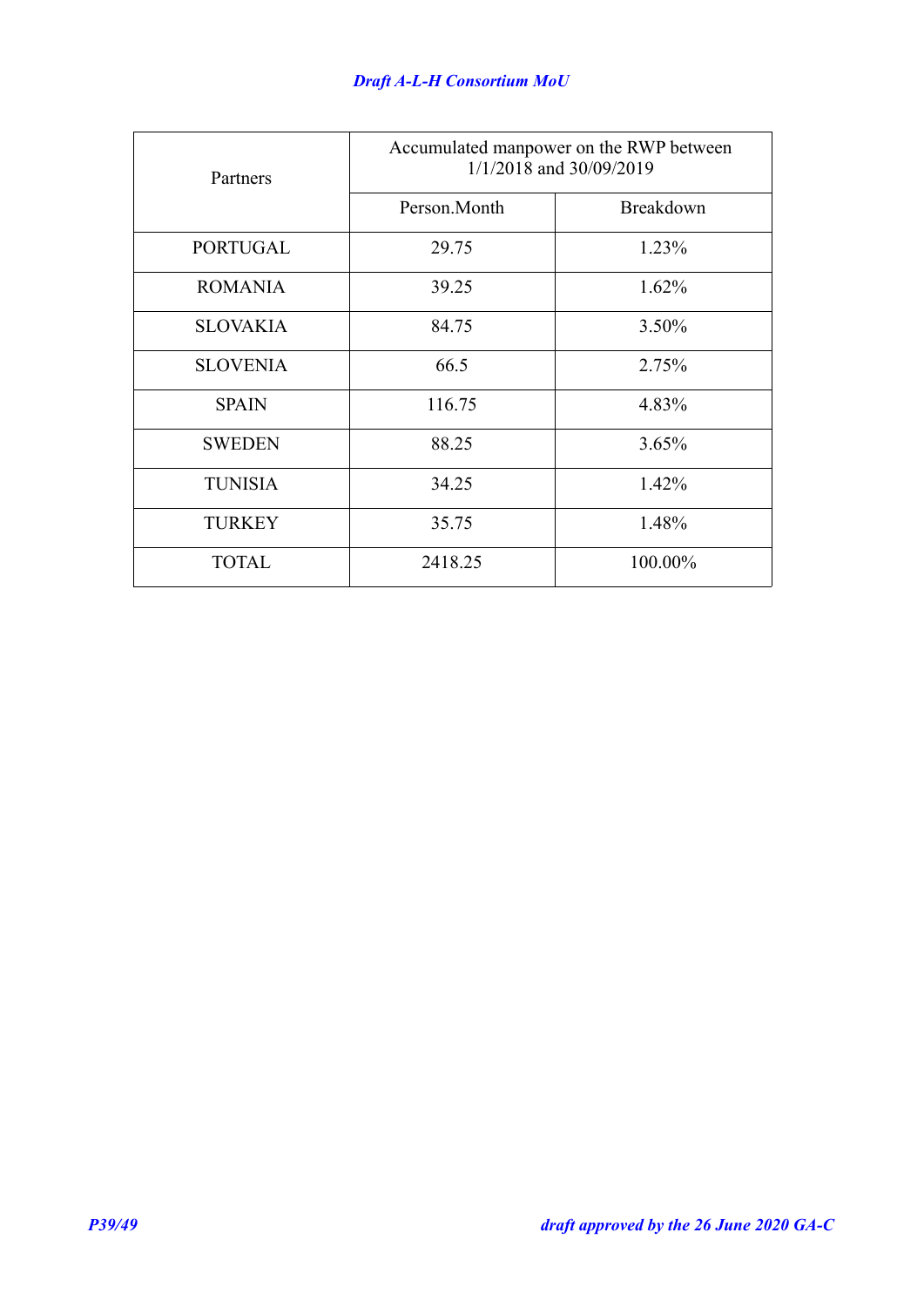## <span id="page-39-0"></span>Annex VIII: ALADIN and HIRLAM legacy codes and repartition of their IP

NB: For each of these codes, the repository where it currently resides will be added before the signature of the MoU.

### **1) ALADIN legacy codes**

The ALADIN "legacy codes" at the signature of the MoU are the following:

- all codes under key LELAM present in the IFS/Arpege codes ("arpifs" directory in the Météo-France central repository of the T-codes), which serve to implement the following main LAM features:
	- hydrostatic Eulerian and semi-Lagrangian Semi-Implicit and Iterative Centered Implicit Spectral time stepping
	- the ALADIN-NH code
	- the codes for the lateral boundary conditions and biperiodisation
	- the codes for the non-hydrostatic versions of vertical finite elements
	- the LAM version of the computation of background error covariance matrices (so-called « B » matrix) : FEMARS, FESTAT, FEDIACOV, FESTABAL
	- the LAM versions of 3D-VAR; the LAM versions of the B matrix code [note: the obs operators are, to a very large extent, shared with the global codes IFS and ARPEGE]
	- single outer loop 4D-VAR codes for LAM, including the TL/AD models, handling of the trajectory fields and scripting
	- the so-called LAMFLAG option in Bator, for observation pre-processing in preparation of ODB files
	- Full-POS for plane projection geometry
	- LAM version of the DDH model diagnostic tool
	- LAM version of CANARI/OI
	- LAM version of configuration 923
	- SLHD (gridpoint diffusion scheme on Semi-Lagrangian stencil)
	- RUBC (Radiative Upper Boundary Condition)
	- LAM version of DFI (Digital Filter Initialization) and SSDFI (Scale Selective DFI)
	- 2D plane vertical model configuration
	- ECHKEVO, the code for producing model output fields along time steps
	- semi-lagrangian averaging of physics terms for the ALADIN System
	- monitoring of the coupling update frequency MCUF code
- the LAM codes in the "ald" and "tal" directories of the Météo-France central repository of the T-codes, which replace or complement the global IFS/Arpege equivalent codes. Note: these are specific LAM codes for grid point or spectral calculations, necessary to fully implement the list of configurations above. The EGGX package for defining the LAM geometry and grid (in the "ifsaux" directory of the central repository).
- several sets of FORTRAN codes can be considered as LAM-specific scientific codes for implementing the three Canonical Configurations (they are present in the Météo-France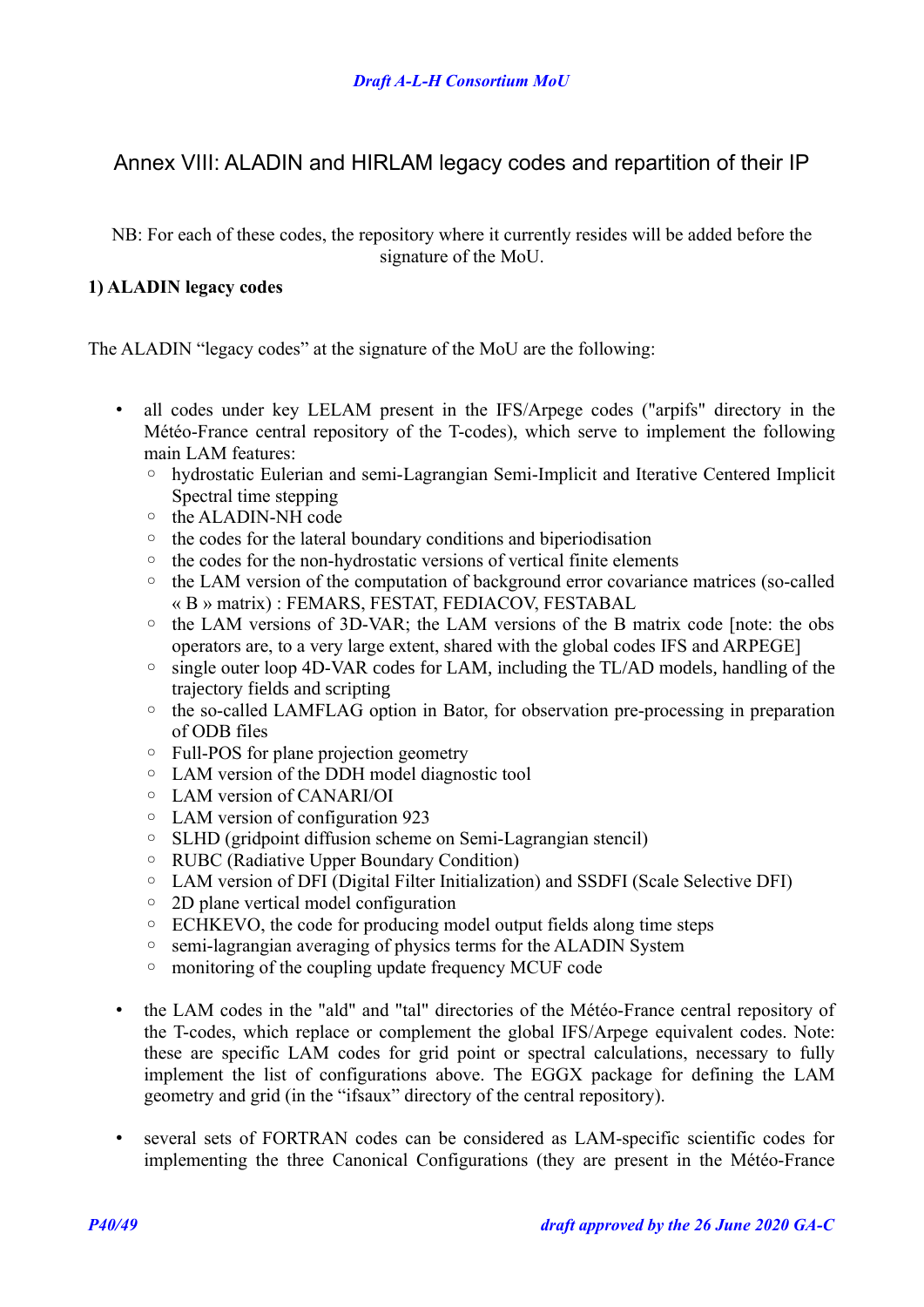central repository of the T-codes):

- the Méso-NH physics code package used for Arome (Méso-NH is also distributed under open source licensing cecil-c), along with the interface routines ("mpa")
- the Surfex codes (Surfex is also distributed under open source licensing cecil-c), along with the interface routines ("mse")
- the Alaro specific physics routines (TOUCANS, ACRANEB2, 3MT and ALARO microphysics)
- ALADIN physics as a LAM version of ARPEGE
- the radar data observation operator codes: calculation of the 1D-Bayesian retrievals for RH; radar reflectivity simulator; radial wind operator
- blending using the DFI, « blend » and « blendsur » codes
- additional sets of codes for LAM in other code libraries available outside the central repository of the T-codes:
	- adaptations done in the OOPS/C++ and in the OOPS/IFS interface routines in order to accommodate for LAM configurations in OOPS (Unit testing, EnVar) [available in a Météo-France repository, expected to be phased to the ECMWF OOPS-IFS repository]
	- specific LAM code for OOPS-based hybrid EnVar (localization, advection, diagnostic tools) according to concepts developed in Météo-France (Desroziers, Arbogast, Berre 2016) [same location as item above]
	- LAM geometry was added to ATLAS [ATLAS repository in ECMWF]
	- OULAN pre-processing code for non-BUFR observation file formats [Météo-France "oulan" repository]
	- the radar data pre-processing code HOOF
	- OPLACE specific routines TuneBR and Obstool
	- GMKPACK for building executables [Météo-France]
	- the EpyGrAM Python library (EpyGrAM is also distributed under open source licensing cecil-c) [Météo-France]
	- the « mitraillette » and « davaï » scripting codes used for technical validation (technical quality assurance) [Météo-France]
	- A/C-LAEF data assimilation and perturbation codes and scripts
	- ancillary tools and codes : chagal, pagb, ascs, acadfa, pstemp, veral, avp, fa\_api, Rfa, Rgrib, edf, ecto, frodo, gribeuse, paladin

### **Scale of IP for ALADIN Legacy codes:**

*(Provisional data at 30/09/2019, to be updated at 30/06/2020 for the MoU version to be signed in November 2020. The definitive figures until December 2020 will be provided at the first Assembly following the signature of the MoU.*

*Note also that the table below is not valid for the MesoNH Physics and Surfex codes, which have had contributors outside the ALADIN and HIRLAM consortia.*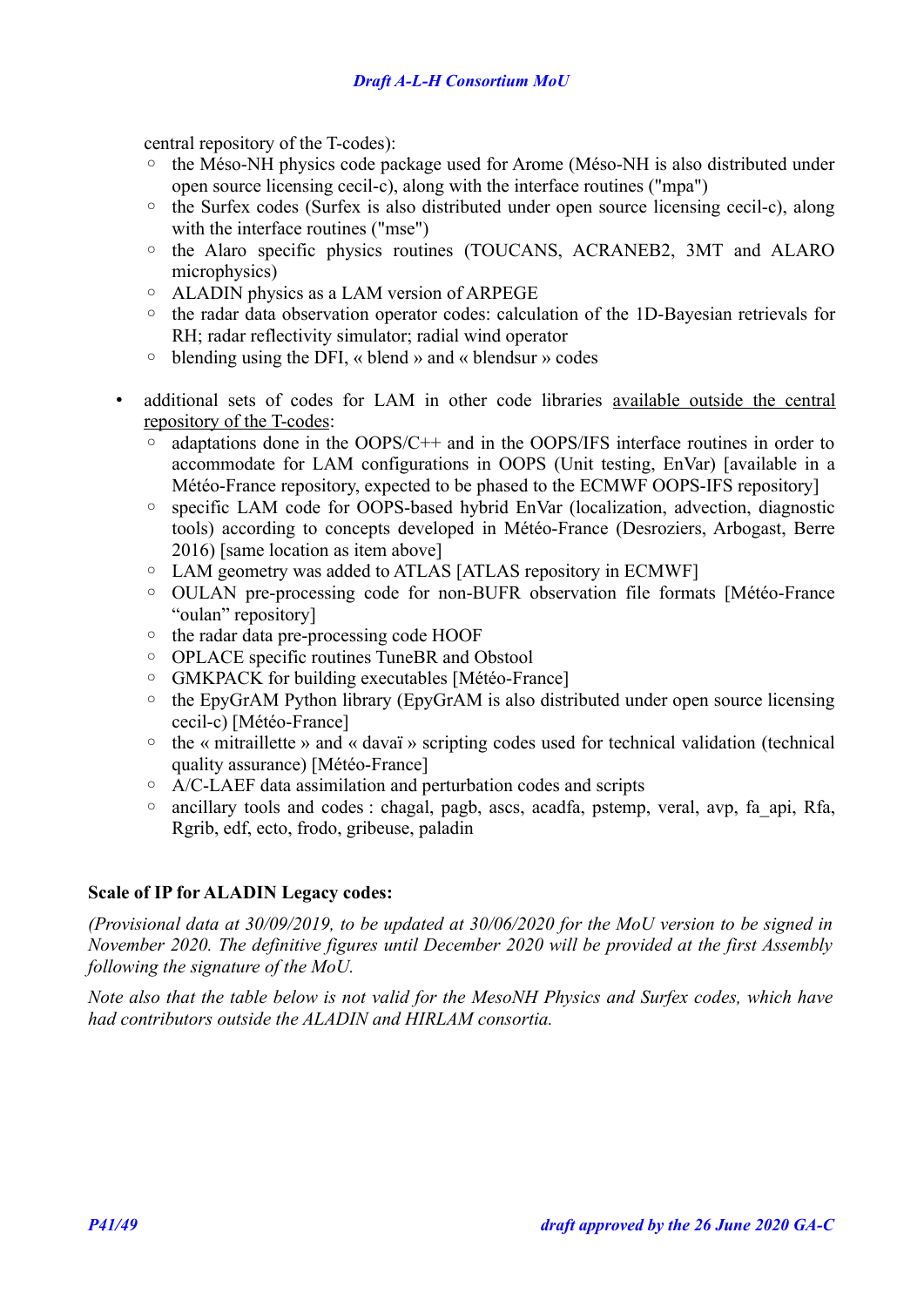|                  |              | Accumulated manpower since 1991 until 30/09/2019 |
|------------------|--------------|--------------------------------------------------|
| Partners         | Person.Month | Breakdown                                        |
| <b>ALGERIA</b>   | 479.50       | 2.47%                                            |
| <b>AUSTRIA</b>   | 1031.75      | 5.32%                                            |
| <b>BELGIUM</b>   | 1446.00      | 7.46%                                            |
| <b>BULGARIA</b>  | 390.50       | 2.02%                                            |
| <b>CROATIA</b>   | 853.50       | 4.40%                                            |
| <b>CZECH REP</b> | 1664.50      | 8.59%                                            |
| <b>FRANCE</b>    | 7238.50      | 37.36%                                           |
| <b>HUNGARY</b>   | 1212.75      | 6.26%                                            |
| <b>MOROCCO</b>   | 797.75       | 4.12%                                            |
| <b>POLAND</b>    | 630.50       | 3.25%                                            |
| <b>PORTUGAL</b>  | 535.00       | 2.76%                                            |
| <b>ROMANIA</b>   | 780.00       | 4.03%                                            |
| <b>SLOVAKIA</b>  | 861.50       | 4.45%                                            |
| <b>SLOVENIA</b>  | 793.50       | 4.10%                                            |
| <b>TUNISIA</b>   | 424.00       | 2.19%                                            |
| <b>TURKEY</b>    | 237.00       | 1.22%                                            |
| <b>TOTAL</b>     | 19376.25     | 100.00%                                          |

### **2) HIRLAM legacy codes**

The HIRLAM "legacy codes" at the time of signature of the MoU are the following:

- **All codes and scripts pertaining to the HIRLAM model (HIRLAM repository at ECMWF)**
- **For the Harmonie-Arome CSC:** the code resides in more than one repository. The main repository of all Harmonie-Arome Reference System codes (Fortran, scripts, tools) is the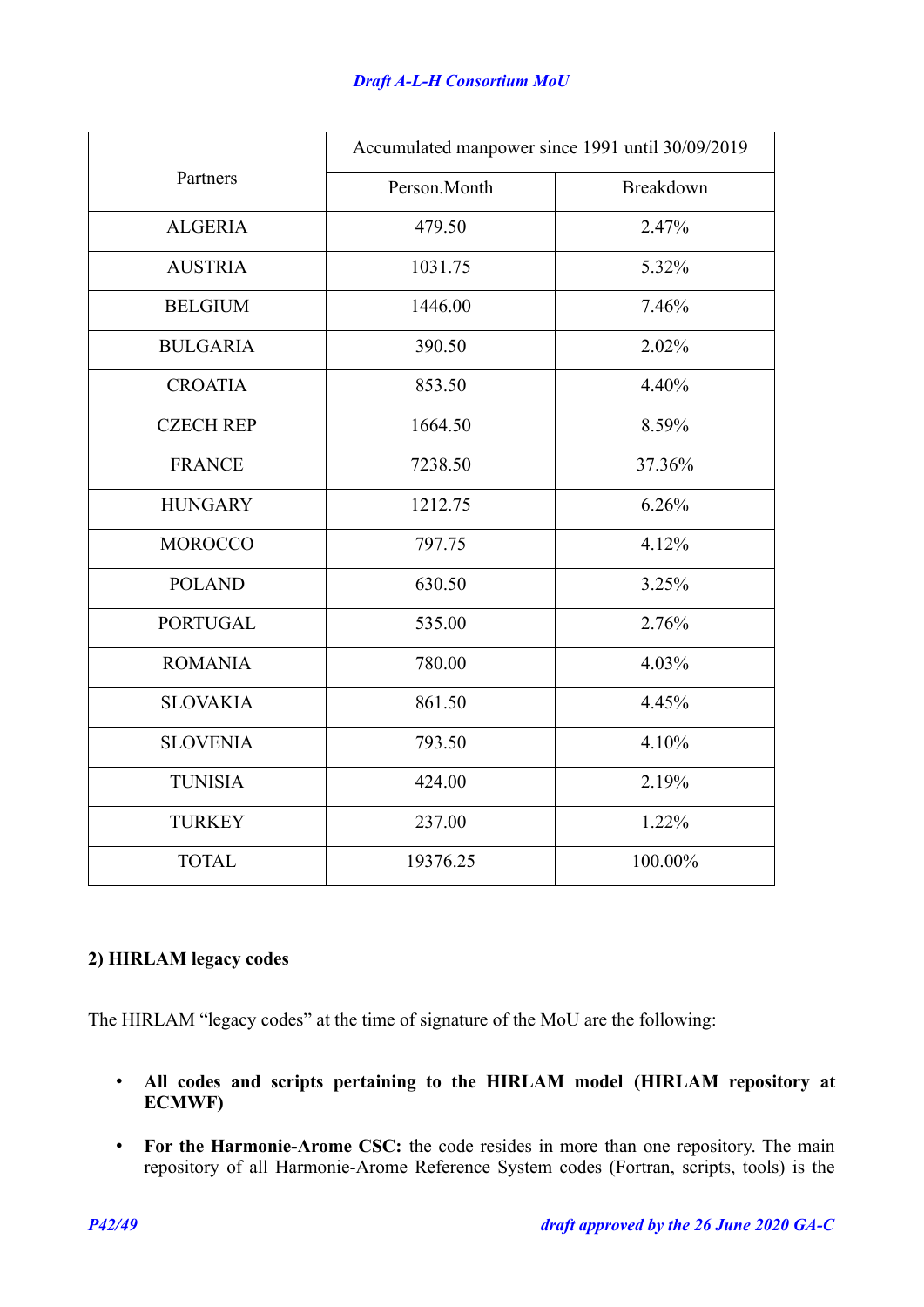Harmonie repository (henceforth designated H) at ECMWF. Scientifically mature and technically validated Fortran codes are also ported to the Toulouse (T) repository. The Harmonie git repository has the same setup as the Toulouse repository for Fortran codes, but has an additional part for scripts and tools. At the time of establishing this Annex, several substantial and mature code developments which presently reside in Harmonie development branches (HD) are being prepared for inclusion in a new full Harmonie release (Cy43h2.2). They will be prepared then for forward phasing with the aim to include them in Cy48T1 (FP48T) in the remainder of the year 2020.

- Data assimilation and use of observations
	- Software for preprocessing and quality control of OPERA radar data (PrepOpera (H, T)), Mode-S data (H, T), and slant delay GNSS data (HD; the specific code adaptations for slant total delay GNSS necessary for phasing to CY43T2 bf.10 is considered as common to ALADIN-HIRLAM as this was a joint effort).
	- Observation operators for superobbing of scatterometer data and for slant delays (H)
	- Software to perform superobbing and supermodding of various types of remote sensing data (H, FP48T)
	- multiple outer loop 4D-VAR codes for LAM, including codes required for enabling the multi-incremental steps, a weak constraint approach, handling of a large extension zone and handling gridpoint Q (HD, FP48T)
	- Hybrid EnVar development branch, according to concepts developed in HIRLAM (Gustafsson, Bojarova and Vignes 2014) (HD, FP48T)
	- LETKF development branch (HD)
	- Schemes for nowcasting approaches within a variational assimilation framework: cloud initialization (H, FP48T) and field alignment (HD, FP48T)
	- Software for conversion to different geometries, inter/extrapolation (Jbconv) and diagnostics (Jbdiagnose) of background error statistics (H, T)
	- Software to perform large scale mixing into the analysis at the lateral boundaries (LSMIXBC; H, T)
	- Offline surface data assimilation scheme SODA (H, T)
	- TITAN/gridpp software for the preprocessing of crowd-sourced data and for horizontal spatialization in the surface analysis (open source, https://github.com/metno/titanlib, https://github.com/metno/gridpp)
	- Software to assess sensitivity of analysis and forecast model to observation types (DFS, MTEN: H)
	- Scripts for continuous (overlapping window) assimilation (H scripts)

### • **Forecast model**

- Routines and options the dynamics setup used in Harmonie-Arome, including SETTLS, upper boundary nesting and vorticity de-aliasing (H, T)
- Code for using higher-order truncation in the dynamic spectrum (cubic, quadratic and super-linear grids; H, T)
- Routines for, and options in, physics schemes specific to Harmonie-Arome (EDMF-M shallow convection (H, T), statistical cloud scheme (H, T), HARATU turbulence (H, T), HIRALD radiation (H, T), OCND2 (H, T), aerosol-related options (HD, FP48T))
- Harmonie-Arome specific diagnostics/postprocessing (H)
- Contributions to Surfex (available in H, Surfex repositories): FLAKE lake model, MEB multiple energy model, subgrid-scale parametrizations for radiation and turbulence,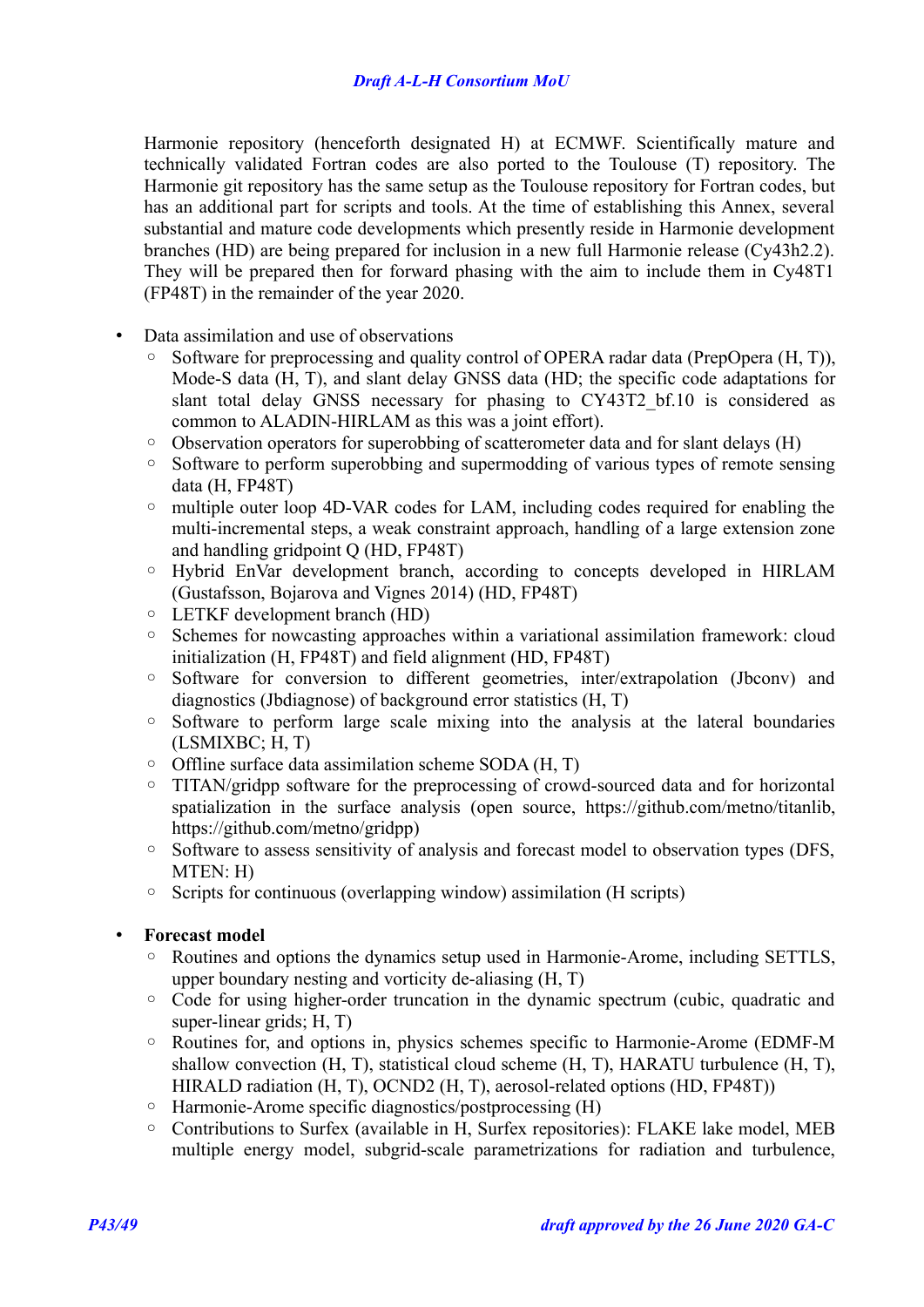multiple budget model, SICE sea ice patch option in force-restore soil scheme

- Lake database and lake depth database (H, Surfex, available also via Flake site)
- **Ensemble forecasting**:
	- Routines for the generation of ensemble perturbations used in HarmonEPS (e.g. SPP for Harmonie-Arome parametrizations, Brand perturbations in background error, PertCMA observation perturbations: H, T, FP48T)
	- Ensemble calibration software (H, T)
- **Scripts and tools**: all in H-repository
	- scripts for the configuration, compilation, scheduling, running, monitoring and postprocessing of suites and/or experiments of Harmonie and HarmonEPS (including the COMEPS approach of combining lagging and continuously updated controls on overlapping assimilation windows).
	- the MakeUp tool for building executables
	- the GL tool for field interpolation and postprocessing
	- the Monitor package for routine verification against in-situ observations
	- the Obsmon tool for visualization and quality monitoring of observations
	- Harmonie Testbed infrastructure at ECMWF
	- MUSC testbed infrastructure at KNMI

### **Scale of IP for the HIRLAM legacy codes:**

| Partners           | Breakdown |
|--------------------|-----------|
| <b>DENMARK</b>     | 10%       |
| <b>ESTONIA</b>     | 10%       |
| <b>FINLAND</b>     | 10%       |
| <b>ICELAND</b>     | 10%       |
| <b>IRELAND</b>     | 10%       |
| <b>LITHUANIA</b>   | 10%       |
| <b>NETHERLANDS</b> | 10%       |
| <b>NORWAY</b>      | 10%       |
| <b>SPAIN</b>       | 10%       |
| <b>SWEDEN</b>      | 10%       |
| <b>TOTAL</b>       | 100.00%   |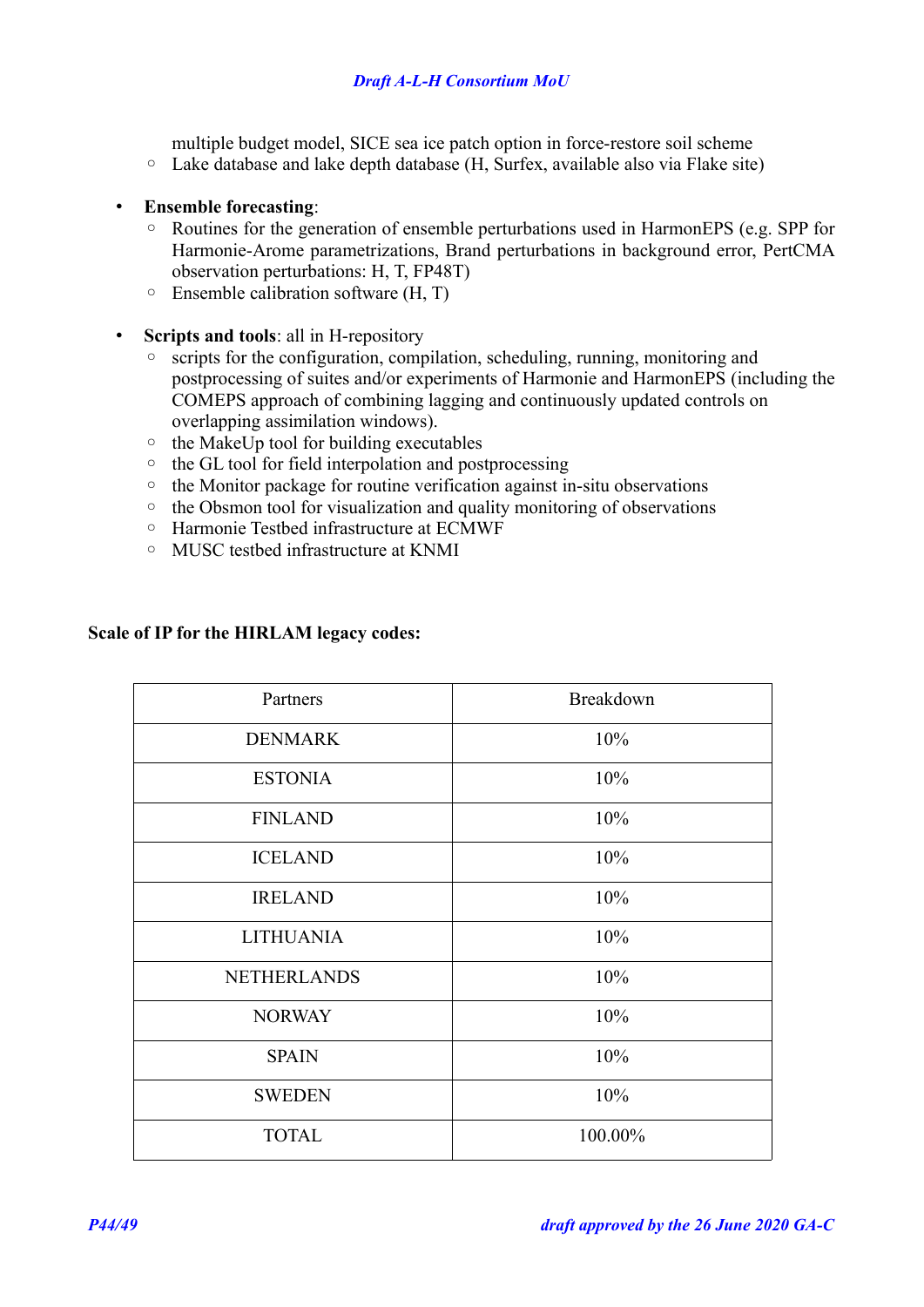## <span id="page-44-0"></span>Annex IX: Template of the Research Licence

## **License to use for non-commercial research the computer codes of the shared ALADIN-HIRLAM numerical weather prediction system**

Considering that:

<span id="page-44-1"></span>- The ALADIN and HIRLAM consortia, composed of national meteorological services of Europe and Northern Africa<sup>[1]</sup>, jointly develop computer codes for numerical weather prediction on limited area domains under the generic name "shared ALADIN-HIRLAM system";

- The shared ALADIN-HIRLAM system also utilizes parts of the IFS-Arpege software jointly developed by Météo-France and ECMWF, including some codes provided by third-parties;

- Météo-France is a Member of the ALADIN consortium and an Associate Member of the HIRLAM Consortium;

- Codes owned by ECMWF are generally accessible to the Member and Cooperating States of ECMWF ;

- Météo-France has concluded with ECMWF an "IFS-Arpege agreement" that regulates the access to and use of ECMWF software by Members of the consortia who are not Member or Cooperating States of ECMWF and lists the rights of use of codes provided by third-parties;

-The ALADIN and HIRLAM consortia have signed a cooperation agreement that allows each Member of either consortium to license the shared codes to academic institutions of their home country for non-commercial research of interest to weather services;

The undersigned:

- NMSxxx, Member of the ALADIN (HIRLAM) Consortium, referred hereafter as "the Licensor", represented by xx Director

- XXXXXX, referred hereafter as "the Licensee", represented by yy, Director

Agree to the following:

1. The Licensor grants the Licensee access to computer codes of the shared ALADIN-HIRLAM system needed to conduct research in relation with project "XXXXX" described in the Annex. 2. This license is valid from xxxxx to yyyyy (period of three years maximum)

### *Obligations of the Licensor*

3. The Licensor warrants that the list of codes provided to the Licensee include only parts owned by either Consortia, or codes of ECMWF, Météo-France or third-parties allowed by the IFS-Arpege agreement between ECMWF and Météo-France.

4. The Licensor will send to ECMWF, Météo-France, the ALADIN General Assembly and the HIRLAM Council a copy of the present License Agreement and of the list of codes provided to the Licensee.

5. The Members of the ALADIN and HIRLAM consortia do not guarantee the correctness of the licensed codes in any sense, nor do they accept any responsibility for their maintenance or updating. 6. The Members of the ALADIN and HIRLAM consortia accept no responsibility for damage, financially or otherwise, caused by the use of any part of the licensed codes.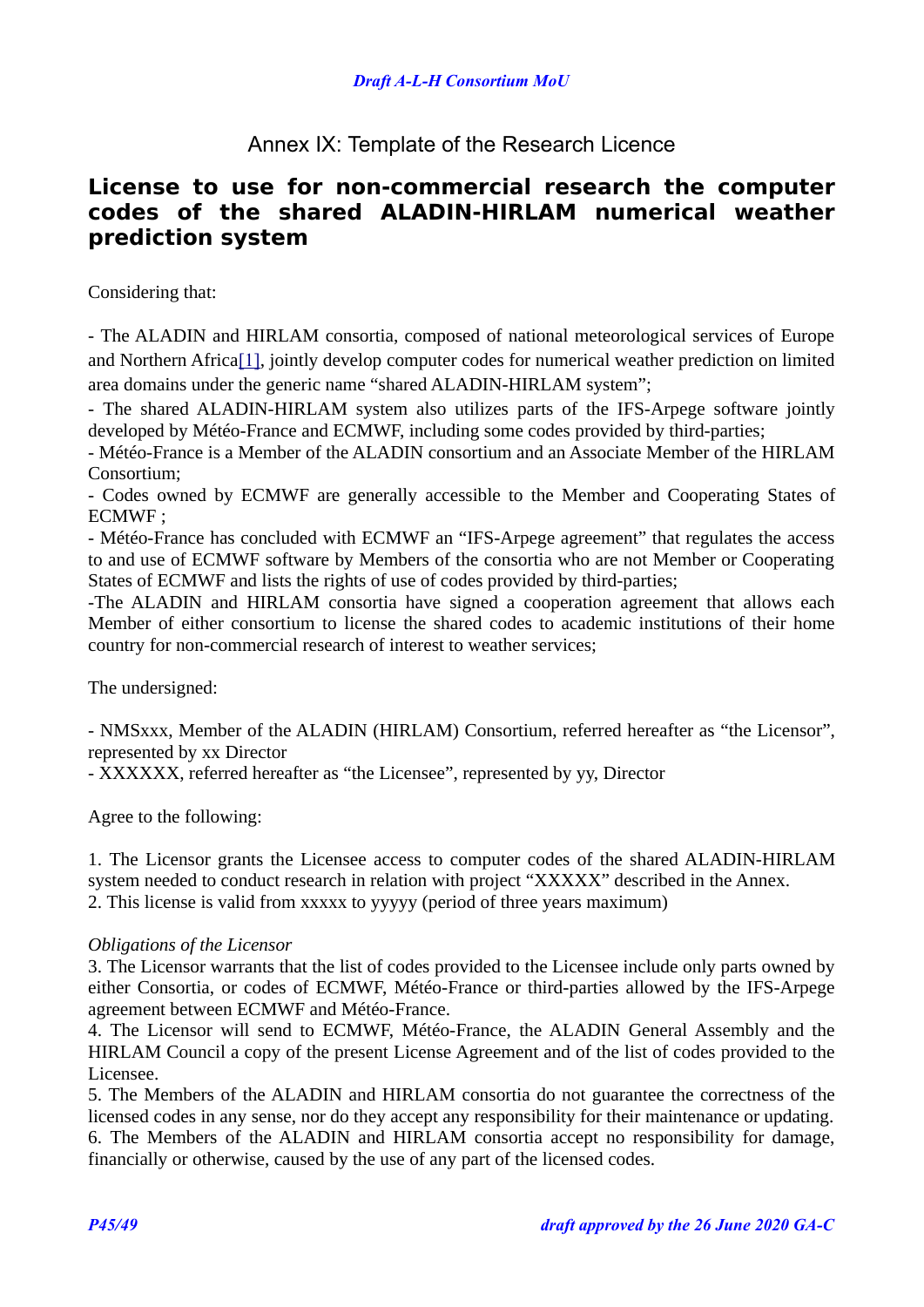### *Draft A-L-H Consortium MoU*

7. The Licensor will provide assistance to the Licensee for the initial installation of the code and the resolution of technical problems encountered, within reasonable limits.

#### *Obligations of the Licensee*

8. The licensee shall not have access to the original repository of the shared ALADIN-HIRLAM system, but to separate authorized copies of the codes that he will keep under its own responsibility. 9. The Licensee shall not pass on or sell the codes licensed to him under this agreement to any third party.

10. The Licensee shall not distribute or sell meteorological or climatological products based on outputs of the codes licensed to him under this agreement. The only exception is a posteriori distribution of products in scientific publications that are the normal outcome of research activities. 11. The Licensee shall not use any part of the licensed codes for any activity outside of project XXXXX.

12. All results of research carried out with the licensed codes will be made available to the Members of the ALADIN and HIRLAM consortia, with appropriate rights to use such results. A copy of the source code of all software developed directly as a result of the research involving the licensed code shall be made available to the Members of the ALADIN and HIRLAM consortia with full, irrevocable rights to use any such software for any purpose.

13. In all publications resulting from research carried out, the origin of the codes shall be acknowledged by the following text: "this work used the shared ALADIN-HIRLAM system, developed and made available by the ALADIN and HIRLAM consortia.

14. The Licensee shall provide annually a brief summary of research carried out in relation to the license agreement.

15. The license is given for an institution, not a specific user. If a specific user at an institution granted access to use the license changes to another institution, he/she must request a license for his/her new institution. The institution given the license will maintain it rights and obligations as Licensee under this agreement even if a specific user changes to another institution.

In case of non-respect of the Licensee obligations, the Licensor is entitled to terminate this license agreement without notice and require that the Licensee destroy the codes.

Any dispute concerning this license, its validity, its interpretation or any circumstance in connection therewith shall be solved amicably if possible. An arbitration panel consisting of one member from each of the parties shall be formed and shall propose a settlement of the dispute. In case an agreement cannot be found by the arbitration panel, the parties agree here that any further dispute regarding the License or use thereof shall be governed by the national law of the home country of the parties.

Made on (date)

For the Licensor **For the Licensee** 

(signature) (signature)

Annex: One-page description of the research project XXXX undertaken by the licensee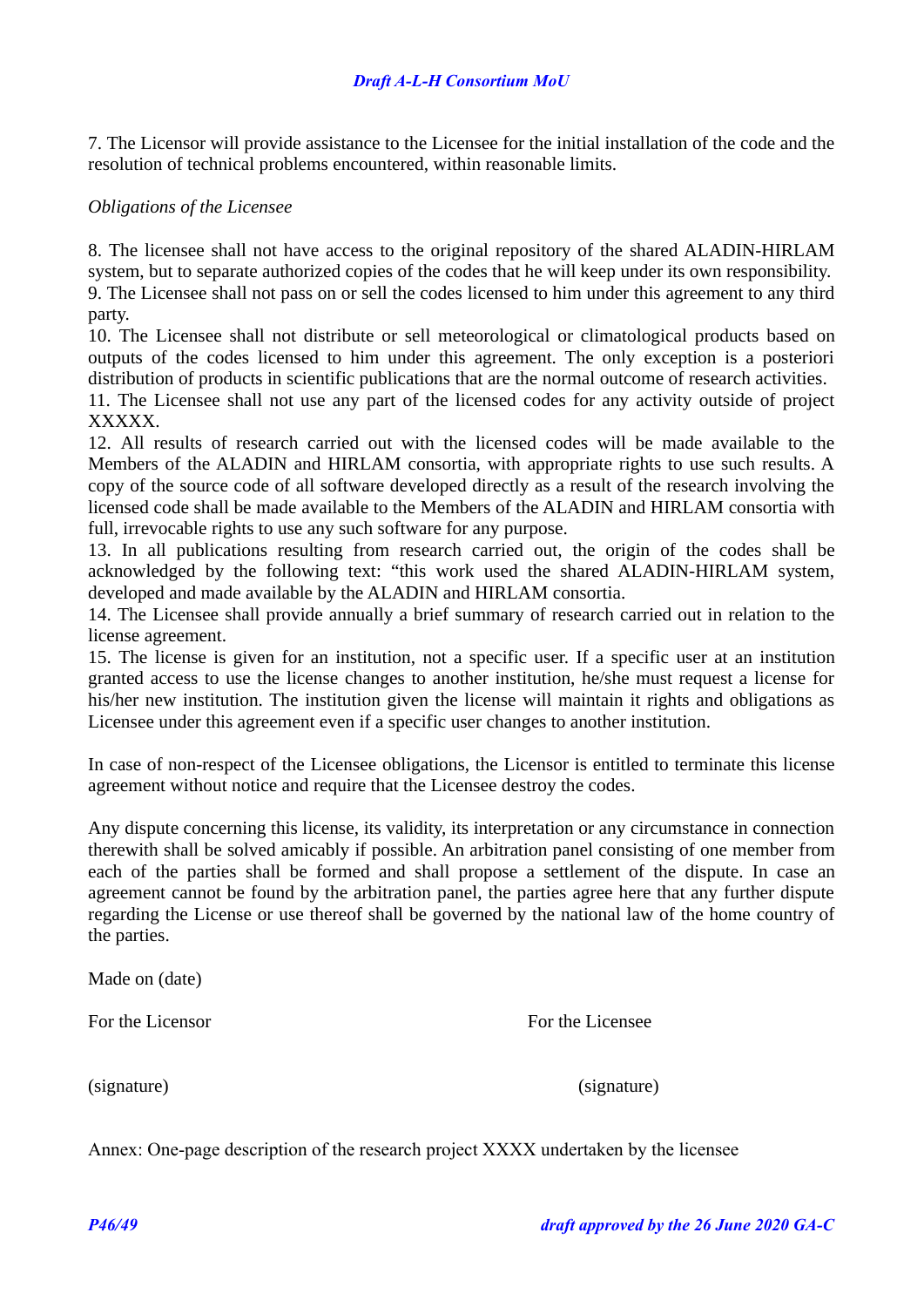<span id="page-46-0"></span>[<sup>\[1\]</sup>](#page-44-1) The Consortia are currently composed of the NMSs of Algeria, Austria, Belgium, Bulgaria, Croatia, Czech Republic, France, Hungary, Morocco, Poland, Portugal, Romania, Slovakia, Slovenia, Tunisia, Turkey (ALADIN), Denmark, Estonia, Finland, Iceland, Ireland, Lithuania, Netherlands, Norway, Spain, Sweden (HIRLAM)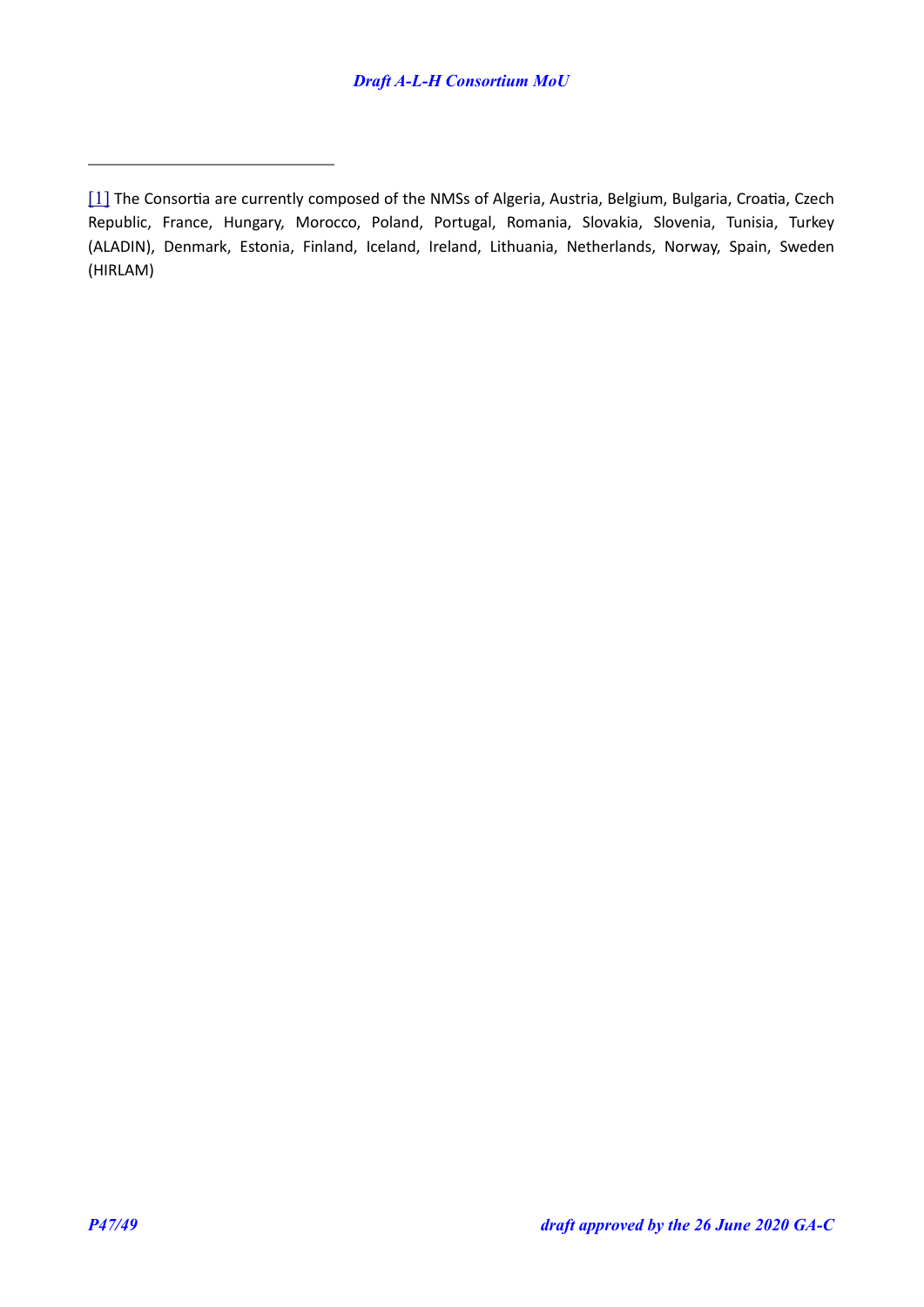### <span id="page-47-0"></span>Annex X: Template of the Benchmarking Licence

## **License to use for benchmarking or optimization activities the computer codes of the shared ALADIN-HIRLAM numerical weather prediction system**

Considering that:

- The ALADIN and HIRLAM consortia, composed of national meteorological services of Europe and Northern Africa<sup>[\[1\]](#page-46-0)</sup>, jointly develop computer codes for numerical weather prediction on limited area domains under the generic name "shared ALADIN-HIRLAM system";

The shared ALADIN-HIRLAM system also utilizes parts of the IFS-Arpege software jointly developed by Météo-France and ECMWF, including some codes provided by third-parties;

- Météo-France is a Member of the ALADIN consortium and an Associate Member of the HIRLAM Consortium;

Codes owned by ECMWF are generally accessible to the Member and Cooperating States of ECMWF ;

Météo-France has concluded with ECMWF an "IFS-Arpege agreement" that regulates the access to and use of ECMWF software by Members of the consortia who are not Member or Cooperating States of ECMWF and lists the rights of use of codes provided by third-parties;

The ALADIN and HIRLAM consortia have signed a cooperation agreement that allows each Member of either consortium to license the shared codes to computer vendors for benchmarking or optimization activities;

### The undersigned:

NMSxxx, Member of the ALADIN (HIRLAM) Consortium, referred hereafter as "the Licensor", represented by xx, Director

XXXXXX, referred hereafter as "the Licensee", represented by yy, Director

Agree to the following:

1. The Licensor grants the Licensee access to computer codes of the shared ALADIN-HIRLAM system needed to conduct benchmarking or optimization work as described in the Annex.

2. This license is valid from xxxxx to yyyyy (period of three months maximum).

### *Obligations of the Licensor*

3. The Licensor warrants that the list of codes provided to the Licensee include only parts owned by either Consortia, or codes of ECMWF, Météo-France or third-parties allowed by the IFS-Arpege agreement between ECMWF and Météo-France.

4. The Licensor will send to ECMWF, Météo-France, the ALADIN General Assembly and the HIRLAM Council a copy of the present License Agreement and of the list of codes provided to the Licensee.

5. The Members of the ALADIN and HIRLAM consortia do not guarantee the correctness of the licensed codes in any sense, nor do they accept any responsibility for their maintenance or updating.